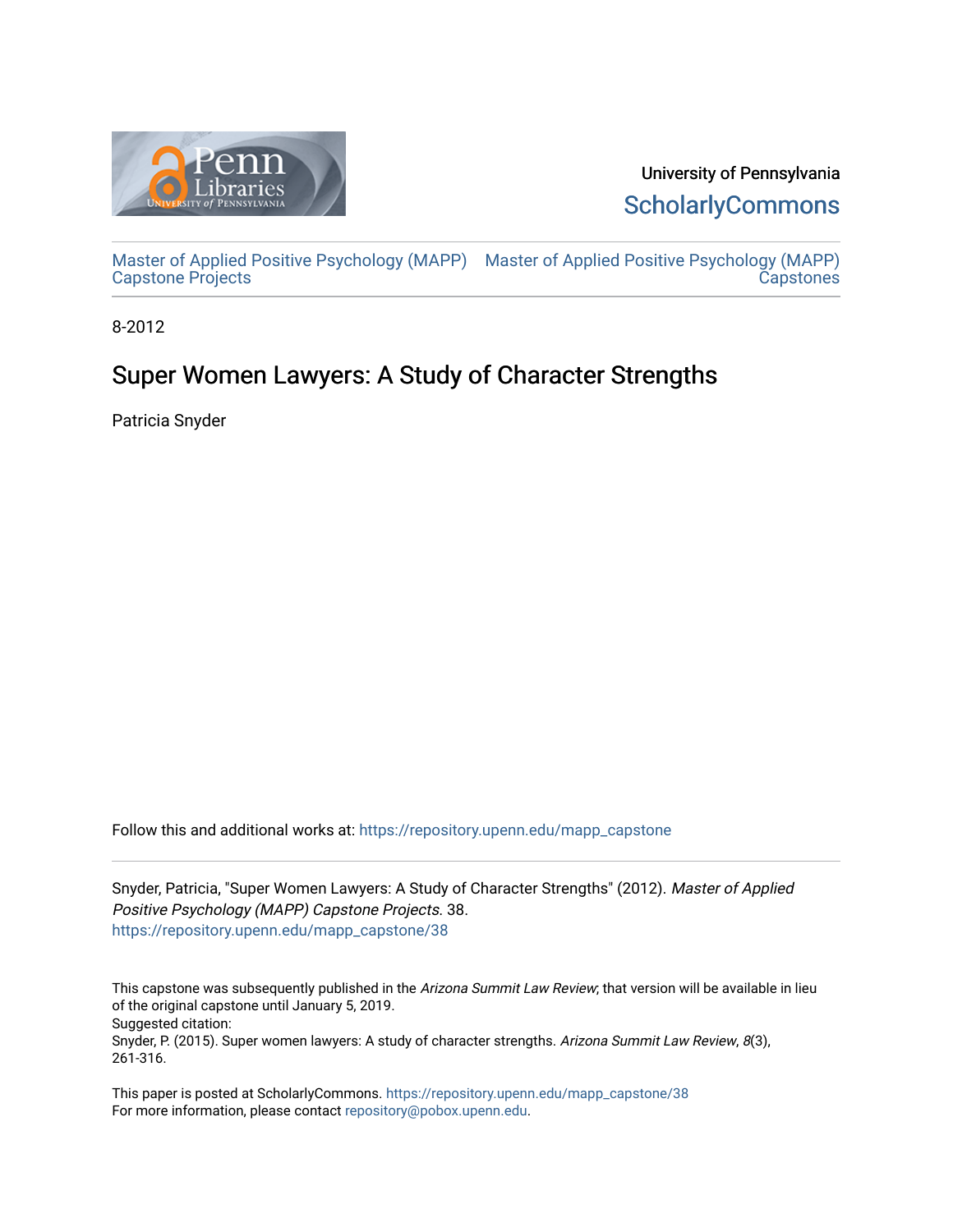# Super Women Lawyers: A Study of Character Strengths

# Abstract

The legal profession has relatively high rates of depression and career dissatisfaction. It has been suggested that positive psychology, which correlates the greater use of individual character strengths with increased life satisfaction and success, may have the answers. In this study, 17 women lawyers named to a top lawyers list compiled by the Super Lawyers rating service, took the online Brief Strengths Test, a 24-question version of the 240-question online Values in Action – Inventory of Strengths (VIA-IS) and 16 participated in interviews probing the extent of their strengths use both personally and professionally. As predicted, the study found that these superachievers regularly used their character strengths to meet challenges. Though not predicted, they also exhibited a predominance of heart strengths as opposed to more analytical head strengths, with gratitude and kindness appearing most frequently. These successful women exercised heart strengths regularly and strategically in professional and personal settings, in conjunction with head strengths, such as bravery, prudence and self-control. The study suggests that the stereotypical "lawyer personality" in which thinking dominates feeling in every aspect of practice, may not apply to those who excel. Cultivation of heart strengths may be useful to increase success and well-being in the legal profession.

# **Comments**

This capstone was subsequently published in the Arizona Summit Law Review; that version will be available in lieu of the original capstone until January 5, 2019.

# Suggested citation:

Snyder, P. (2015). Super women lawyers: A study of character strengths. Arizona Summit Law Review, 8(3), 261-316.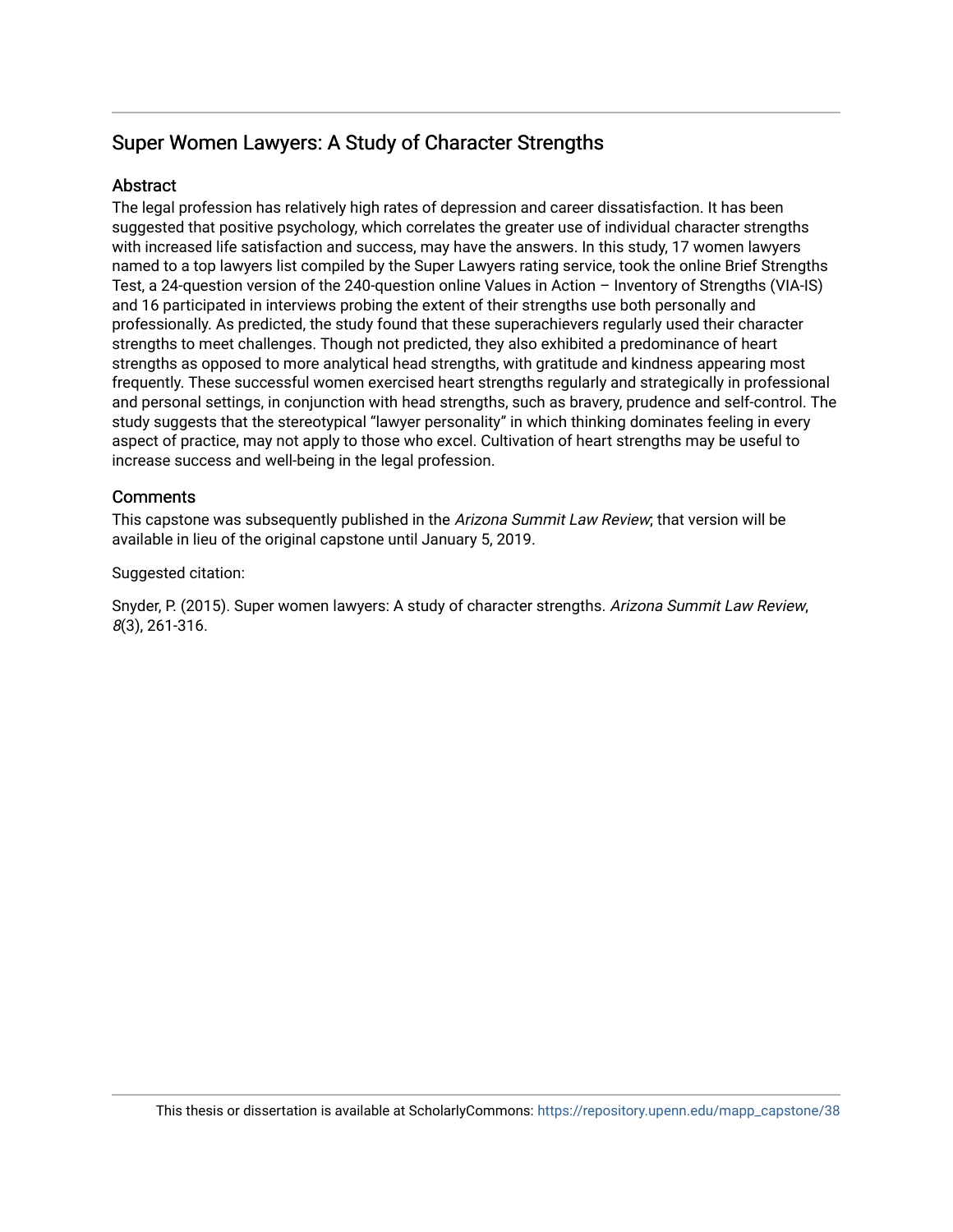# **ARIZONA SUMMIT LAW REVIEW**

VOLUME 8 SPRING 2015 NUMBER 3



Published by Arizona Summit Law School Phoenix, Arizona 85004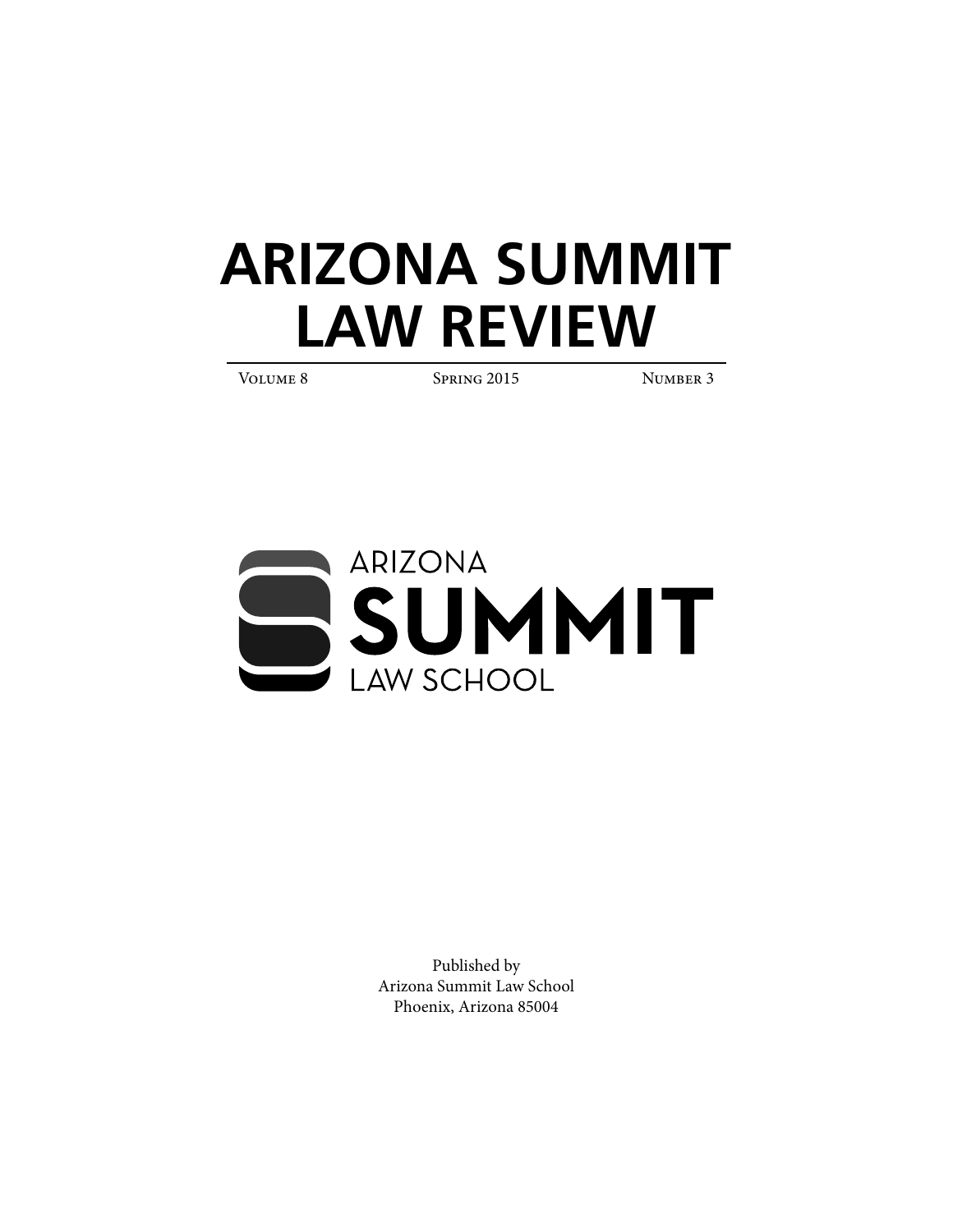Published by *Arizona Summit Law Review*, Arizona Summit Law School, One North Central Avenue, 14th Floor, Phoenix, Arizona 85004.

*Arizona Summit Law Review* welcomes the submission of manuscripts on any legal topic and from all members of the legal community. Submissions can be made via ExpressO at http:// law.bepress.com/expresso, via e-mail to lawreview@azsummitlaw.edu, or via postal service to:

> Editor-in-Chief *Arizona Summit Law Review* Arizona Summit Law School 1 North Central Avenue 14th Floor Phoenix, Arizona 85004

We regret that manuscripts cannot be returned. All submissions should conform to the rules of citation contained in the most recent edition of *The Bluebook: A Uniform System of Citations*, published by the Harvard Law Review Association.

*Arizona Summit Law Review,* ISSN 2332-2802, is published twice each year or more by the Arizona Summit Law School. Subscription rates are \$50.00 per year for United States addresses and \$64.00 per year for addresses in other countries. Subscriptions are renewed automatically unless notice to cancel is received. Subscriptions may be discontinued only at the expiration of the current volume. Direct all communications to the Editor-in-Chief at the address given above.

Copyright © 2015 by *Arizona Summit Law Review* on all articles, comments, and notes, unless otherwise expressly indicated. *Arizona Summit Law Review* grants permission for copies of articles, comments, and notes on which it holds a copyright to be made and used by nonprofit educational institutions, provided that the author and *Arizona Summit Law Review* are identified and proper notice is affixed to each copy. All other rights reserved.

Copyright © 2015 by *Arizona Summit Law Review*.

Cite as: 8 ARIZ. SUMMIT L. REV. — (2015).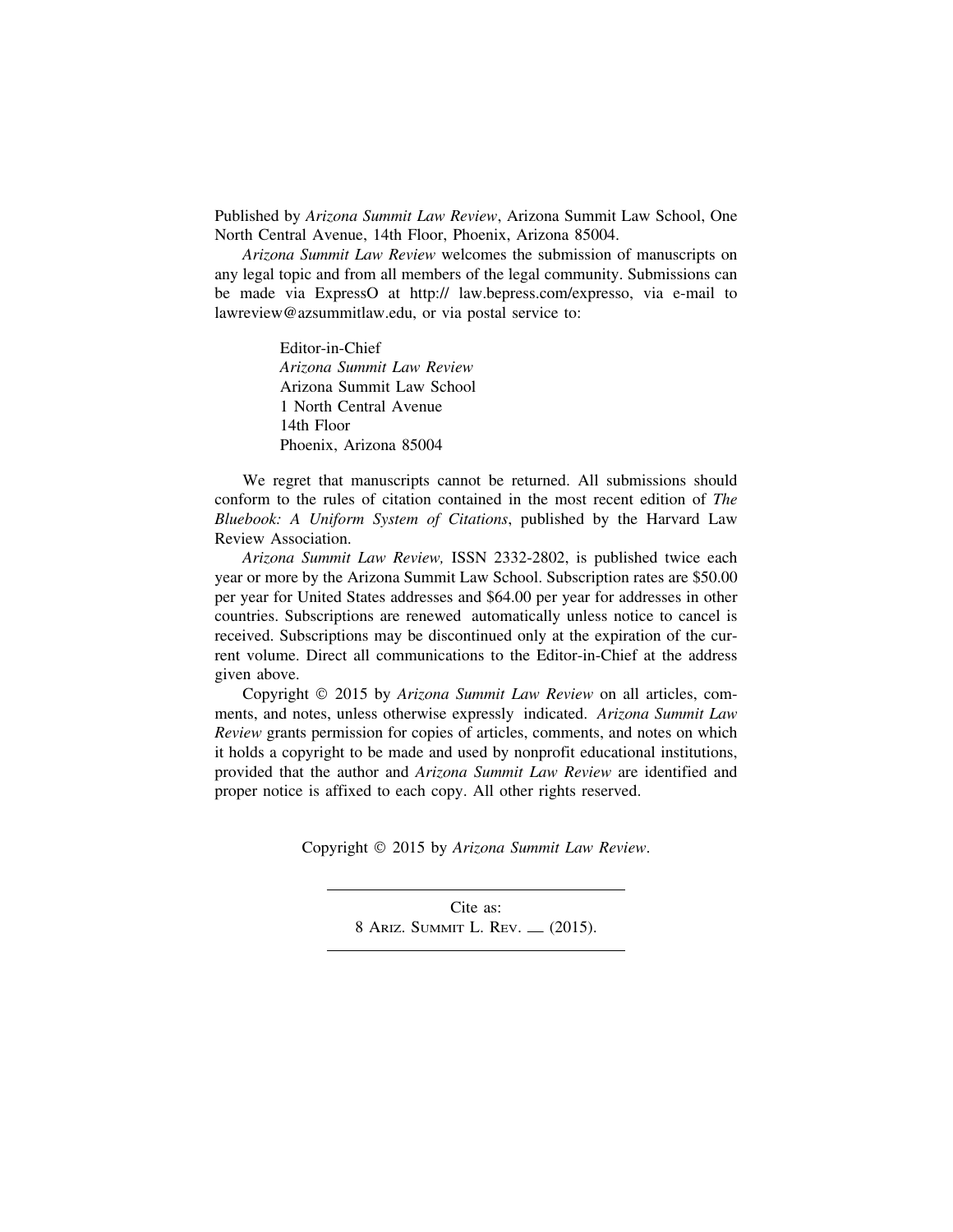# SUPER WOMEN LAWYERS: A STUDY OF CHARACTER STRENGTHS

Patricia Snyder<sup>1</sup>

*I care passionately about my clients, but you know, I'm not doing brain surgery here. No one is going to die. So, you need some perspective, and when I'm feeling really down, and depressed, and just feel like I don't wanna do this any more, I go do something. It sounds corny, but I go do something nice for somebody. I perform a random act of kindness; it makes me feel better.*

*—* Woman named to the Super Lawyers list

The field of law is often characterized as a profession in crisis; and law professors, economists, social science researchers, and psychologists alike have weighed in to describe reported troubles, measure them, and fashion remedies. Susan Daicoff, a professor at the Florida Coastal School of Law, has described a "tri-partite crisis" in the profession: lawyer dissatisfaction and mental health issues, a decline in professionalism, and a decline in public perception based upon a stereotypical "lawyer personality."2 Whether the distress is the result of inherent personality traits, law school training, practice conditions, or all of the above, is a subject of scholarly debate.

Research is also inconclusive on the extent of lawyer unhappiness, but studies suggest that while some are thriving, a significant number of lawyers are unhappy and women lawyers may have special reasons for negative feelings about the profession. In 1999, Patrick Schiltz, then a Notre Dame law professor, reviewed a number of studies and concluded that compared to other workers, lawyers were more apt to have poor health and experience, anxiety,

<sup>&</sup>lt;sup>1</sup> This study originated as a capstone project for the author's Master of Applied Positive Psychology (MAPP) degree at the University of Pennsylvania. She acknowledges the assistance of her MAPP faculty adviser, Daniel S. Bowling III, JD, and postdoctoral fellow Margaret L. Kern, PhD. Pat Snyder, JD, MAPP, a former practicing attorney, runs a strengths-based coaching practice for attorneys called I Can Fly, LLC.

<sup>2</sup> SUSAN S. DAICOFF, Lawyer, Know Thyself: A Psychological Analysis of Personality Strengths and Weaknesses (Am. Psychol. Ass'n 2004).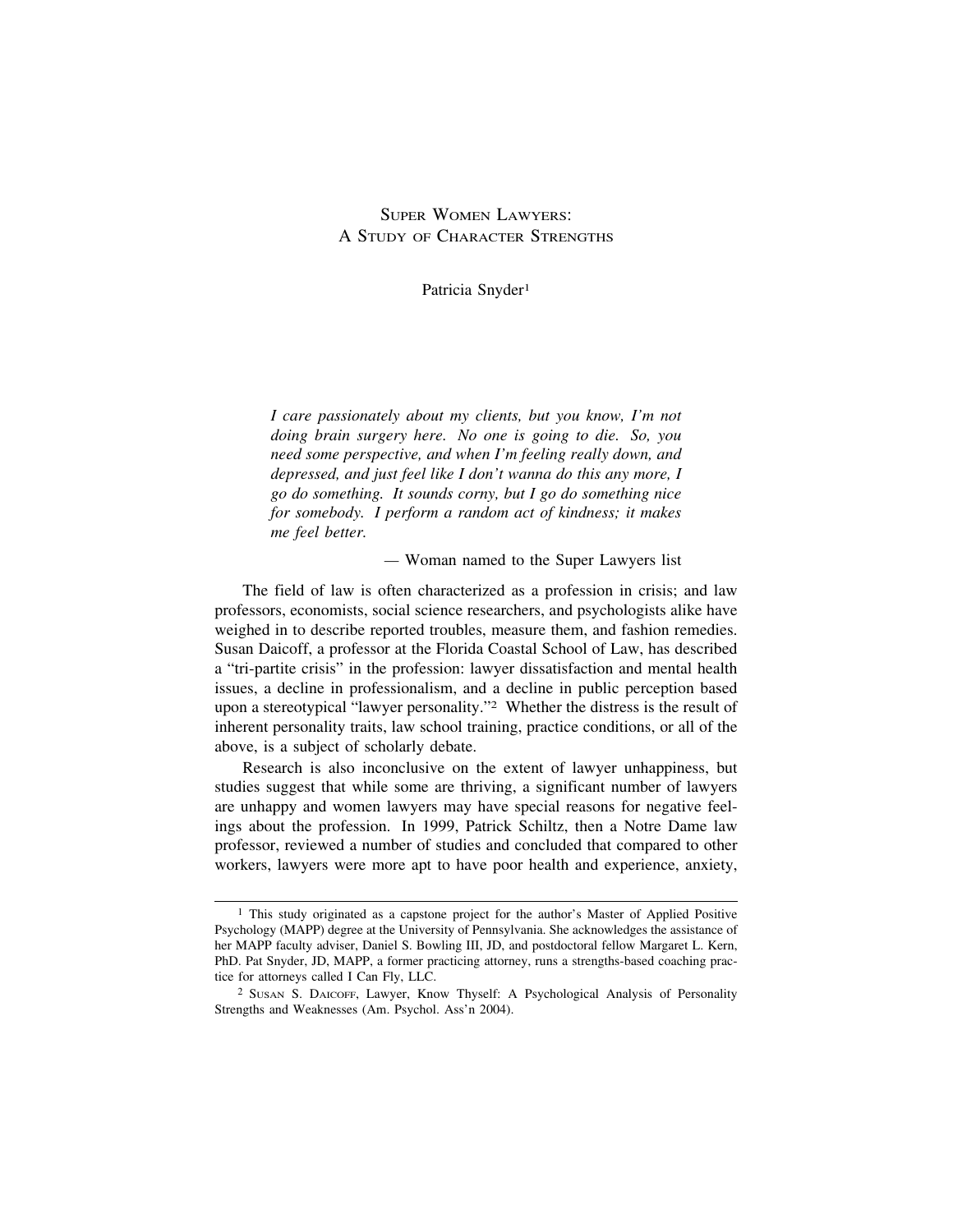hostility and paranoia.<sup>3</sup> He also cited a higher divorce rate among lawyers and an increased likelihood of suicide.4

More recently, Nancy Levit and Douglas Linder, law professors at the University of Missouri-Kansas City, reviewing a wide range of other studies on lawyer well-being, including professor Kathleen Hull's critique of Schiltz's study, have concluded that while results are mixed, most lawyers fall "in the middle of the happiness continuum" but could be doing better.<sup>5</sup>

For purposes of this study, I adopted this approach. I believe a number of lawyers are dissatisfied, but there are also a number of exemplars who have found satisfaction and success in the law. To move lawyers farther along the continuum toward well being, it is worth examining both the causes of lawyer dissatisfaction and learning from these exemplars how they have found success and satisfaction.

# I. WHAT CAUSES LAWYER DISSATISFACTION?

Psychologists, law professors, and social scientists have offered a range of theories on what causes lawyer unhappiness. They note particular unhappiness in large firms and cite high stress, rigid billable hour requirements, work overload, incivility, and a focus on maximizing profits among reasons for lawyer distress.6 Some theorize that a lawyer personality and the law school experience are to blame and speculate on the impact of gender on the lawyering life.7 Here are some details from their theories and findings.

# *A. The Lawyer Personality*

Daicoff concludes, based on research by social scientists and traditional psychologists, that there is a distinct "lawyer personality" contributing to the distress.8 She believes it begins in childhood in the form of scholastic achievement, leadership, and low interest in emotions, and ultimately emerges – with a draconian assist from law school – as a full-fledged lawyer-type.<sup>9</sup> The type she

8 *See* DAICOFF, *supra* note 1.

<sup>3</sup> Peter H. Huang & Rick Swedloff, *Authentic Happiness & Meaning at Law Firms*, 58 SYRA-CUSE L. REV. 335, 336 (2008).

<sup>4</sup> *Id*.

<sup>5</sup> NANCY LEVIT & DOUGLAS O. LINDER, THE HAPPY LAWYER: MAKING A GOOD LIFE IN THE LAW (Oxford Univ. Press 2010); Kathleen E. Hull, *Cross-Examining the Myth of Lawyer's Misery*, 52 VAND. L. REV. 971 (1999).

<sup>6</sup> *See, e.g.*, G.C. O'Grady, *Cognitive Optimism and Professional Pessimism in the Large-Firm Practice of Law: The Optimistic Associate*, 30 L. & PSYCHOL. REV. 23 (2006); Janet Taber et al., Gender, Legal Education, and the Legal Profession: An Empirical Study of Stanford Law Students and Graduates. 40 STAN. L. REV. 1209 (1988).

<sup>7</sup> *See, e.g.*, Taber et al., *supra* note 5.

<sup>9</sup> *Id.*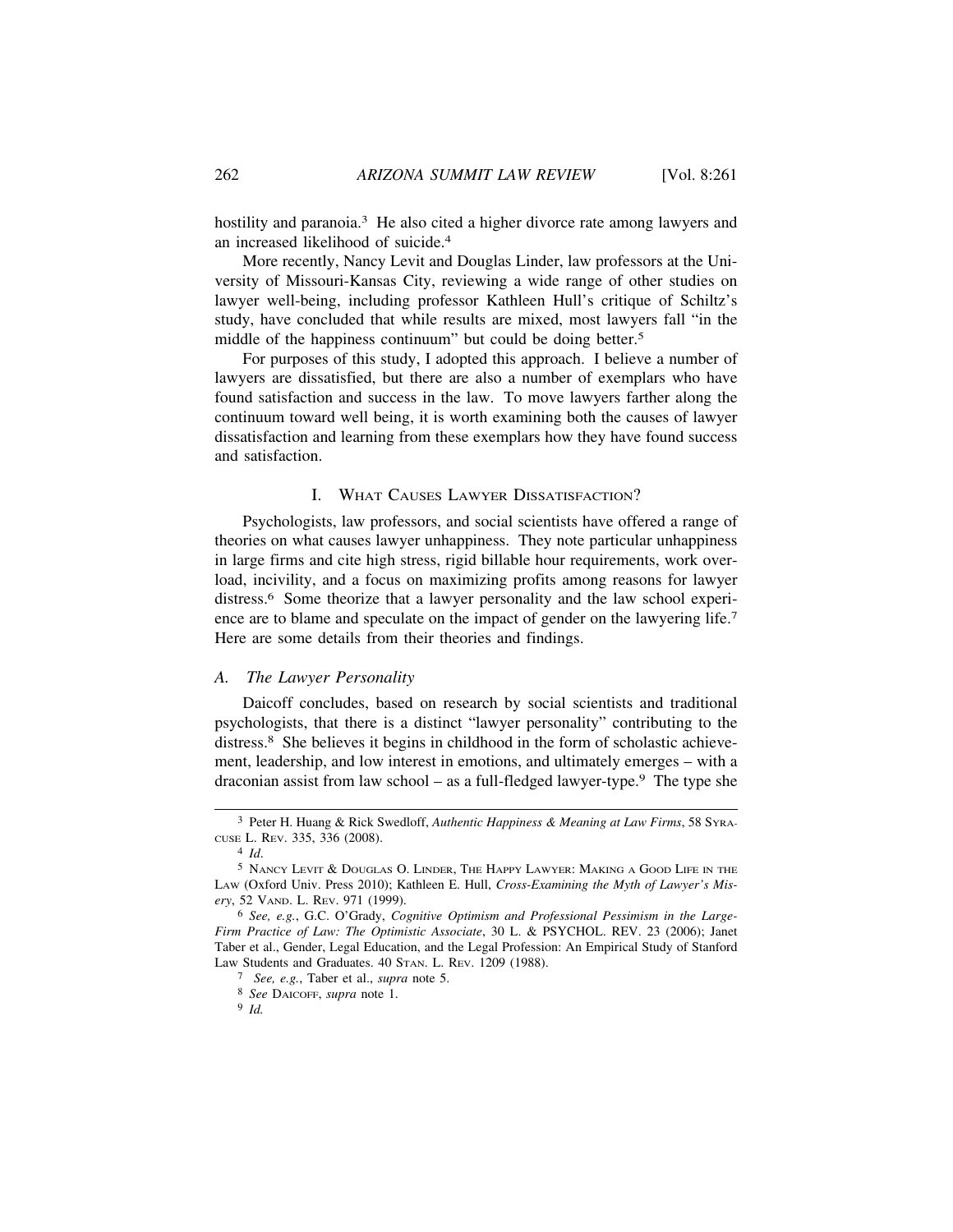describes is focused particularly on external rewards rather than altruism or intrinsic motivation, becomes aggressive under stress, would rather compete than provide social support to peers, is more interested in logic and justice than care for others, and carries into the practice the pessimistic thinking style that was rewarded in law school with higher grades.10

Daicoff's "lawyer personality" relies in part upon extensive research conducted by psychologist Larry Richard, a former trial lawyer, who administered the Meyers-Briggs Type Indicator to 3,014 practicing lawyers in 1992 and found that most lawyers (eighty-one percent of men and sixty-eight percent of women) tested as "thinkers" instead of "feelers."11 Richard predicted that the feelers, though not in the majority, would be "swimming against the current" in a practice dominated by analytical thinking types.12 His results might explain some degree of dissatisfaction among feelers.

However, Richard – in a later lawyer study using a different testing instrument called the Caliper Profile – acknowledges that feelers may have an advantage in the areas of mentoring, teamwork, practice group leadership, client retention, support staff relationships, and the all-important function of bringing in business, or "rainmaking."13 When tested for "sociability," or comfort in initiating intimate connections with others, lawyers in the study had an average score of only twelve point eight percent, compared to fifty percent for the general public.14 Rainmakers, however, scored three and a half times higher on the trait of sociability than so-called "service partners," who were otherwise excellent practitioners, but brought in less business.15 Richard, who holds at PhD in psychology from Temple University, stated that those who scored lower in sociability were more comfortable dealing with matters of the mind than the heart.<sup>16</sup> Rainmakers, it seems, have heart, and the supposed ties between thinking, feeling, satisfaction, and success, like the overall degree of lawyer satisfaction, are unclear. I have explored their connection to some degree in this study.

<sup>10</sup> *Id*. *See also infra* Table 3.2.

<sup>11</sup> Larry Richard, *How Your Personality Affects Your Practice: The Lawyer Types*, 79 A.B.A. J. 74, 76 (1993).

<sup>12</sup> *Id*.

<sup>13</sup> Larry Richard, *Herding Cats: The Lawyer Personality Revealed,* REP. TO LEGAL MGMT. (Altman Weil, Newton Square, PA), Aug. 2002.

<sup>14</sup> *Id*.

<sup>15</sup> *Id*.

<sup>16</sup> *Id*.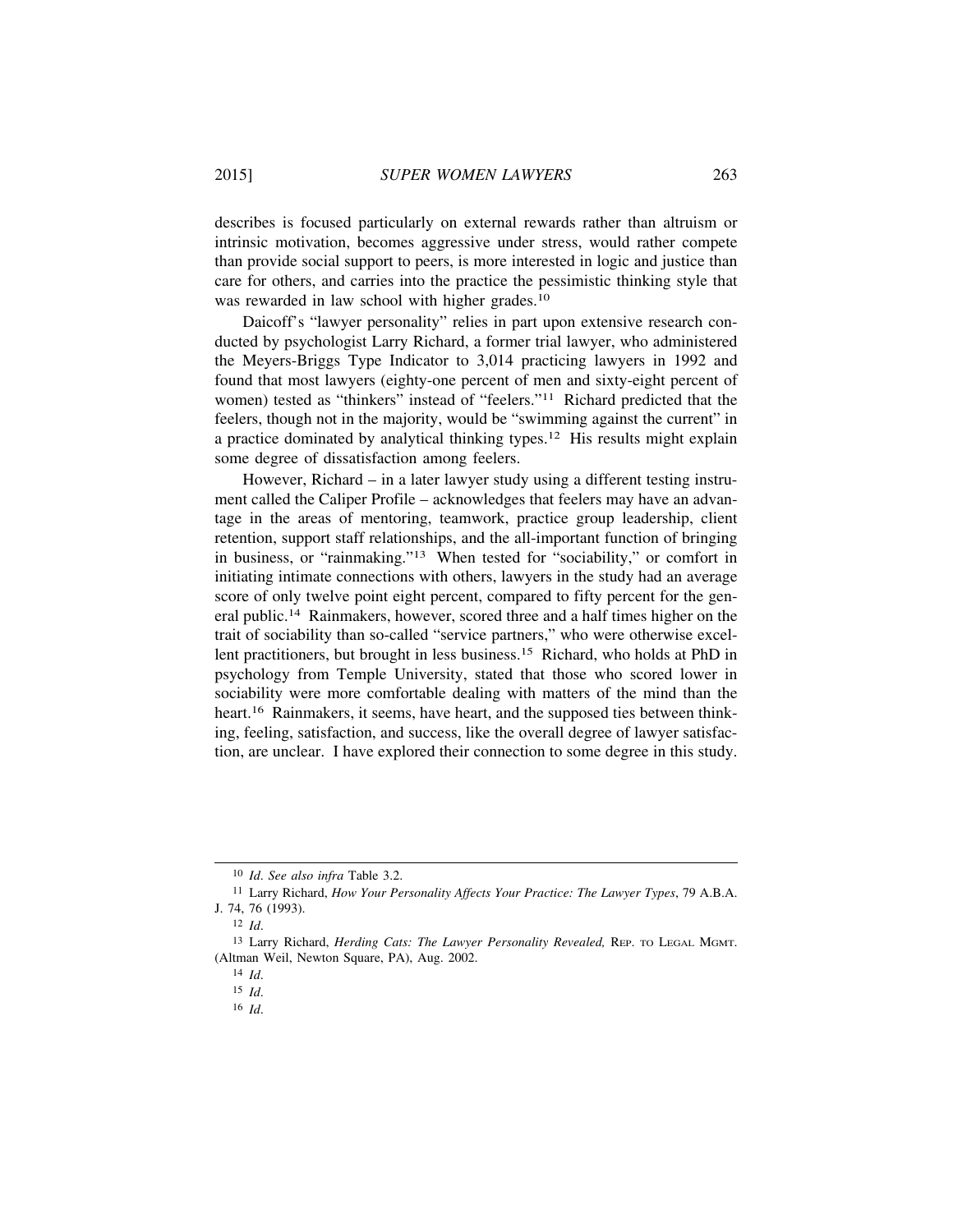# *B. Law School*

A number of studies correlate attending law school with student psychological distress and increased drug and alcohol abuse.17 Those who see law school as the culprit in creating distressed lawyers have impugned the Socratic method of teaching, a heavy workload, and classroom ratios that provide little studentfaculty interaction.18 They also note that law school prompts a shift away from more altruistic community service values to materialism and from more satisfaction-producing intrinsic motivation to extrinsic motivation.19 Since self-regulation theory teaches that intrinsic motivation and autonomy create greater interest, enjoyment, and inherent satisfaction, it makes sense that an education atmosphere that discourages it in favor of external motivators such as grades and the prospect of eventual high earnings would deplete well-being.20

# *C. Gender*

Women lawyers leave the practice at a faster clip than their male counterparts, which might suggest that they are less satisfied with the practice, but studies that query their satisfaction level are inconclusive.<sup>21</sup> If they show up in a study as more satisfied, it could be because they tend to report more positively than men. Their satisfaction level is the subject of academic debate.<sup>22</sup>

No matter how they register on the satisfaction scale, it is clear that women lawyers face particular challenges in the practice. Levit and Linder conclude females leave the practice not so much from dissatisfaction with the substantive work, but from frustrations with professional development opportunities, the work environment, and particularly the challenge of juggling a law career with child rearing.23 Their view seems to mesh with a 2000 Young Lawyers Division study conducted by the American Bar Association which showed that only one-fifth of the women lawyers surveyed reported that they were "very satisfied" with the balance between their personal and professional lives, and onethird said they doubted it was possible to successfully balance roles of wife,

<sup>17</sup> *See* DAICOFF, *supra* note 1; Todd D. Peterson & Elizabeth W. Peterson, *Stemming the Tide of Law Student Depression: What Law Schools Need to Learn from the Science of Positive Psychology*, 9 YALE J. HEALTH POL'Y, L. & ETHICS 357 (2009).

<sup>18</sup> *Id*.

<sup>19</sup> *See* Peterson & Peterson, *supra* note 16.

<sup>20</sup> Kirk W. Brown & Richard M. Ryan, *Fostering Healthy Self-Regulation from With and* Without: A Self-Determination Theory Perspective, in POSITIVE PSYCHOLOGY IN PRACTICE 105 (Alex Linley & Stephen Joseph eds., 2004).

<sup>21</sup> *See* Hagan & Swedloff, *supra* note 2.

<sup>22</sup> WILLIAM DAMON, THE PATH TO PURPOSE: HOW YOUNG PEOPLE FIND THEIR CALLING IN LIFE (Free Press reprt. ed. 2009).

<sup>23</sup> *See* LEVIT & LINDER, *supra* note 4*.*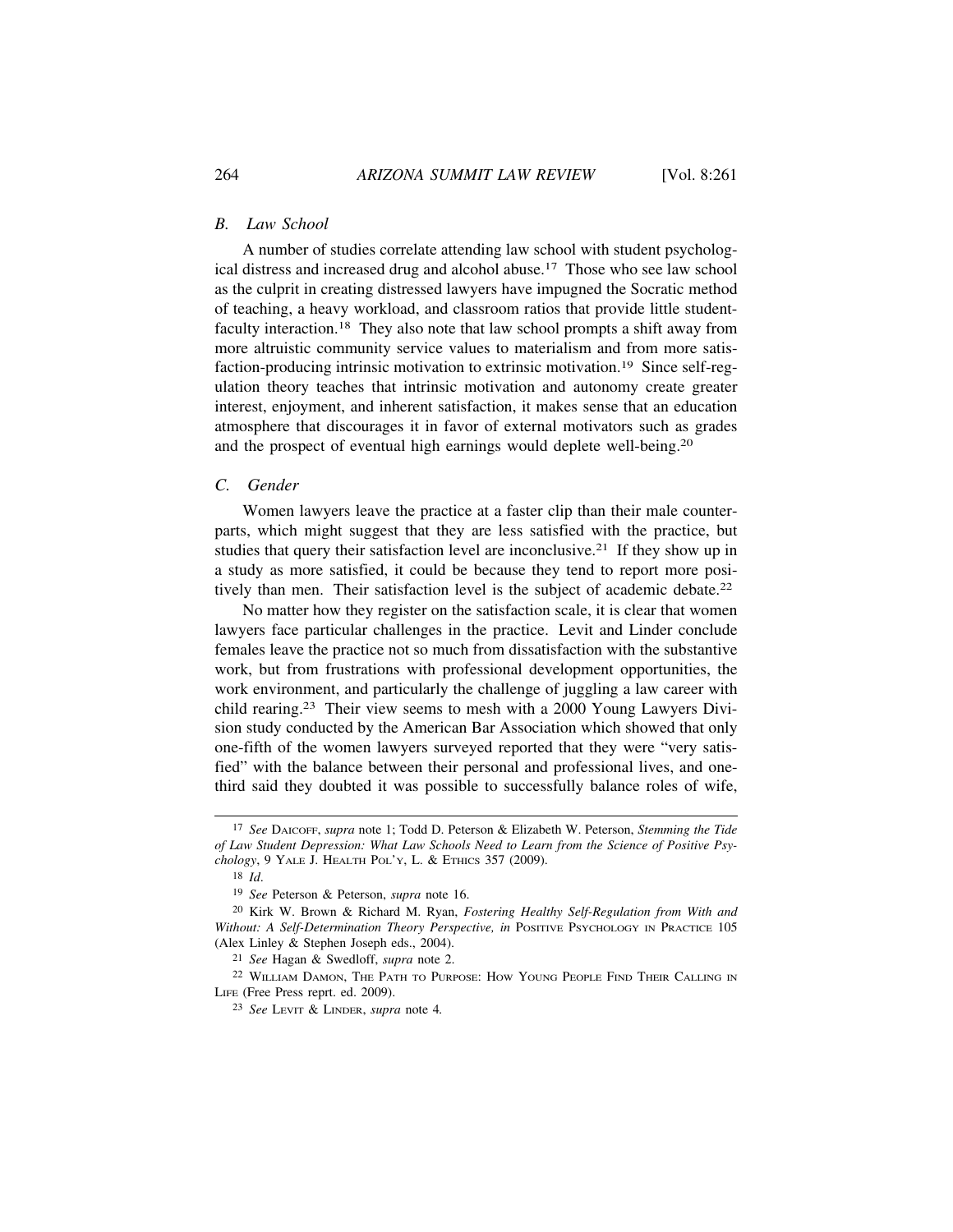lawyer, and mother.<sup>24</sup> One Stanford Law School study, for example, suggested three ways in which women lawyers with children may be disadvantaged if they choose to continue practicing: (1) they may need to reduce their hours or choose employers with flexible working arrangements; (2) a reduction in hours may negatively affect their career prospects; and (3) they may experience severe psychological distress from attempting to do it all.<sup>25</sup>

In addition to work-life balance issues, women attorneys in large firms are seen as facing particular challenges of long hours, values conflicts, and hierarchy, bureaucracy and specialization. Further, child rearing may derail already long journeys on the partnership track.<sup>26</sup> A substantial part of this study addressed the ways in which successful women lawyers respond to these challenges.

# *D. Negative Thinking Style, Lack of Control, and Zero-Sum Games*

According to positive psychologists Seligman, Verkuil, and Kang, lawyers – whether male or female – are dissatisfied for three main reasons, which can be addressed to some extent by applying positive psychology principles.<sup>27</sup> They are: (1) law attracts and legal analysis benefits from a pessimistic thinking style, which does not translate so well into the rest of their lives; (2) lawyers have high pressure but little latitude to make decisions; and (3) the practice at its adversarial best is a zero-sum game with a winner and loser.28 For each of these factors, they recommended some modification in the way lawyers work.

To remedy an overly pessimistic thinking style, they suggest training lawyers in *flexible optimism* in their personal lives while maintaining *adaptive pessimism* in their legal work.<sup>29</sup> To address low decision-making latitude, they recommend that legal employers re-craft jobs to give associates more perceived control, and also assign them five to ten hours of work a week on the basis of personal character strengths, which would energize associates and make them more productive.<sup>30</sup> Finally, to overcome the zero-sum nature of the practice, they suggest extending opportunities for more cooperation within the adversary

<sup>24</sup> Catherine G. O'Grady, *Cognitive Optimism and Professional Pessimism in the Large-Firm Practice of Law: The Optimistic Associate*, 30 LAW & PSYCHOL. REV. 23 (2006).

<sup>25</sup> Janet Taber et al., *Gender, Legal Education, and the Legal Profession: An Empirical Study of Stanford Law Students and Graduates*. 40 STAN. L. REV. 1209 (1988).

<sup>26</sup> Deborah Holmes, *Structural Causes of Dissatisfaction Among Large-Firm Attorneys: A Feminist Perspective,* 12 WOMEN'S RTS. L. REP. 9 (1991).

<sup>27</sup> Martin E.P. Seligman, Paul R. Verkuil & Terry H. Kang, *Why Lawyers Are Unhappy*, 23 CARDOZO L. REV. 34 (2001).

<sup>28</sup> *Id*.

<sup>29</sup> *Id*.

<sup>30</sup> *Id*.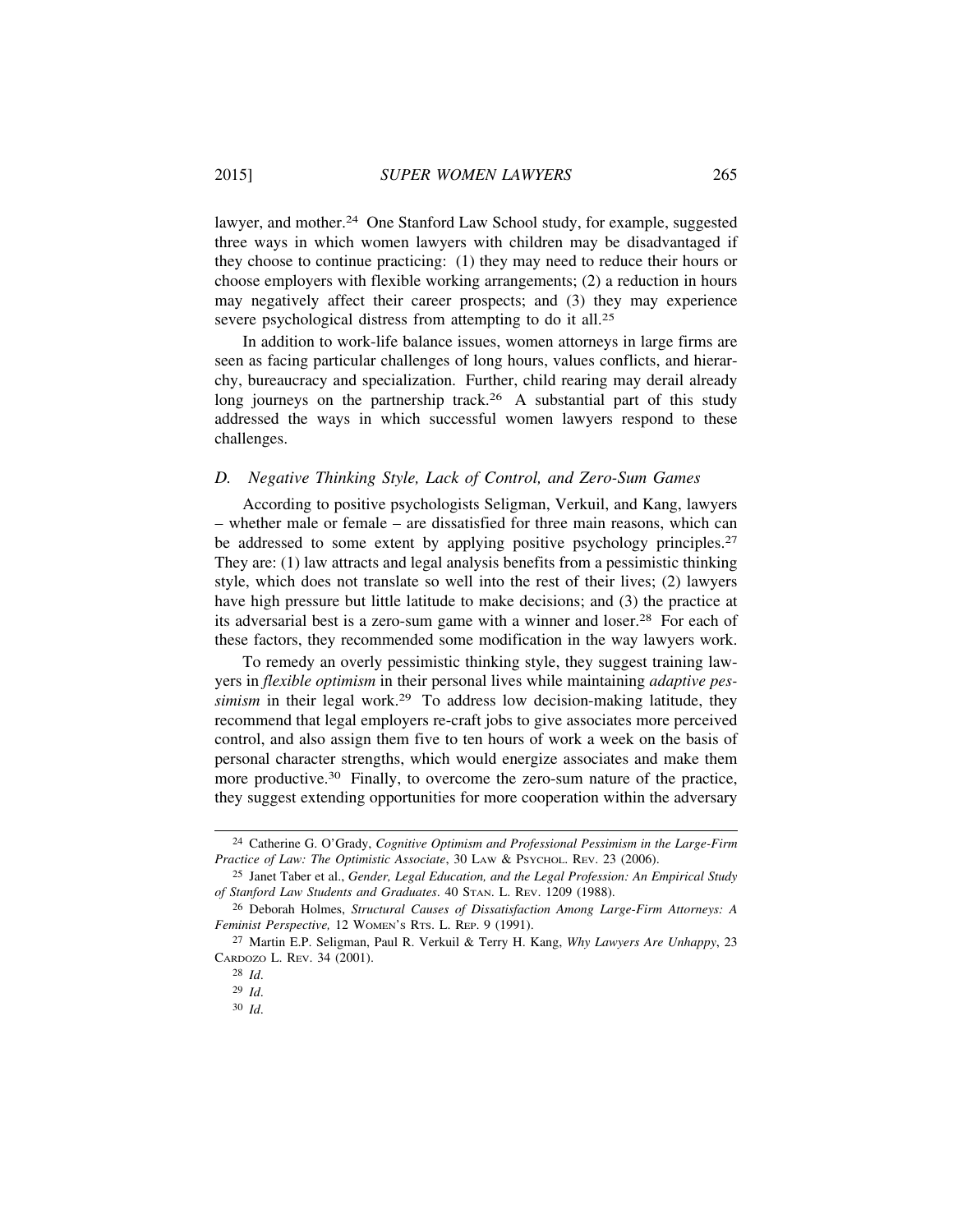system.<sup>31</sup> Whether this approach is likely in an increasingly competitive, postboom legal marketplace is open to debate. Those who see a "comprehensive law movement," where law is evolving toward a less adversarial state, would say that it is.<sup>32</sup>

#### II. PRINCIPLES OF POSITIVE PSYCHOLOGY

The positive psychologists' analysis of lawyer distress and suggestions for improving lawyer well-being are consistent with the philosophy of a field that seeks to achieve human flourishing by building on character strengths and virtues rather than focusing on dysfunction.<sup>33</sup> In other words, positive psychologists focus on what makes us flourish rather than what makes us mentally ill. One way they do that is to study exemplars, or individuals who are flourishing, to understand the roots of their well-being.34 This study of women lawyer exemplars is consistent with that approach. To better understand the recommendations of positive psychologists with respect to lawyers, it makes sense to review the history of positive psychology and understand some of the basic principles upon which those recommendations are based.

# *A. The Role of Character Strengths*

To launch one of the earliest initiatives in the field of positive psychology, Peterson and Seligman, assisted by numerous practitioners and scholars, identified twenty-four character strengths, or positive traits, that reside within the six virtues of wisdom and knowledge, courage, humanity, justice, temperance and transcendence.35 The undertaking sought to provide a counter-balance to the Diagnostic and Statistical Manual ("DSM"), a classification of psychological dysfunction used by traditional psychologists.36 The most prevalent character strengths in human beings in descending order are kindness, fairness, honesty, gratitude, and judgment.37

To determine an individual's predominant character strengths, Peterson and Seligman developed the Values in Action Inventory of Strengths ("VIA-

<sup>31</sup> *Id*.

<sup>32</sup> Susan S. Daicoff, *The Future of the Legal Profession*, 37 MONASH U. L. REV. 7 (2011).

<sup>33</sup> Martine E.P. Seligman & Mihaly Csikszentmihalyi, *Positive Psychology: An Introduction*, 55 AM. PSYCHOL. 5 (2000).

<sup>34</sup> ANNE COLBY & WILLIAM DAMON, SOME DO CARE: CONTEMPORARY LIVES OF MORAL COMMITMENT (Simon & Schuster 1994).

<sup>35</sup> CHRISTOPHER PETERSON & MARTIN E.P. SELIGMAN, CHARACTER STRENGTHS AND VIRTUES: A HANDBOOK AND CLASSIFICATION (Oxford University Press 1st ed. 2004).

<sup>36</sup> *Id*. *See also infra* Table A-1, Appendix A (a complete listing of the character strengths and virtues).

<sup>37</sup> Nansook Park, Christopher Peterson & Martin E.P. Seligman, *Character Strengths in Fifty-Four Nations and the Fifty US States*, 1(3) J. POSITIVE PSYCHOL. 118 (2006).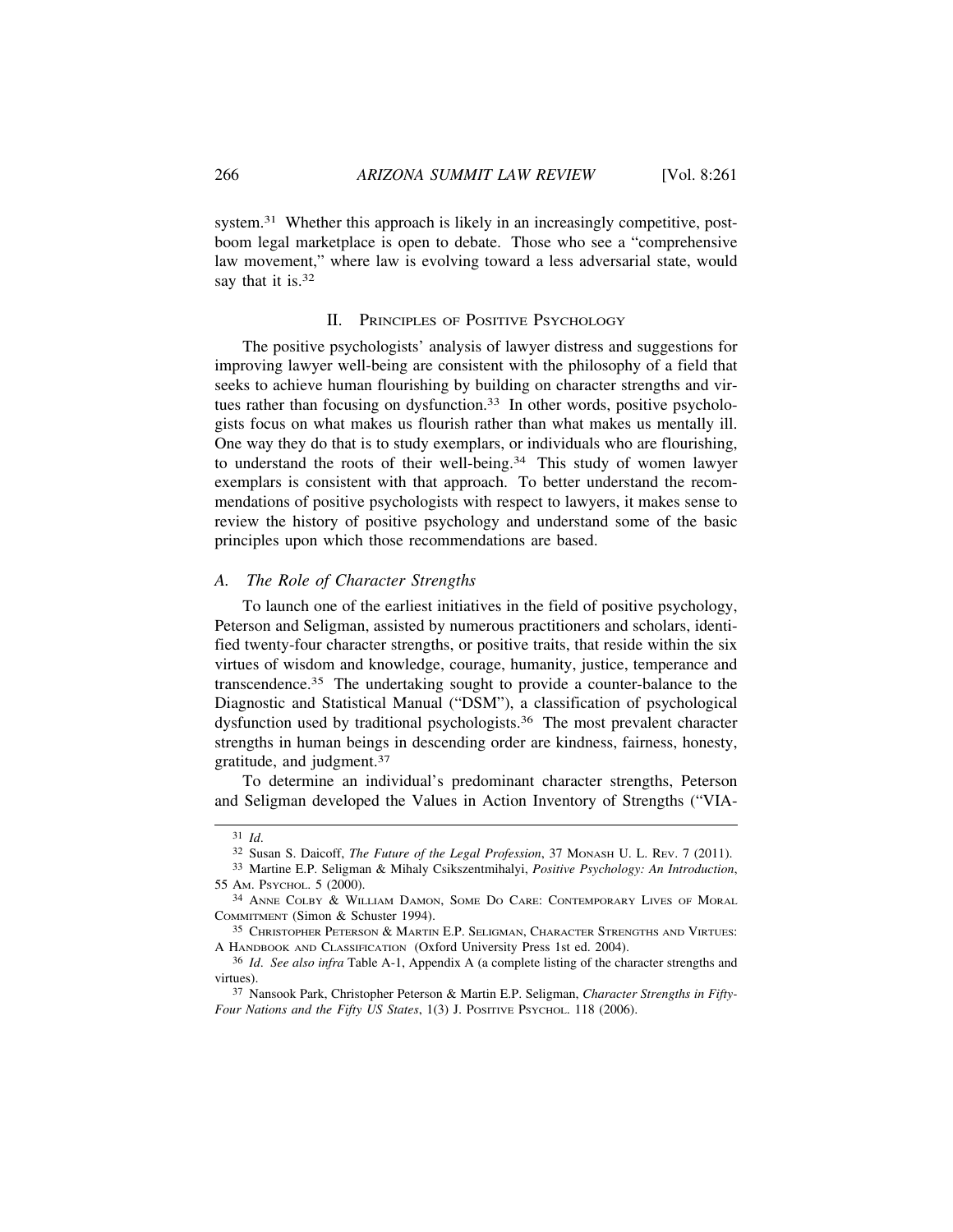IS"), a 240-item survey designed on a five-point Likert scale, which allows respondents to endorse ten statements for each of the twenty-four character strengths.38 The test is administered online, and developers report adequate reliability and validity, as do others who have examined it.<sup>39</sup> Although there may be concerns about the makeup of the sample opting to take the online test, these concerns are outweighed by its efficiency and economy.40 An abbreviated twenty-four-item version of the VIA-IS, known as the Brief Strengths Test ("BST"), is offered on the Authentic Happiness website of the University of Pennsylvania.41 While the VIA-IS reveals an individual's character strengths in rank order, the BST reports each character strength according to where the individual falls relative to all other test-takers, test-takers of the same gender, age, occupation (including law), education level, and zip code.<sup>42</sup> More research is needed to know if the BST is fully valid,43 but it is useful for our purposes in this study in order to maximize the sample size.

After analyzing data from a sample of adults who took the VIA-IS, Peterson and Park divided the strengths using two factors: heart versus mind and head versus other.<sup>44</sup> Based on their factorial analysis, they designated some as *head strengths* and others as *heart strengths*. 45 Head strengths are intellectual and self-oriented, while heart strengths are emotional and interpersonal.46 Their diagram of the head and heart strengths can be found at Appendix B of this paper. Peterson and Park have concluded that strengths that are close together on their diagram are more compatible than those that are farther apart, and that we tend to make tradeoffs between distant strengths, such as kindness and honesty, rather than possess both.<sup>47</sup>

One of the heart strengths - the character strength of hope, or optimism – figures prominently in the recommendations of Seligman for addressing lawyer dissatisfaction. Its use is particularly powerful because it does not require changing a firm or an entire profession, but rather relies upon changing the

<sup>38</sup> *See* PETERSON & SELIGMAN, *supra* note 34.

<sup>39</sup> Nansook Park, Christopher Peterson & Martin E.P. Seligman, *Strengths of Character and Well-Being*, 23(5) J. SOC. & CLINICAL PSYCHOL. 603 (2004).

<sup>40</sup> *See* PETERSON & SELIGMAN, *supra* note 34.

<sup>41</sup> *Authentic Happiness*, UNIV. OF PA., https://www.authentichappiness.sas.upenn.edu/question naires/brief-strengths-test (last visited Jan. 25, 2012).

<sup>42</sup> *Id*.

<sup>43</sup> Hadassah Littman-Ovadia, & Michael Steger, *Character Strengths and Well-Being Among Volunteers and Employees: Toward An Integrative Model*, 5 J. POSITIVE PSYCHOL. 419 (2010).

<sup>44</sup> Christopher Peterson & Nansook Park, *Clarifying and Measuring Strengths of Character*, *in* HANDBOOK OF POSITIVE PSYCHOLOGY 25 (C.R. Snyder & S.J. Lopez eds., 2009).

<sup>45</sup> *Id*.

<sup>46</sup> Nansook Park & Christopher Peterson, *Does It Matter Where We Live? The Urban Psychology of Character Strengths*, 65(6) AM. PSYCHOL. 535 (2010).

<sup>47</sup> *See* Peterson & Park, *supra* note 43.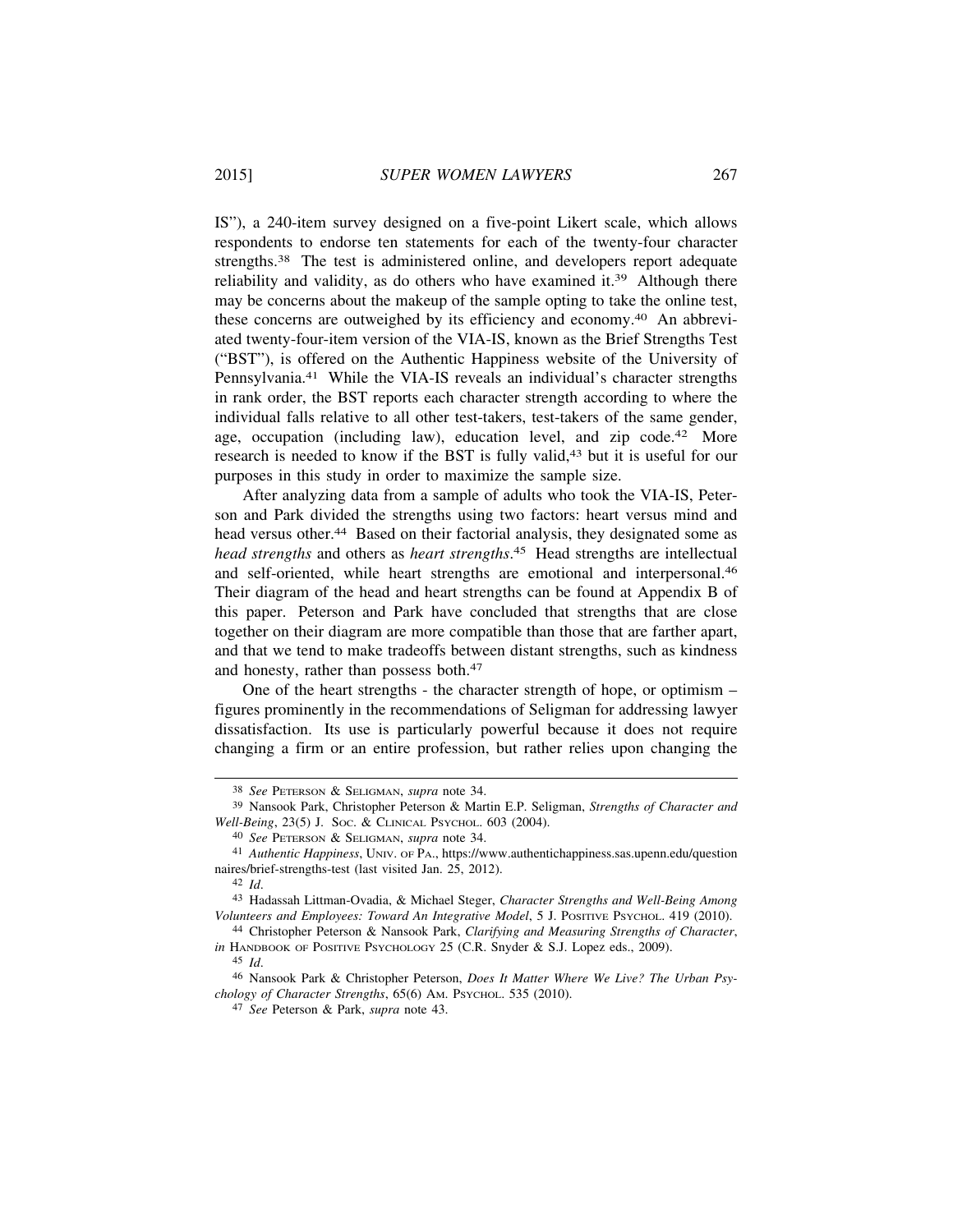thinking style of an individual lawyer. Likewise, their recommendation that lawyers use more of their strengths in the practice is particularly cogent in light of later research showing that happiness increases and depression lessens when subjects use their character strengths in a new way each day for even a week, and that the effect is mediated when use is continued beyond that period.<sup>48</sup>

# *B. Character Strengths and Positive Emotion*

To understand how the use of character strengths can contribute to greater lawyer well-being and arguably to greater professional success, it is important to review how positive psychologists have associated developing our character strengths with fostering our positive emotions and how positive emotions fuel the resources that support life satisfaction and optimal functioning. As noted, our regular use of character strengths serves to increase our positive emotions. Likewise, psychologist Barbara Fredrickson has theorized, based on empirical evidence, that positive emotions broaden and build our social, intellectual, and physical resources.49 Specifically, she credits them with expanding our scope of attention, our scope of cognition, and scope of action.50 Through enhanced attention, they also help us build our intellectual resources, a benefit that seems relevant to good performance in the practice of law.51

Despite the salutary effects of positive emotion, Fredrickson and Losada acknowledge that appropriate negativity is a critical ingredient in human flourishing and have concluded that a ratio of three positive thoughts to one negative thought is the tipping point toward flourishing.<sup>52</sup> A fair question, which is explored but not resolved in this study, is where that tipping point may rest in the legal profession. Seligman observes that pessimism is fundamental to legal analysis and therefore adaptive professionally (though not personally). Exemplars provide examples that the practice of law is rich and diverse, with both analytical aspects warranting prudence and non-analytical aspects warranting the use of non-analytical heart strengths. Although positive psychologists have perceived a dividing line between analytical thinking styles at work and nonanalytical styles at home and a need to navigate between them, it appears from these exemplars that for optimal flourishing, some navigation may also need to

<sup>48</sup> Martin E.P. Seligman, Tracy Steen, Nansook Park, & Christopher Peterson, *Positive Psychology Progress: Empirical Validation of Interventions*. 60(5) AM. PSYCHOL. 410 (2005).

<sup>49</sup> Barbara L. Fredrickson, *What Good Are Positive Emotions?*, 2(3) REV. GEN. PSYCHOL. 300 (1998).

<sup>50</sup> *Id*.

<sup>51</sup> *Id*.

<sup>52</sup> Barbara L. Fredrickson & Marcial F. Losada, *Positive Affect and the Complex Dynamics of Human Flourishing*, 60(7) AM. PSYCHOL. 678 (2005).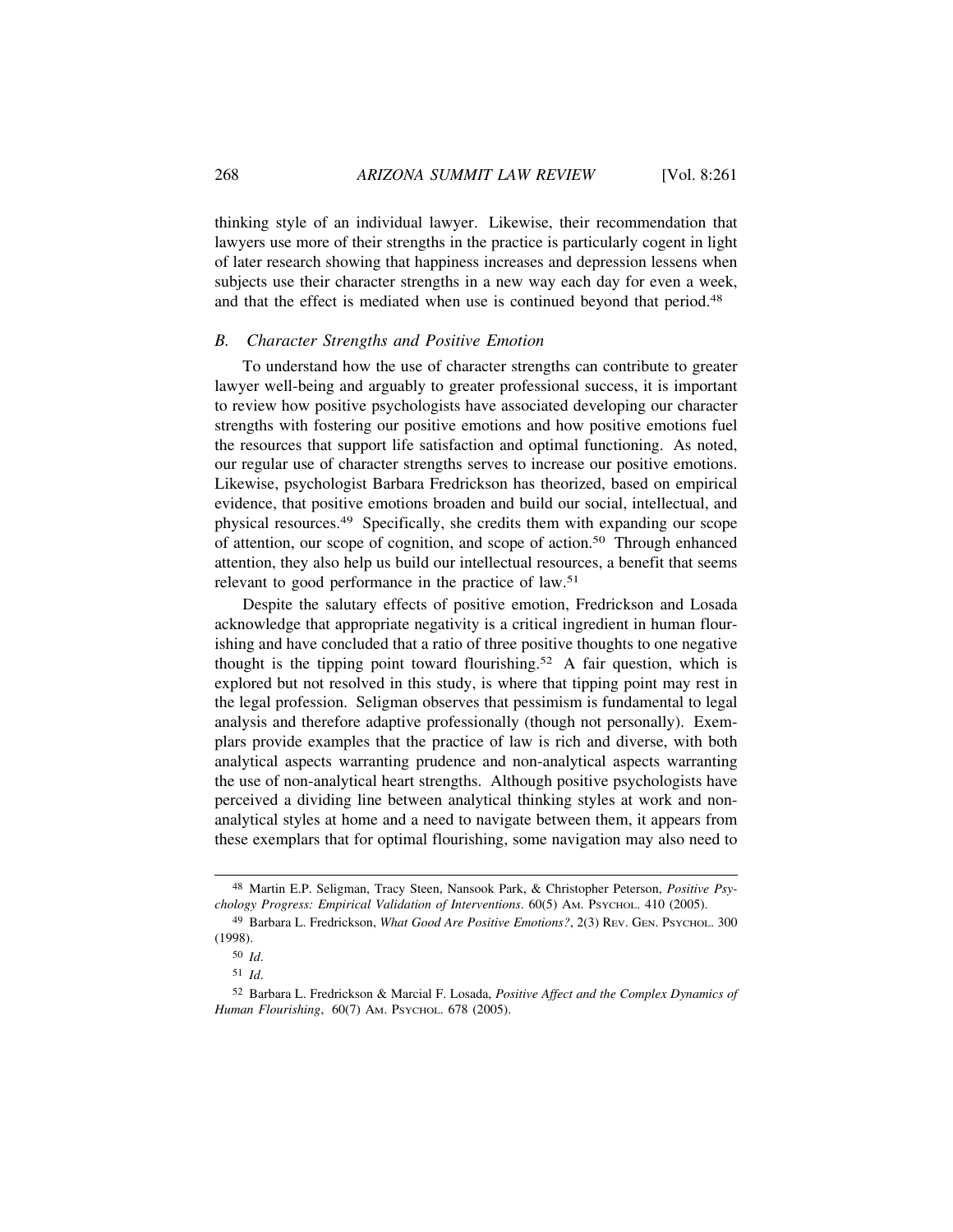occur at work as practitioners seek the right style in the right Losada ratio for the right situation.

# *C. Character Strengths, Well-being, Success, and Flow*

Positive psychologists have also studied the links between particular character strengths and well-being. A study of 5,299 adults who took both the VIA-IS and the Satisfaction with Life Scale ("SWLS") correlated particular strengths with individuals' life satisfaction scores.53 The five character strengths most highly associated with well-being, in rank order, were the heart strengths of hope, zest, gratitude, curiosity and love.<sup>54</sup> A second study closely replicated these findings, but indicated that love and gratitude had direct effects on life satisfaction – a fact that researchers suggested might mean that those strengths reflected a happiness mode based upon relationships that exceeded the effects of pleasure, engagement, or meaning.55

Positive psychologists have found that gratitude, for example, allows us to draw the maximum positive satisfaction from our circumstances and avoid the trap of hedonic adaptation, or simply getting used to the good things in life.56 It also can help us reinterpret adversity,<sup>57</sup> build social bonds,<sup>58</sup> and inhibit negative emotions.59

Considering the correlations between increased use of character strengths and well-being, and what can be the likely impacts of high character strength use upon professional success. Lyubomirsky, King, and Diener, reviewing a large number of cross-sectional, longitudinal and experimental studies, have concluded that happier individuals are more likely to have fulfilling relationships, high income, and superior work performance.<sup>60</sup> They also found, consistent with Fredrickson's broaden-and-build theory, that positive emotions are often associated with success-oriented resources and characteristics, such as sociability, optimism, energy, originality, and altruism.<sup>61</sup> To the extent that

<sup>53</sup> *See* Park, Peterson, & Seligman, *supra 38.*

<sup>54</sup> *Id*.

<sup>55</sup> C. Peterson et al., *Strengths of Character, Orientations to Happiness, and Life Satisfaction*, 2(3) J. POSITIVE PSYCHOL. 149 (2007).

<sup>56</sup> S. Lyubomirsky et al., *Pursuing Happiness: The Architecture of Sustainable Change,* 9 REV. GEN. PSYCHOL. 111 (2005).

<sup>57</sup> B.L. Fredrickson et al., *What Good Are Positive Emotions in Crisis? A Prospective Study of Resilience and Emotions Following the Terrorist Attacks on the United States on September 11th, 2001*, 84 J. PERS. & SOC. PSYCHOL. 365 (2003).

<sup>58</sup> M.E. McCullough et al., *Is Gratitude a Moral Affect?* 127 PSYCHOL. BULL. 249 (2001).

<sup>59</sup> M.E. McCullough, *The Grateful Disposition: A Conceptual and Empirical Typology*, 82 J. PERS. & SOC. PSYCHOL. 112 (2002).

<sup>60</sup> S. Lyubomirsky et al., *The Benefits of Frequent Positive Affect: Does Happiness Lead to Success?*, 131 PSYCHOL. BULL. 803 (2005).

<sup>61</sup> *Id*.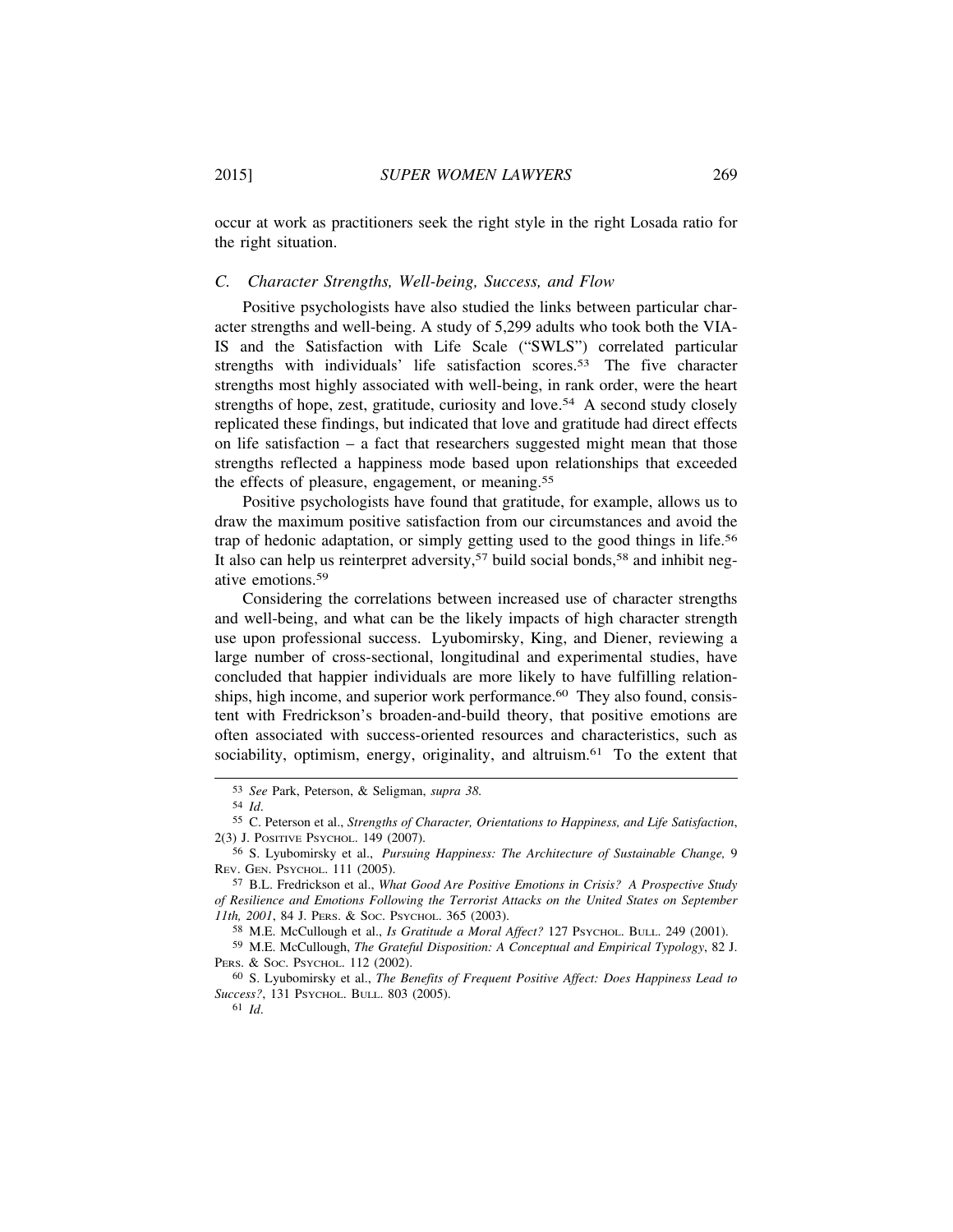increased character strength use fuels well-being and success, their findings are consistent with those of the Gallup Organization, that using the Gallup strengths at work predicts increased engagement on the job and an excellent quality of life.62 The strength-success link is also consistent with findings by Linley, Nielsen, Gillett, and Biswas-Diener that the use of character strengths supports the attainment of goals, which leads to greater satisfaction.<sup>63</sup>

Another way in which character strengths may come into play is in the creation of a condition called *flow*. A construct first identified and studied by psychologist Mihaly Csikszentmihalyi, flow is a state of optimal experience that we can create individually, apart from our environment, and in which we become totally absorbed.64 Flow often arises when we confront a challenge for which we have special skills. At work, tasks that resemble a game – with builtin goals, feedback, rules, and challenges – can put us into flow.65 It follows that the more we use our character strengths to develop our skills, the more likely we would enter the flow state. This would be true for lawyers as well, one scholar has suggested.66

## *D. Learned Optimism*

One aspect of the character strength of hope is what Seligman describes as *learned optimism*, or the style of attributing bad events to "external, unstable and specific" causes as opposed to the pessimistic style that favors "internal, stable, and global" causes.<sup>67</sup> Seligman's research on a more hopeful explanatory style became foundational to his work in positive psychology.68 It is not surprising, then, that research showing law students benefit from pessimism drew the attention of positive psychologists, who then recommended *flexible optimism* at home and *adaptive pessimism* at work to quell lawyer dissatisfaction.<sup>69</sup>

Like the ratio between positive and negative emotions, it is not clear exactly how "adaptive" the pessimism needs to be, to be effective in the prac-

<sup>62</sup> T. RATH & J. HARTER, WELL-BEING: THE FIVE ESSENTIAL ELEMENTS (Gallup Press 2010).

<sup>63</sup> P.A. Linley et al., *Using Signature Strengths in Pursuit of Goals: Effects on Goal Progress, Need Satisfaction, and Well-Being, and Implications for Coaching Psychologists*, 5 INT'L COACH-ING PSYCHOL. REV. 6 (2010).

<sup>64</sup> D. Bowling, Lawyers and Their Elusive Pursuit of Happiness: Does It Matter? (2012) (Paper presented to a meeting of the North Carolina Bar Foundation, Pinehurst, N.C.).

<sup>65</sup> *Id.*

<sup>66</sup> *Id.*

<sup>67</sup> C. PETERSON, & M.E.P. SELIGMAN, CHARACTER STRENGTHS AND VIRTUES: A HANDBOOK AND CLASSIFICATION (Oxford Univ. Press 2004).

<sup>68</sup> M.E.P. SELIGMAN, Authentic Happiness: Using the New Positive Psychology to Realize Your Potential for Lasting Fulfillment (Free Press 2002).

<sup>69</sup> M.E.P. Seligman et al., *Why Lawyers Are Unhappy*, 23 CARDOZO L. REV. 34 (2001).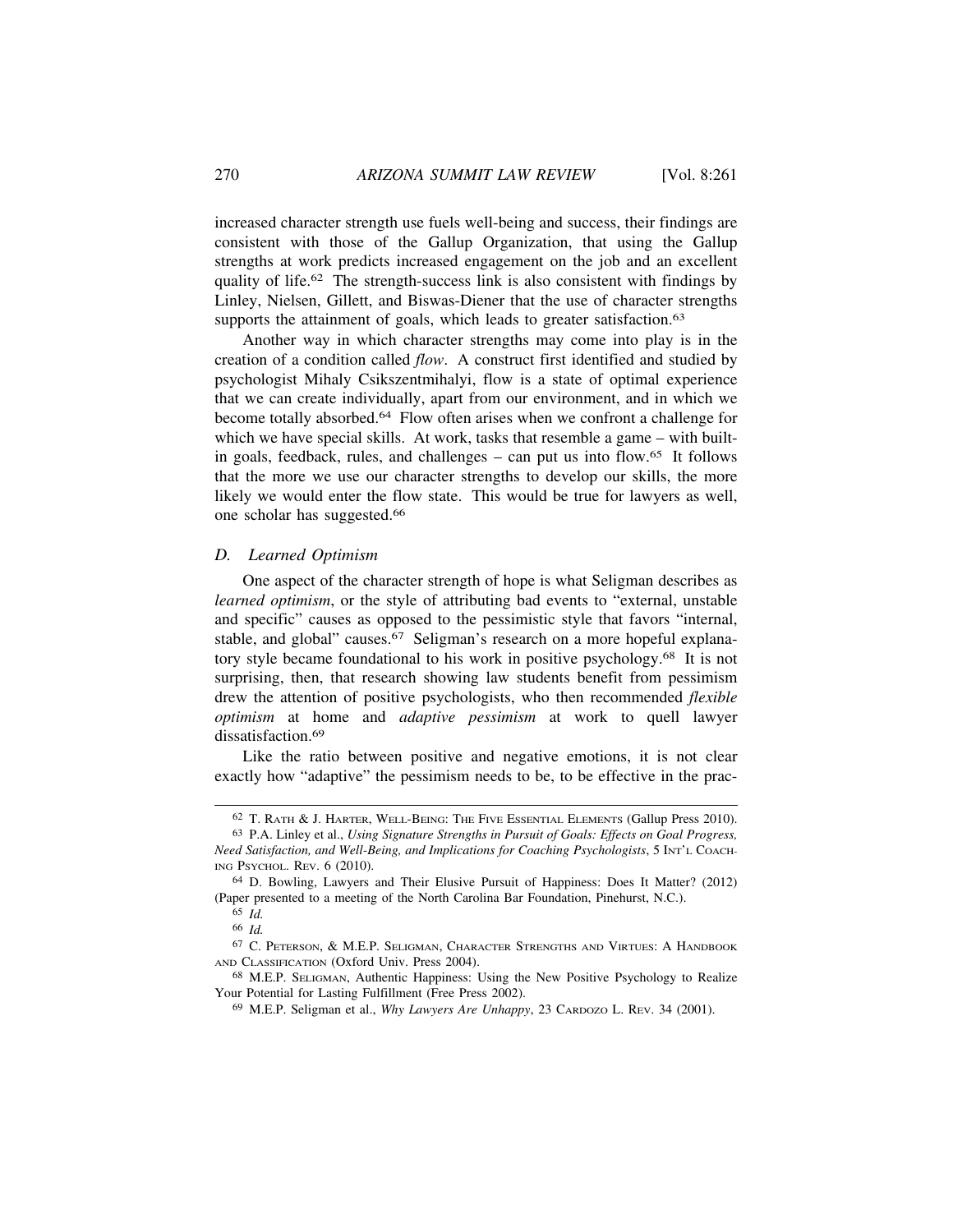tice of law. While a pessimistic thinking style is helpful in detecting everything that could go wrong with a client scenario and taking steps to protect the client, it may not be so helpful in interpreting inevitable missteps that will occur in the workplace or at home. Catherine Gage O'Grady, a professor of law at the Sandra Day O'Connor College of Law, Arizona State University, illustrates how a pessimistic explanatory style can demoralize a lawyer in a billable hours environment.<sup>70</sup> With success riding on the ability to bill, an associate whose billings have fallen even temporarily below expectations because of illness or conflicting family responsibility may upbraid herself, conclude she can never succeed at the firm or even in law, and decide to bail out of the practice. The same may occur when she feels pressured to adhere to team scheduling requirements that conflict with family requirements. O'Grady advocates learning an optimistic explanatory style, including disputation of unconscious assumptions, to navigate selected areas such as these.71

#### *E. Does Positive Psychology Have the Answers?*

This study will examine women lawyer exemplars to determine whether the principles offered by positive psychologists provide a key to achieving satisfaction and success while practicing law. Specifically, it will examine a sample of high achievers to determine their top character strengths, how frequently they use them, and in what manner, in both their professional and personal lives. I predict that they will possess a preponderance of analytical, or "head" strengths, which they use regularly in their practices, along with some "heart" strengths to navigate personal relationships.

# III. METHODS

#### *A. Use of Exemplars*

To study what makes women lawyers successful, I chose exemplar methodology because, consistent with criteria described by MAPP guest lecturer William Damon, the topic of success is a multi-faceted construct that could offer a full view of a complex subject and might stimulate additional research in an area worthy of further probing. Damon is Professor of Education at Stanford University. He and Anne Colby, in a study of moral exemplars, created a framework for exemplar methodology,72 which Damon has more recently

<sup>70</sup> G.C. O'Grady, *Cognitive Optimism and Professional Pessimism in the Large-Firm Practice of Law: The Optimistic Associate*, 30 L. & PSYCHOL. REV. 23 (2006).

<sup>71</sup> *Id*.

<sup>72</sup> A. COLBY & W. DAMON, SOME DO CARE: CONTEMPORARY LIVES OF MORAL COMMITMENT (Simon & Shuster 1992).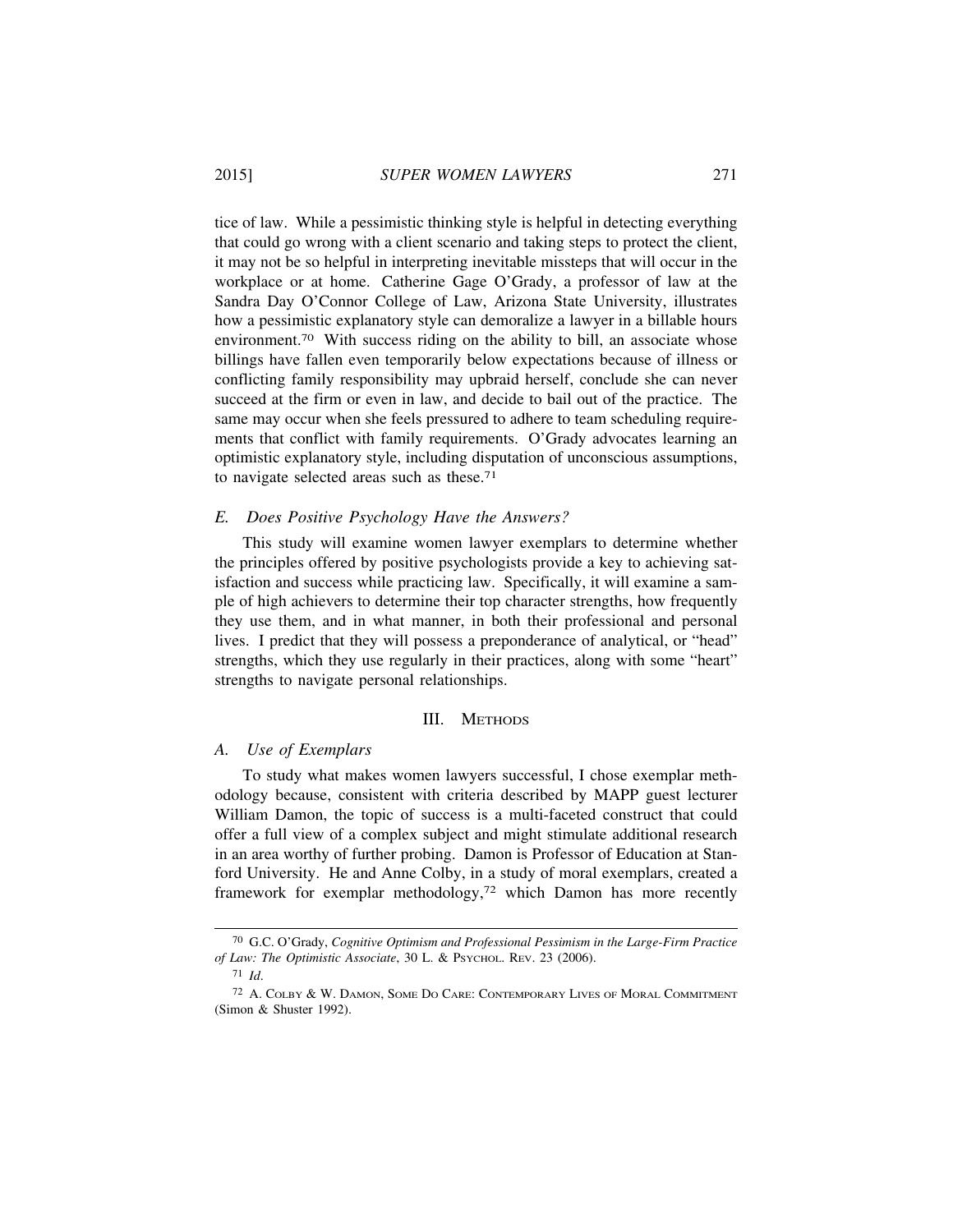applied to a study of the search for purpose among young people,73 and I feel it is useful for this analysis.

Fundamental to studying success in women lawyers, is to define what it means to be successful as a woman in the law. The question is open to debate, and reasonable minds may differ. For that reason, I relied upon a well-established nomination system with standardized criteria instead of random lay nominators to identify successful women lawyers: the Super Lawyers list.<sup>74</sup> This approach is consistent with other exemplar studies, which rely on third party, criteria-based awards to identify exemplars.75 Super Lawyers includes only attorneys who could be hired by the public.76 Therefore, it does not include those employed by client institutions, such as government agencies, corporations, or non-profits. Only lawyers who were working in firms, practicing solo, or working for legal aid societies are eligible for inclusion in its directories. Because the final published Super Lawyers list constitutes only about five percent of the lawyers in any state and Rising Stars list constitutes only two and a half percent,<sup>77</sup> I considered them to be exemplars in their profession and appropriate subjects to study as models of flourishing. Although this limitation excluded women attorneys employed in venues where they are reportedly more satisfied,78 I accepted it for purposes of an exemplar study where a key purpose is to examine strengths used in navigating challenges. The challenging venue of law firm practice particularly predicted rich material.

According to its published selection process, Super Lawyers accepts nominations and identifies lawyers from various databases who appear to be outstanding, under a point-weighted system, with lawyers nominated by peers outside their firms receiving the most points at nomination.79 Its research department then rates nominees under these twelve indicators: verdicts and settlements; transactions; representative clients; experience; honors and awards; special licenses and certifications; position within law firm; bar and or other professional activity; pro bono and community service as a lawyer; scholarly lectures and writings; education and employment background; and other out-

<sup>73</sup> W. DAMON, THE PATH TO PURPOSE: HELPING OUR CHILDREN FIND THEIR CALLING IN LIFE (Free Press 2008).

<sup>74</sup> *Super Lawyers: Selection Process*, SUPERLAWYERS.COM, http://www.superlawyers.com/ about/selection\_process.html (last visited June 20, 2012).

<sup>75</sup> L. Walker & J. Frimer, *Moral Personality of Brave and Caring Exemplars*, 93 J. PERS. & SOC. PSYCHOL. 845 (2007).

<sup>76</sup> *Super Lawyers, supra* note 73.

<sup>77</sup> *Id*.

<sup>78</sup> D. Holmes, *Structural Causes of Dissatisfaction Among Large-Firm Attorneys: A Feminist Perspective*, 12 WOMEN'S RTS. L. REP. 9 (1991).

<sup>79</sup> *Super Lawyers, supra* note 73.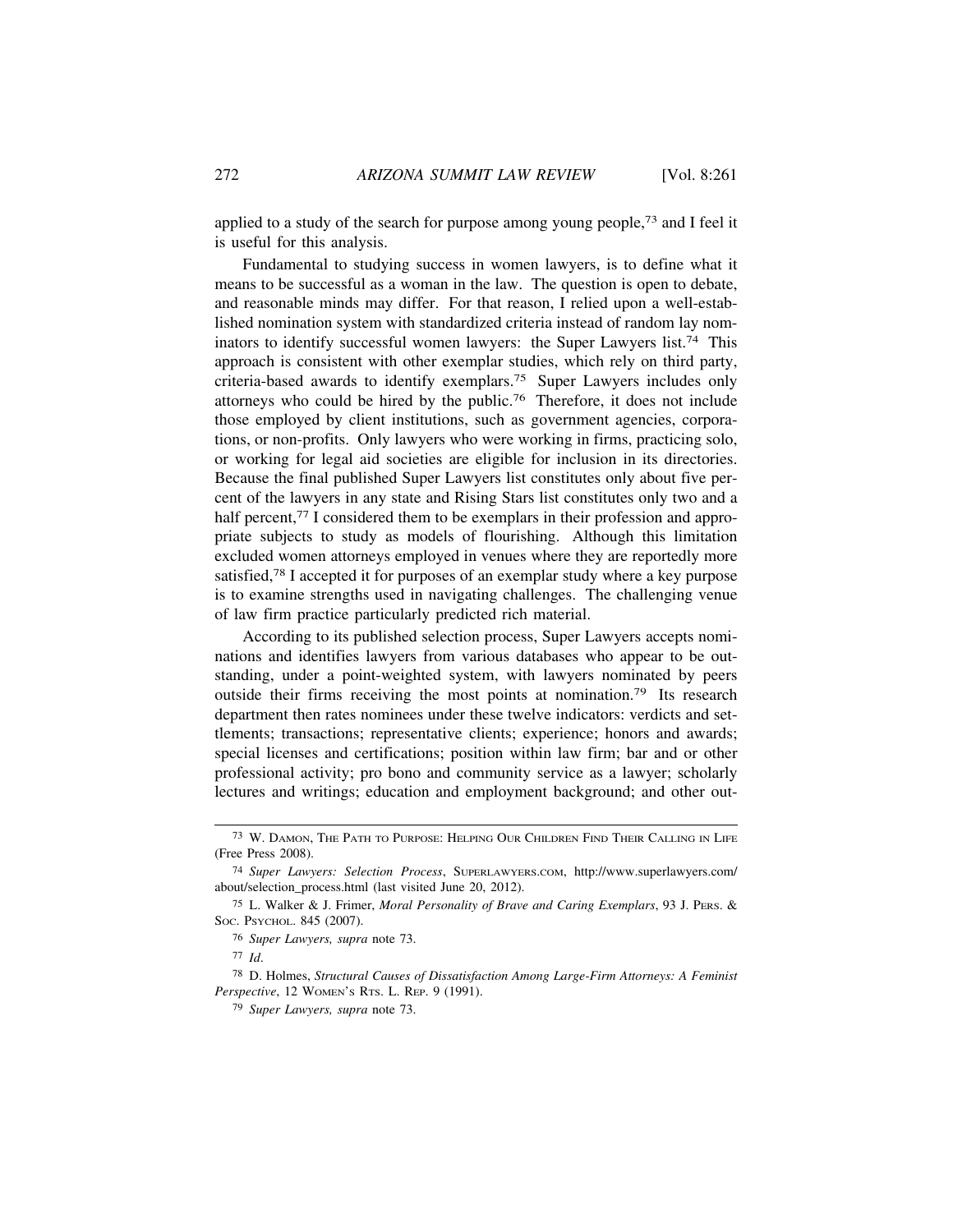standing achievements.<sup>80</sup> From those ratings, lawyers receiving top points by practice area rate other nominees in their practice area.81 Following a final credentials check, those who emerge with the highest points in four size categories based on firm size, receive Super Lawyer status.82 A parallel process without the peer review ratings is in place to select Rising Stars from among lawyers under forty, or in practice less than ten years.<sup>83</sup>

Women lawyers contacted for inclusion in the study were those who appeared, from a review of Super Lawyer lists from the previous four years, to have achieved Super Lawyer or Rising Star status in their thirties or forties.<sup>84</sup> Because age was not indicated, it was estimated based on law school graduation dates disclosed in online curriculum vitae or other biographical information. E-mail notifications inviting participation in a study of the traits and characteristics of outstanding women lawyers went out to 142 of these women in March 2012.85

The purpose of the study was described as to "explore how women in their thirties and forties flourish in this demanding profession."86 They were advised that participation in the study would require them to take the online Brief Strengths Test ("BST"), submit the results to the investigator, and, if they were willing, to participate also in a twenty to thrity minute recorded telephone interview about how they used their strengths.87 Lawyers in their fifties who responded that they were beyond the age limit for the study test but would like to participate were included.<sup>88</sup> During late April, May, and early June of this year, seventeen respondents took the Brief Strengths Test.89 Sixteen also participated in the interview.90

#### *B. Brief Strengths Test*

This abbreviated version of the VIA-IS was selected for this study to increase likely response in a sample stereotypically characterized by extremely busy schedules and work-life balance challenges. By choosing a testing instrument that typically takes about ten minutes to complete, the hope was that

80 *Id.*

81 *Id.*

82 *Id.*

83 *Id.*

84 *Super Lawyers: Selection Process, supra* note 73.

85 *Id.*

86 *Id.*

87 *Id*.

88 *Id*.

89 *Super Lawyers: Selection Process, supra* note 73

90 *Id*.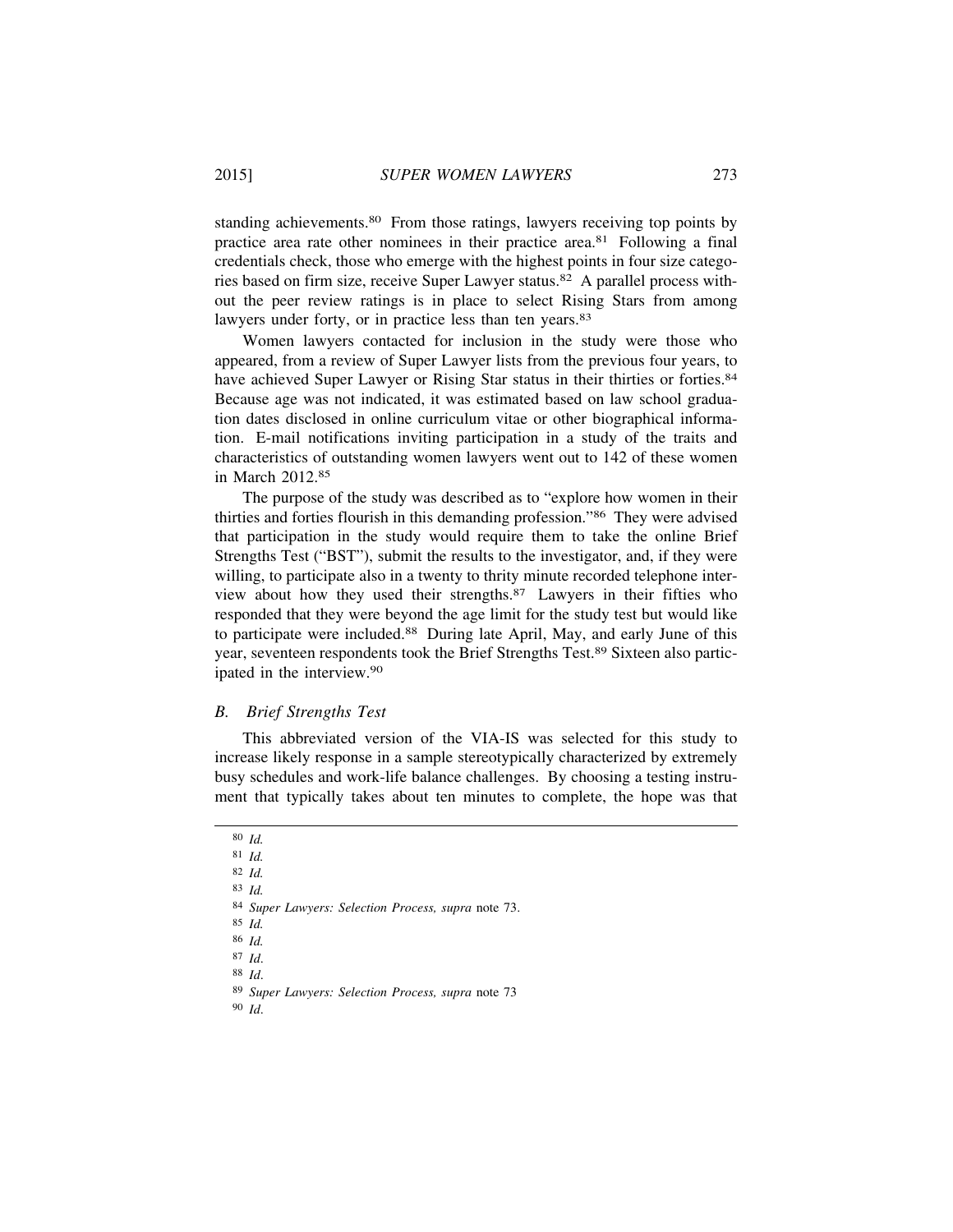respondents might also agree to an interview that would enrich interpretation of the testing results.

Unlike the VIA-IS, which requires ten responses for each of the twentyfour character strengths, the BST includes only one question for each strengths.<sup>91</sup> Respondents rate the statement on a five-point Likert Scale, ranging from "Not applicable" to "Always."92 For example, to test the character strength of gratitude, this question appears:

> Think of actual situations in which someone else helped or benefited you. How frequently did you show GRATITUDE or THANKFULNESS?

> Not applicable Never/rarely Occasionally Half the time Usually Always<sup>93</sup>

The BST reports the usage of each character strength according to where an individual falls relative to five different groups: all other test-takers, testtakers of the same gender, age, occupation (including law), education level, and zip code.94 Therefore, rather than reporting results rank-ordered by score, the BST reports strengths in percentiles and by degree of strengths use ranging from "Always" to "Not applicable."95 In other words, those ranking at the very top of a category in the use of a particular strength would show up on the BST as being in the 100th percentile, and the degree of strengths use would appear as "Always."

To determine the top strengths of each respondent, I arranged her percentile scores of each strength from the 100th percentile downward, in the category of occupation. From this ranking, I assigned each respondent at least five top strengths. In some cases, respondents fell in the same percentile for more than one strength. In all but two cases, it was still possible, using the percentile ranking system, to isolate the top five strengths. Those two respondents had an unusually large number of strengths occupying the same percentile ranking. As a result, I have reported them as having seven and eight top strengths. Table C-1, Appendix C lays out the top strengths of each respondent as calculated under this system.

I then rank-ordered these top strengths in the sample as a whole based on how many times each had appeared among the top strengths of the respondents. Table C-2, Appendix C shows this ranking.

<sup>91</sup> *Id.*

<sup>92</sup> *Id.*

<sup>93</sup> *Id.*

<sup>94</sup> *Super Lawyers: Selection Process, supra* note 73.

<sup>95</sup> *Id.*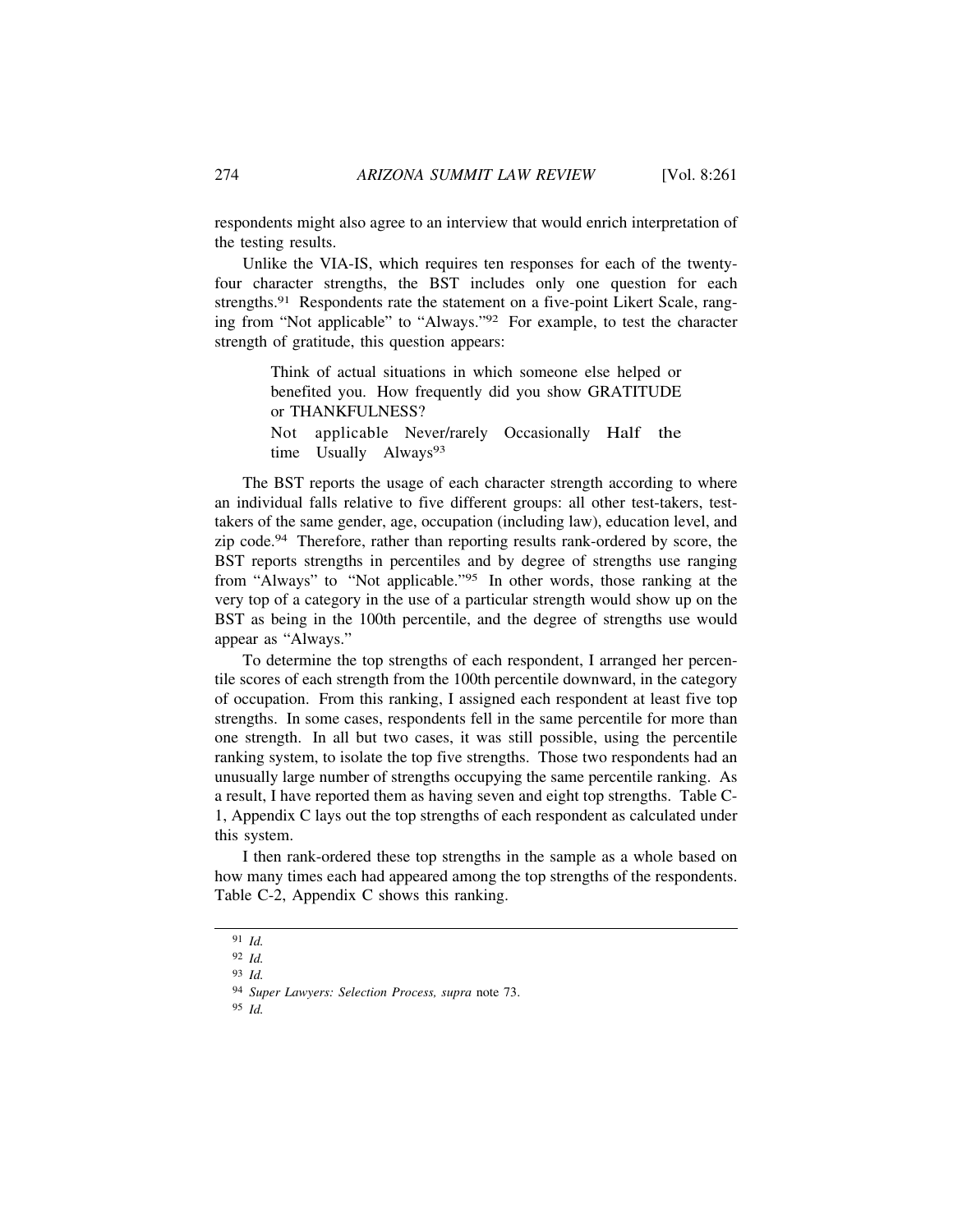# *C. Interviews*

I conducted recorded and structured telephone interviews with sixteen respondents about their strengths used at work. First, I collected information as to their age, marital status, and professional status. Then, I asked about what accounted for their professional success, whether their top strengths as identified on the BST resonated with them as energizing and so natural that they could almost not help but exercise them; whether they used these strengths at work and if so, how frequently; and in what areas of practice they used their strengths. I also asked about their key professional challenges, any ways in which they used their strengths to overcome them, whether they had benefitted from mentors and if so, whether their strengths had played any role in attracting and maintaining mentors. Finally, on the professional side, I asked what gave their lives meaning and purpose and, where there was available time, solicited any advice they might give young women entering the profession.

In the personal realm, I also asked about their key challenges, how they used their strengths to overcome them and whether they had sought any special accommodations from employers to succeed personally or professionally. If they had, I asked what role, if any, their strengths had played in seeking those accommodations.

Then I coded the transcribed interviews for age, marital status, professional status, and years of practice and to detect trends in the following areas: factors attributed to professional success; BST-identified strengths verification; frequency of strengths use; personal and professional applications of strengths; strengths use relative to mentoring; sources of meaning and purpose in the practice; and advice to young women entering the practice.

# IV. RESULTS

The following results come from strengths-testing completed by seventeen women attorney respondents, as well as recorded phone interviews with sixteen of them.

# *A. Demographics*

Of the sixteen women interviewed, ten were in their forties, five in their fifties, and one in her thirties. On the home front, eleven were married, three were in domestic partnerships, one was single, and one was separated. At work, thirteen were partners in law firms, and three were solo practitioners.

The biggest demographic surprise was age. The range, from thirty-seven to fifty-eight, was higher than expected. I originally intended to study successful women attorneys in their thirties and forties in the belief that their likely immersion in balancing work and family issues would especially enrich their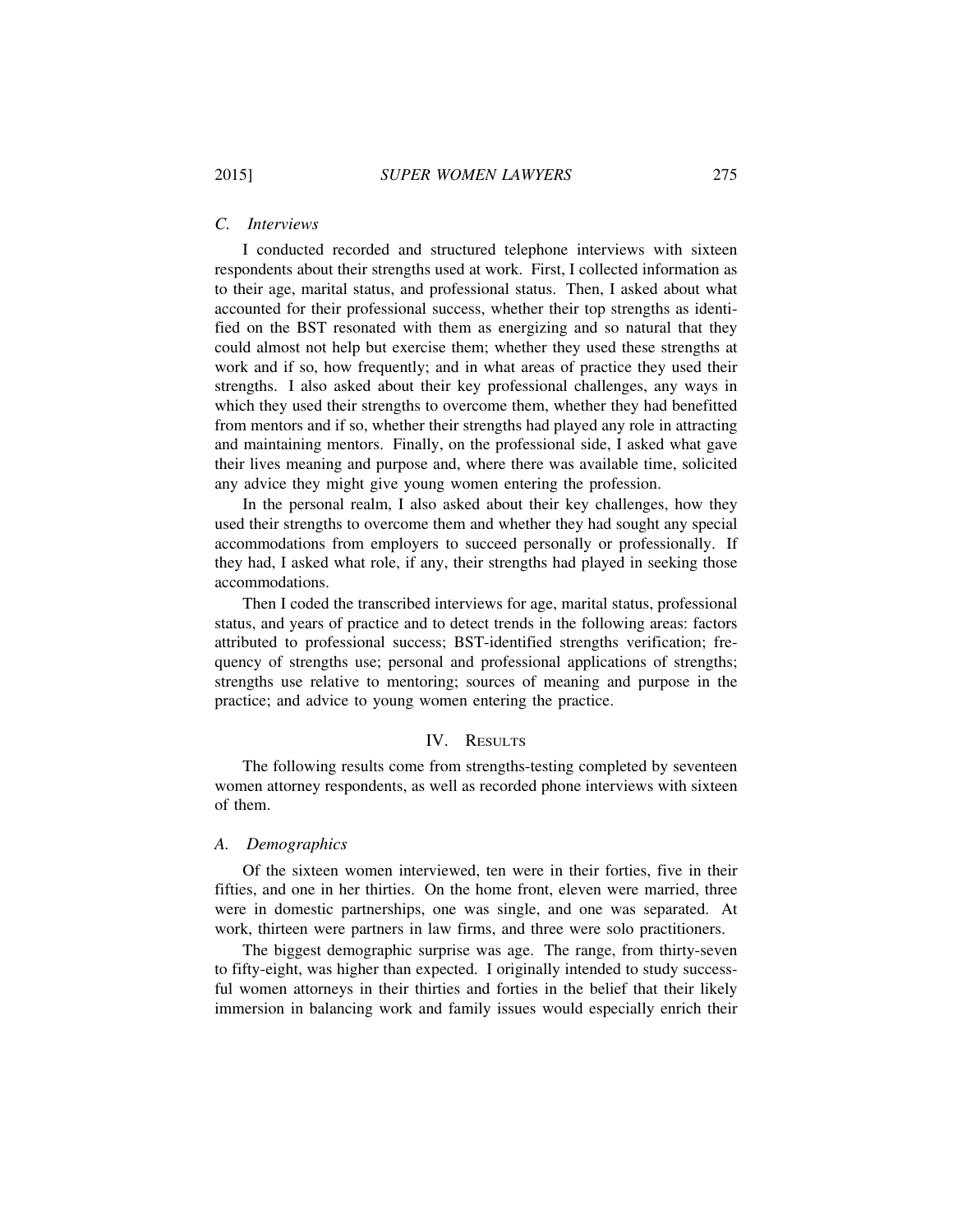interviews. Based on law school graduation dates, I expected the sample to reflect this age range almost exclusively. However, delayed entry into law school may have expanded the sample into the fifties. When women responded that they appeared to be "too old" for inclusion, I invited their participation regardless in the belief that they might offer a longer-term perspective, and the interviews bore me out. In addition, four of these women were still responsible for minor children.

As for women in their thirties, it is possible that "Rising Stars" who did not respond to the survey invitation were in fact, as predicted, thoroughly immersed in the work-life balance issues. For them, other priorities may have trumped participation. On the other hand, the older participants may have opted to participate because they had reached a point in the profession where they had not only the opportunity, but also the inclination to be more reflective.

# *B. Verification of Strengths*

Each attorney verified during her interview that some, or all of the BSTidentified strengths, resonated with her as being energizing and as a strength she could not help but exercise. Twelve of the sixteen embraced all of their identified strengths as being "just like me." Others added strengths that the BST had not detected or challenged a top strength it had found.

For example, one added the strength of creativity as one that she uses extensively, but had not been identified, and provided compelling examples of how she used creativity in her work.<sup>96</sup> Another noted that in addition to her identified strengths, intelligence is a top strength for her.97 Intelligence *per se* is not included among the twenty-four character strengths, but rather is considered a talent or ability and so is not identified in the BST.98 Still, another at first disowned bravery as a strength, but then acknowledged that she might just have trouble seeing it in herself.<sup>99</sup> Another stated that she was not naturally brave, but had developed that strength through her practice.100

# *C. Gratitude and Kindness: Top Strengths*

The strength of gratitude, which was a top strength for ten attorneys, emerged as the most commonly occurring top strength in the sample, followed by kindness (8), social intelligence (7), zest (6), and then bravery, forgiveness,

<sup>96</sup> Interview with Attorney No. 3 (May 15, 2012).

<sup>97</sup> Interview with Attorney No. 16 (June 6, 2012).

<sup>98</sup> C. PETERSON & M. E. P. SELIGMAN, Character Strengths and Virtues: A Handbook and Classification (Oxford Univ. Press 2004).

<sup>99</sup> Interview with Attorney No. 12 (May 22, 2012).

<sup>100</sup> Interview with Attorney No. 11 (May 22, 2012).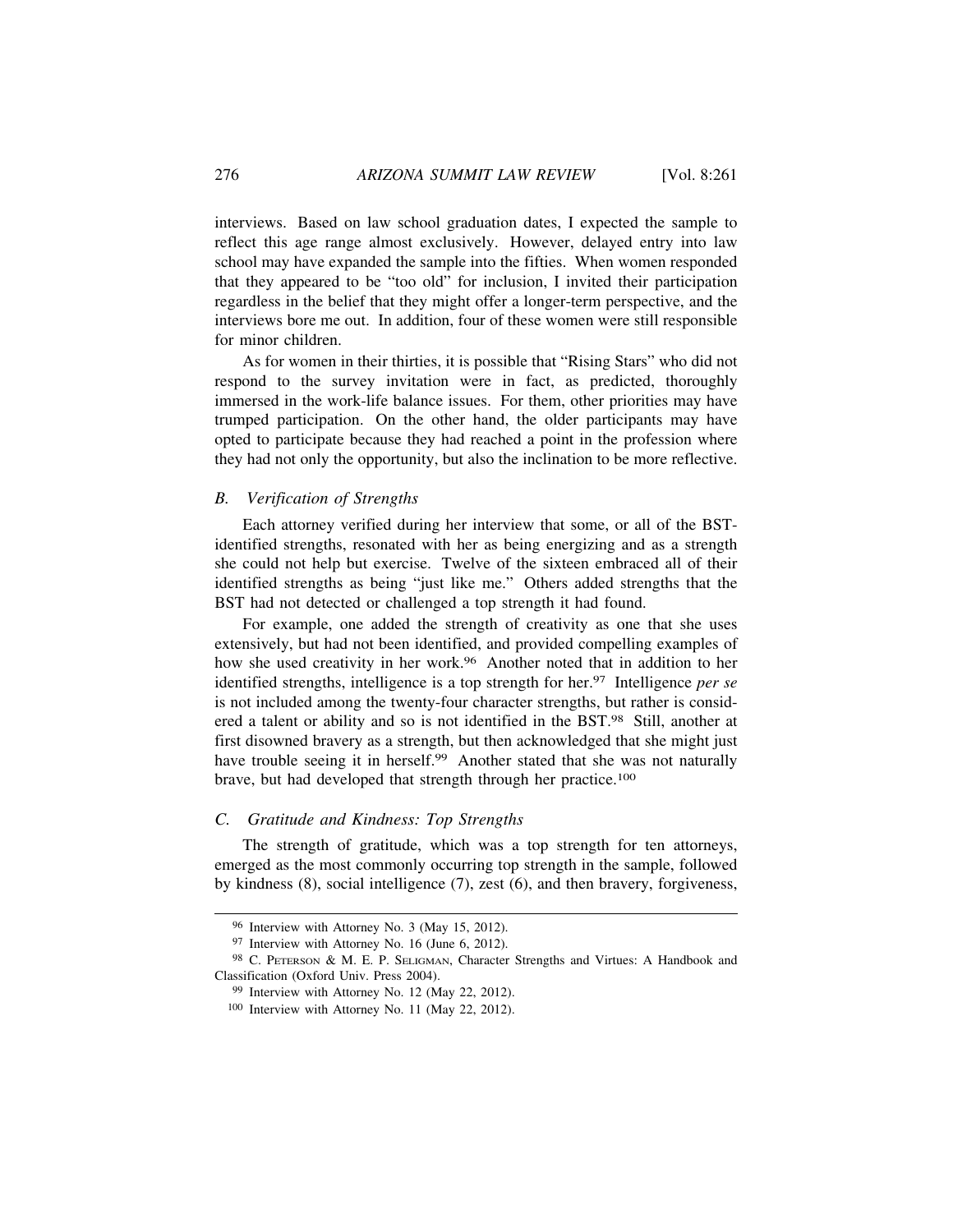love, hope, prudence and self-control (5). The top four strengths (gratitude, kindness, social intelligence and zest) are among those termed *heart strengths* by positive psychologists.101 Among the top ten strengths, the ratio of heart strengths to head strengths was seven to three.<sup>102</sup> All seventeen attorneys had a mixture of head and heart strengths among her top strengths. Of those, twelve attorneys had a majority of heart strengths, four had more head strengths, and one was evenly divided between heart and head.103

Peterson and Seligman, in their classification system for positive psychology, extensively discuss the nature of each of the twenty-four character strengths.<sup>104</sup> For purposes of understanding the study results, the ten top strengths of these super-achievers are briefly described in Table D-1, Appendix D, along with the BST question that was related to that particular character strength.

# *D. Relationships: Top Success Factor*

Apart from their BST results, in response to an interview question, each of the women interviewed initially offered a spontaneous assessment of what factor or factors was most responsible for their professional success. Mirroring the preponderance of heart strengths in their BST results, positive relationships with others was the most commonly mentioned success factor, with twelve out of sixteen crediting relationships with other people, whether with clients, coworkers or other lawyers, for helping them move ahead. One of the fortysomething lawyers, who chose for this question to break her career into phases, named relationships as pivotal both early and late, even though other factors had changed over time. Risk-taking and writing came earlier in her career path and persistence and leadership later on.105

As another interviewee said:

[S]o much is based on relationships. You know, I got my job at the firm because a friend of mine from college worked at the firm and passed my resume on . . . . And the way I get business is because I have friendships and connections and relationships with people who have the ability to send me bus-

<sup>101</sup> *See infra* Appendix B

<sup>102</sup> *See infra* Table C-2, Appendix C

<sup>103</sup> *See infra* Table C-1, Appendix C

<sup>104</sup> C. PETERSON & M. E. P. SELIGMAN, Character Strengths and Virtues: A Handbook and Classification (Oxford Univ. Press 2004).

<sup>105</sup> Interview with Attorney No. 13 (May 22, 2012).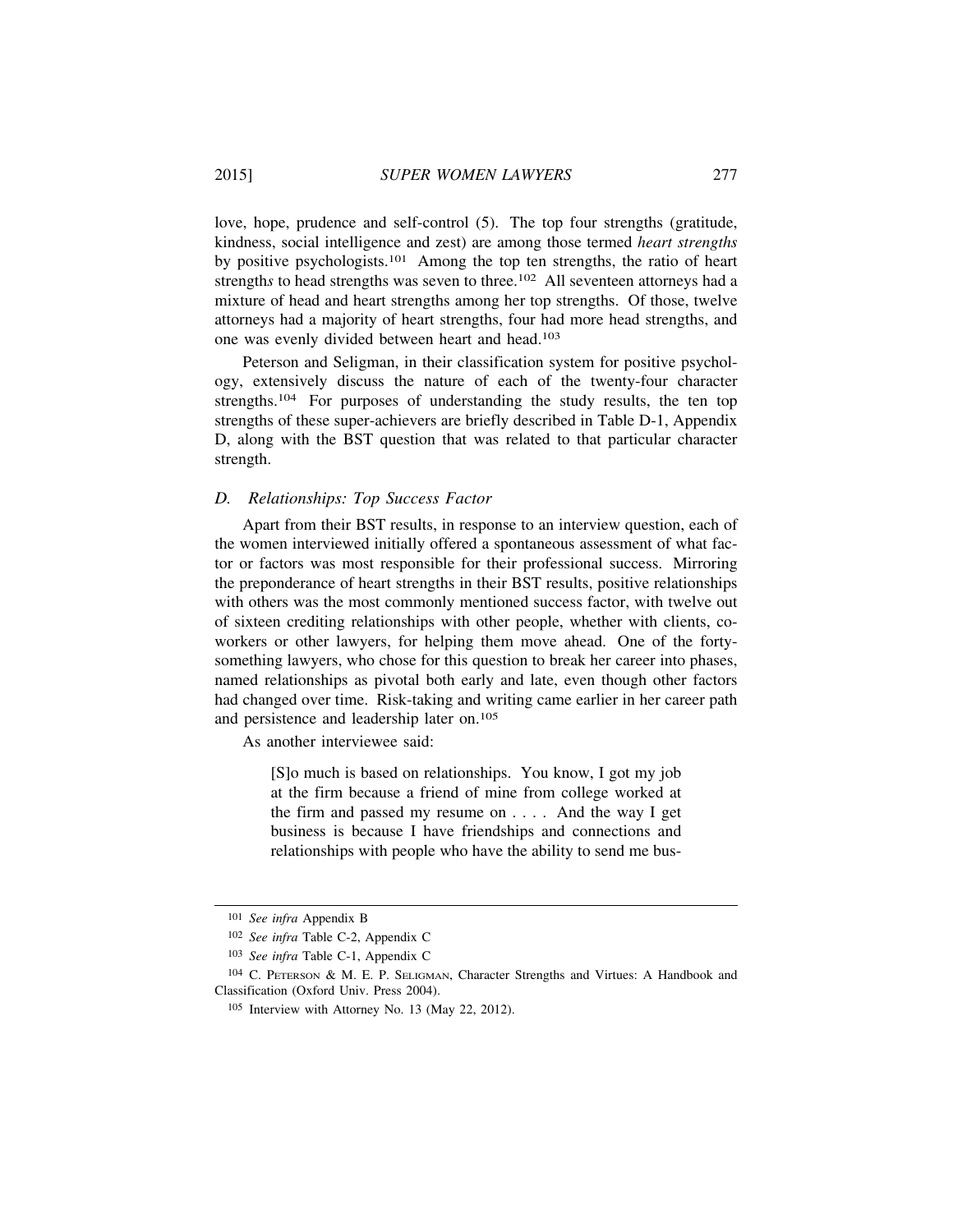iness. So kind of maintaining that contact or not underestimating that is really important. I think.<sup>106</sup>

At the same time, the women did not discount the value of qualities associated with head strengths such as persistence or self-control in their success. Nine of sixteen named either hard work or persistence, or both, as a key to their success. Of those, six also cited relationships as a key. The coexistence of softer and more analytical qualities continued as a theme when they discussed how their various character strengths played out in various aspects of their practice.

Other factors named as contributing to success were, in descending order, legal skills, meaning, luck, intelligence, and risk-taking.

# *E. Strengths Used Regularly in Varied Aspects of Practice*

Each woman in the sample reported that in her practice, she regularly had opportunities to use – and did use – the top strengths she identified with. Nine of the women reported that they used their top strengths daily. Each respondent provided anecdotal evidence of strengths used in one or more aspects of her practice. In three areas – client development, firm management, and deciding on the direction of their practices – they especially drew on their heart strengths. Even in the contentious area of litigation, which involves dealing with opposing counsel, presenting and cross-examining witnesses, and arguing to the court, nearly half said they found ways to use their heart strengths in their work.

Here, from their interviews, are examples of ways these women achievers use their top strengths to enhance their practices. In some cases, they will discuss a top strength that is not among the ten most often occurring in the sample. It will be a strength that the BST identified as being among their respective top strengths or one they embraced apart from the BST.

## 1. Business Development

It was in the area of business development that heart strengths played the largest role among women in the sample. Of the seven women who mentioned using their top strengths for business development, all relied on heart strengths.107 A woman whose top strengths included gratitude said that it worked as a two-way street in client relations and in turn, client development.

> I think gratitude is quite mutual in my particular practice. My clients are often very happy and very grateful for the work that

<sup>106</sup> Interview with Attorney No. 6 (May 21, 2012).

<sup>107</sup> *See infra* Table C-1, Appendix C.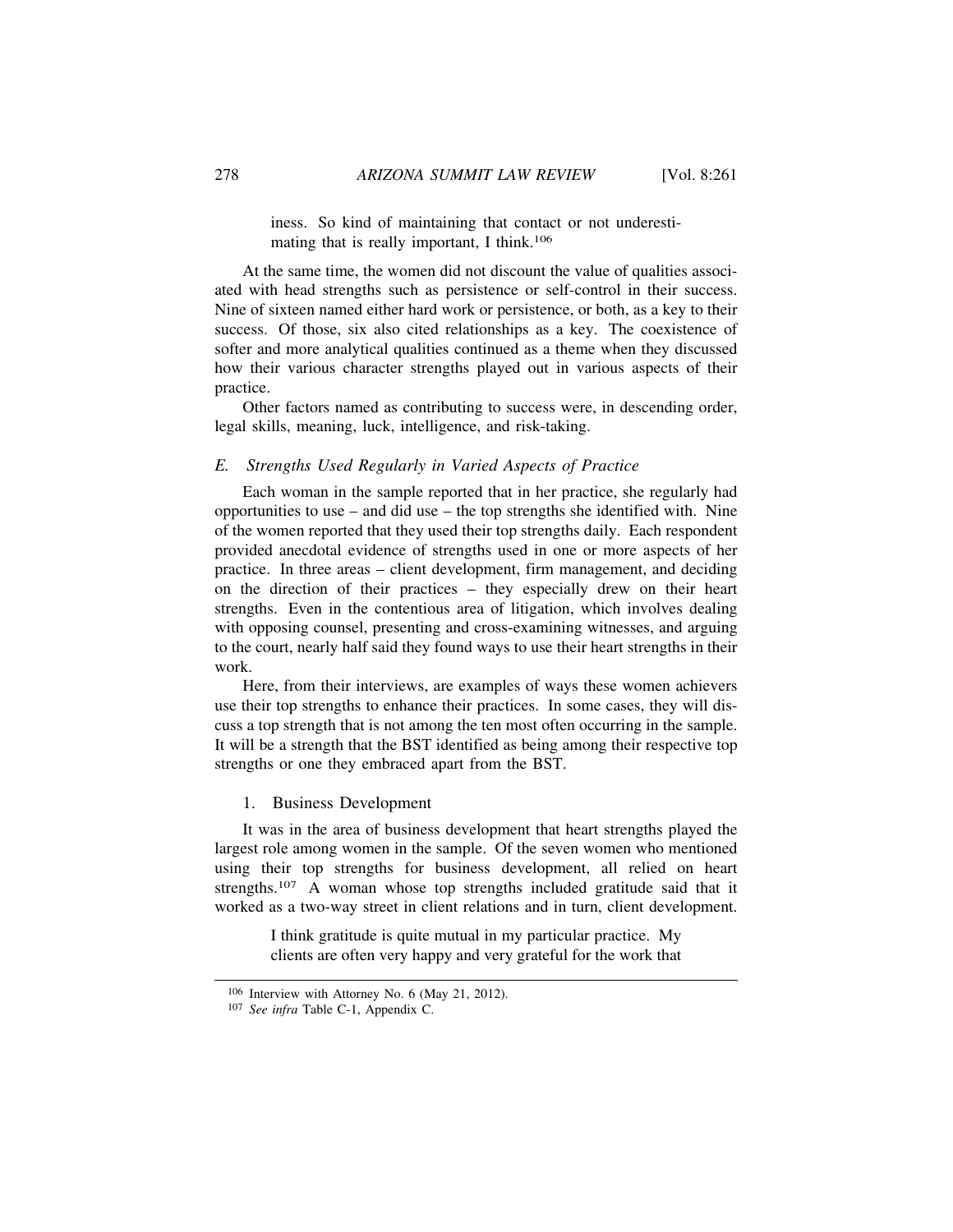I've done for them, and I in turn am very grateful that I had the opportunity to do it.<sup>108</sup>

Similarly, another partner with multiple heart strengths (love, gratitude, and social intelligence) said that her relationship strengths make the difference in attracting high-end clients who are willing to pay at a partnership-level rate. As she put it:

> I think that just being able to . . . try to figure out what makes somebody tick is always a good quality. Essentially, what we're describing here is almost sales. Those qualities are helpful. They're not sufficient. But if a client has to choose between somebody who they have a connection with who also has the credentials and somebody they didn't connect with and has the credentials, I have to believe they're gonna choose the one that they connected with.109

The strength of zest, too, offered multiple benefits to a lawyer, who commented, "I think if people see that you love what you're doing, you're more apt to get their business. And you're more apt to be persuasive to the court, to the jury, to opposing counsel."110

Finally, for another, the relationship-building heart strengths of kindness, gratitude, and social intelligence paired with the head strength of creativity paid large dividends in client development. Using her creativity, she developed special women's networking activities that went beyond the standard lawyer golf outings and into arenas she personally enjoyed such as food and wine and gardening. She has also not shied away from involving clients in activities she enjoys outside the office, including sporting activities. For her, this is a way of achieving congruence between her professional and personal lives, and a dividend is client development.<sup>111</sup>

2. Firm Management

Eight women said they used their top strengths in their roles as managers in their law firms. In the management arena, heart strengths such as kindness, gratitude, and forgiveness predominated, though two of the women mentioned the head strengths of self-regulation and persistence as the signature strengths they applied to management. Some offered examples of heart strengths work-

<sup>108</sup> Interview with Attorney No. 15 (May 29, 2012).

<sup>109</sup> Interview with Attorney No. 13 (May 22, 2012).

<sup>110</sup> Interview with Attorney No. 9 (May 22, 2012).

<sup>111</sup> Interview with Attorney No. 1 (May 16, 2012).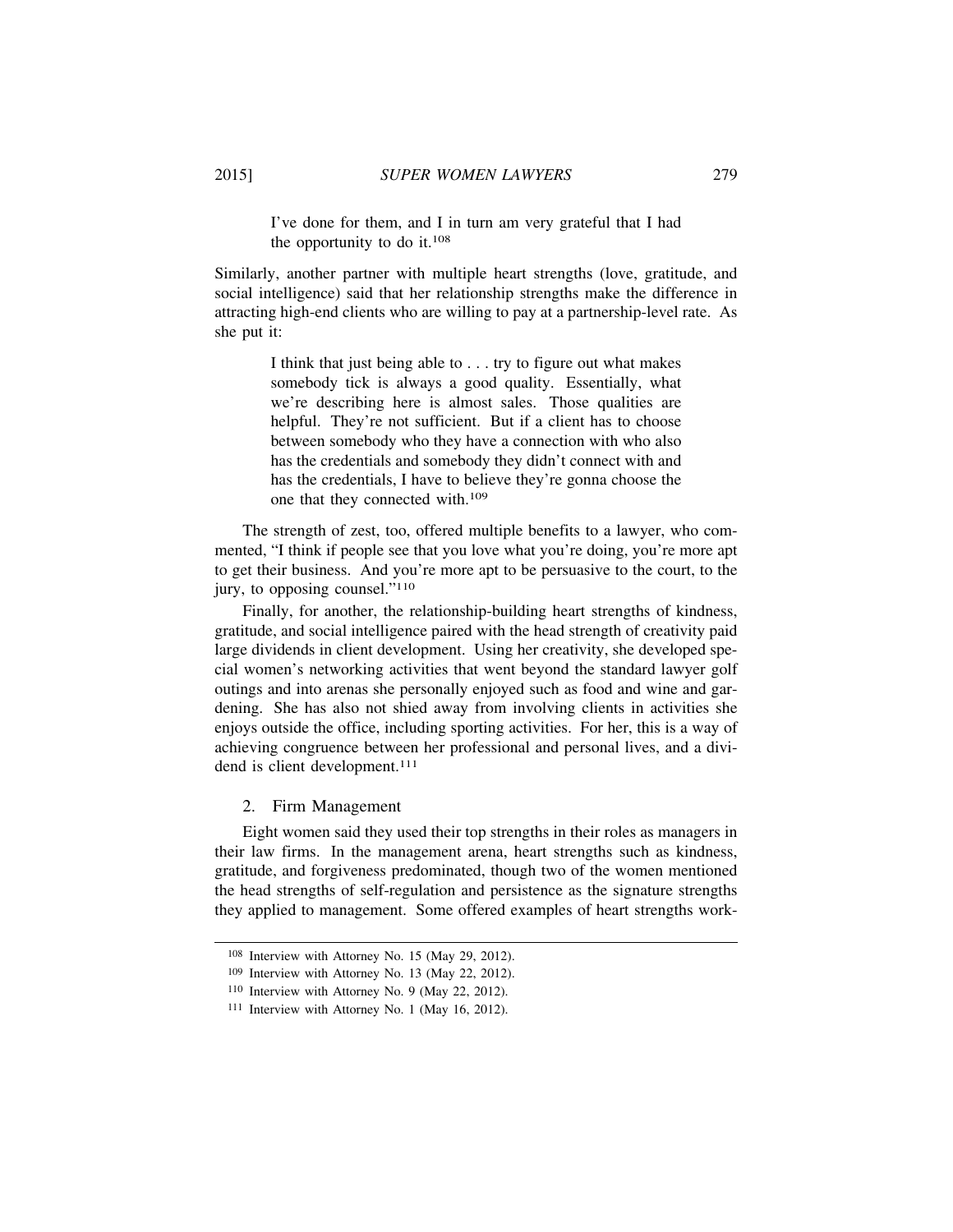ing superbly for them as managers, while others found a need to curb them with head strengths.

For example, one woman, a firm-founding partner, said she used her strength of kindness to be aware of personal issues some employees were dealing with and express empathy. Her gratitude strength made it natural for her to thank employees daily for their hard work and award them for it financially.112 Similarly, another partner found that the heart strength of forgiveness –both of herself and the associates she mentors – played a pivotal role for her as a manager:

> [P]eople make mistakes, and I try to not, you know, clobber them over and over again with one mistake, and try to help them learn. And I try to put my mistakes in perspective as well, and not – you know, there was a time in my life where I really would kind of go over and over and over in my head a mistake that I made, and I just realized it wasn't very productive. So I just try to come to the lessons and move on.<sup>113</sup>

However, one partner in a firm acknowledged that her heart strength of kindness could be a double-edged sword. Her inclination to help others sometimes got in the way of her ability to manage her workload effectively, but was a huge asset in delivering feedback to associates in a compassionate way, so they could grow.114 Similarly, a woman in a solo practice expressed concerns that her self-identified kindness strength undercut her ability to collect from her clients. "I have developed a concern of late that my kindness causes me to have a little radar thing that says, you can take advantage of me and not pay your bills," she said, but added that she was learning "the hard way" to get much tougher using her kindness strength in that arena.115 Another woman in the sample, also challenged by collecting from clients, said her head strength of persistence had paid off.116

Finally, the one partner for whom leadership surfaced as a top strength on the BST found it extremely useful in her role as a department chair in her firm when she exercised it in conjunction with her (head) strength of humility:

> I know it all comes back to leadership, because I've been in charge a long time, and though I tend to look at it through the lens of, how do I get people do to what I want them to do, in a

<sup>112</sup> *Id.*

<sup>113</sup> Interview with Attorney No. 14 (May 25, 2012).

<sup>114</sup> Interview with Attorney No. 16 (June 6, 2012).

<sup>115</sup> Interview with Attorney No. 11 (May 22, 2012).

<sup>116</sup> *See supra* note 109.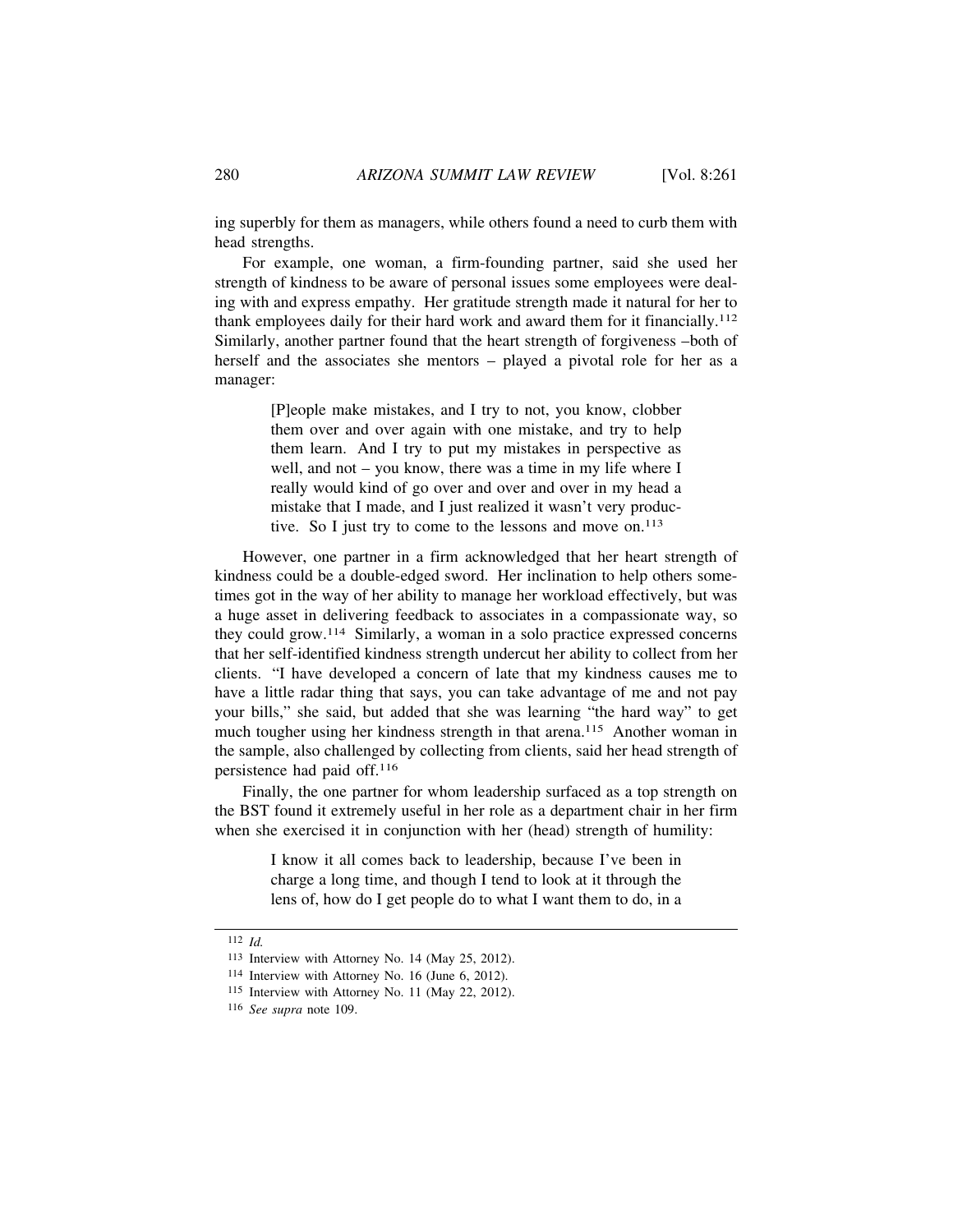way, that they're actually willing, and anxious, to do? I always hope that I am as fast as, anyone to say, "That's a better idea than I had, and I will have to support that." Some people are in love with their own ideas when they shouldn't be, and I really want to get to the best results for everyone, all the time.117

# 3. Career Direction

Besides applying their heart strengths to spheres involving interpersonal relations, five women relied on them to steer the business direction of their firms or their choice of practice areas.

One woman, who said she used her strengths of hope or optimism, and gratitude in her role as partner within a firm to cheer the other partners along when they became discouraged about cash flow or leadership changes, said:

> I think others at times tend to focus primarily on the negative – the negatives that may be facing them. And I feel as though I'm sort of constantly bringing them along to try to look at the big picture and say, "Look, we – we have been tremendously successful. This firm has been around for many years, so you know  $-\ldots$  we're going to continue to be successful."<sup>118</sup>

Likewise, another seasoned practitioner whose strengths include hope and kindness, said she relied on kindness to keep her own mood positive:

> (W)hen I'm feeling really down, and depressed, and just feel like I don't wanna do this anymore, I go do something. It sounds corny, but I go do something nice for somebody. I perform a random act of kindness; it makes me feel better.<sup>119</sup>

For some, top strengths drove the choice of practice area. A trust and estates attorney, for example, believes her kindness and social intelligence fuel success in dealing with families both in planning and at the time of a death. And her head strength of open-mindedness allows her to see all sides of an issue and plays into the nature of the work, which she describes as "so many puzzle pieces that you're trying to put together."120 Similarly, a woman partner

<sup>117</sup> Interview with Attorney No. 4 (May 15, 2012).

<sup>118</sup> Interview with Attorney No. 5 (May 15, 2012).

<sup>119</sup> Interview with Attorney No. 2 (May 15, 2012).

<sup>120</sup> Interview with Attorney No. 6 (May 21, 2012).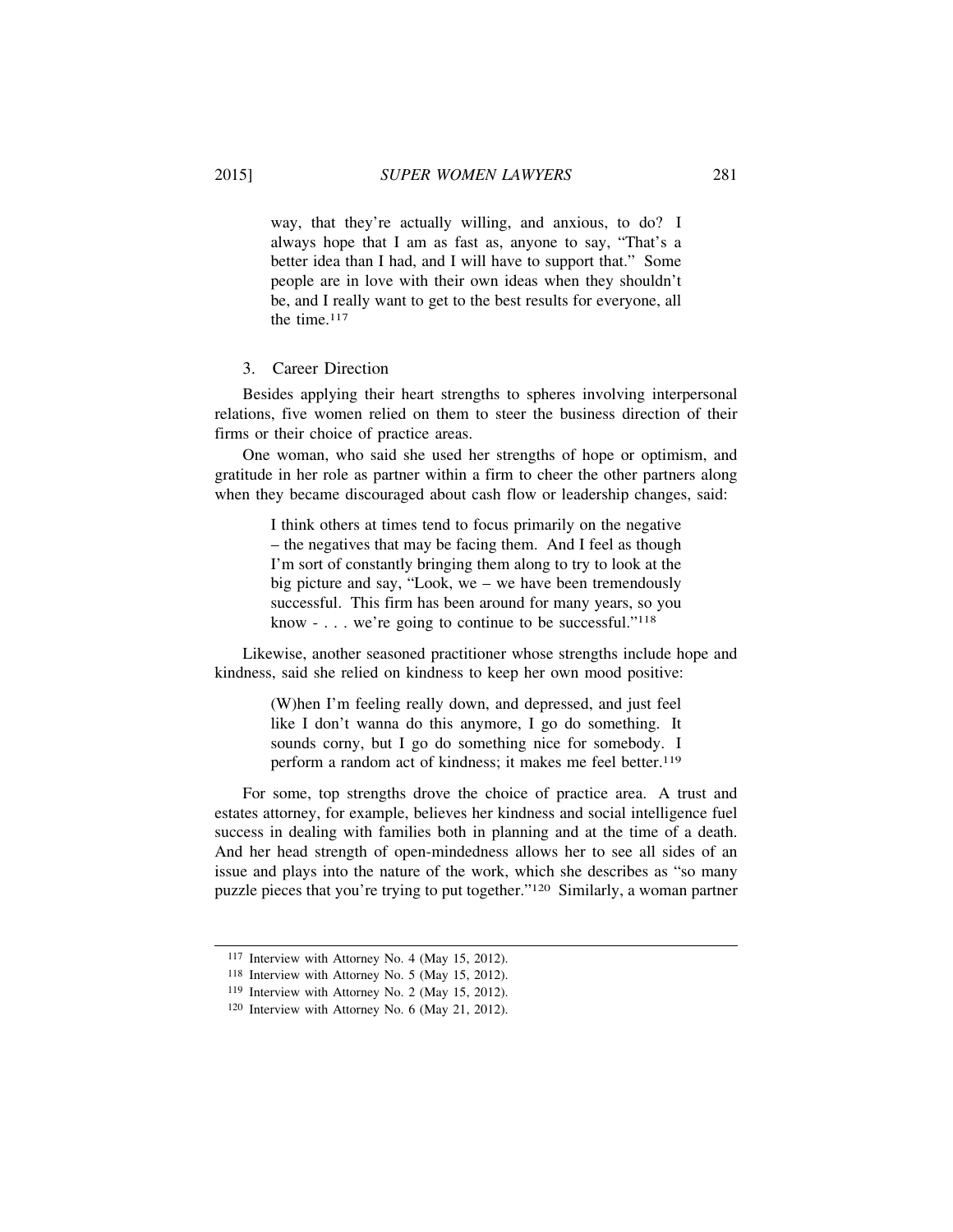whose top strength was the capacity to love and be loved gravitated toward protecting the civil rights of individuals.121

For three women who moved toward practices compatible with their strengths and values, it was head strengths that facilitated that move. The trusts and estates attorney, for example, credited her strength of persistence with causing her to hold out for the right specialty coming out of law school rather than take the first offer.122 Two women in the sample called on their strengths of bravery to leave a more secure practice within a law firm to launch solo practices more in line with their values. One credited a life coach with helping her muster her courage. The coach, she said, had accurately noticed that the firm was dousing the fire in her, not with buckets of water, but a medicine dropper.

> I think that I needed to be willing to take the risk of going out on . . . my own and . . . jump out of the cushy nest . . . . I was in a dead end, but it was a cushy dead end. So I needed to leave the comfort zone of having work provided to me by others in the firm and stick my neck out and say, I'm going to chart my own course.123

The other took a courageous leap from a mid-size firm into a solo practice because she was uncomfortable with the money-driven culture of the firm. "It's not a Maserati to me," she said of practicing law, adding that at the firm:

> It became, you know, the focus of how much money can we earn. How much money – what kind of cars are we driving. How big are our houses? You know what country clubs do we belong to and I basically found that distasteful.<sup>124</sup>

4. Litigation

Twelve of the sixteen women interviewed described themselves as lawyers, or said that litigation was part of their work. In this role, they took depositions, drafted motions and responses under deadline pressure, dealt with opposing counsel, tried to negotiate settlements and failing that, presented and crossexamined witnesses and made arguments to the court and sometimes a jury. This contentious area of practice was the only one where head strengths predominated among those mentioned by respondents. Of the eleven who men-

<sup>121</sup> Interview with Attorney No. 12 (May 22, 2012).

<sup>122</sup> *See supra* note 121.

<sup>123</sup> *See supra* note 116.).

<sup>124</sup> Interview with Attorney No. 3 (May 15, 2012).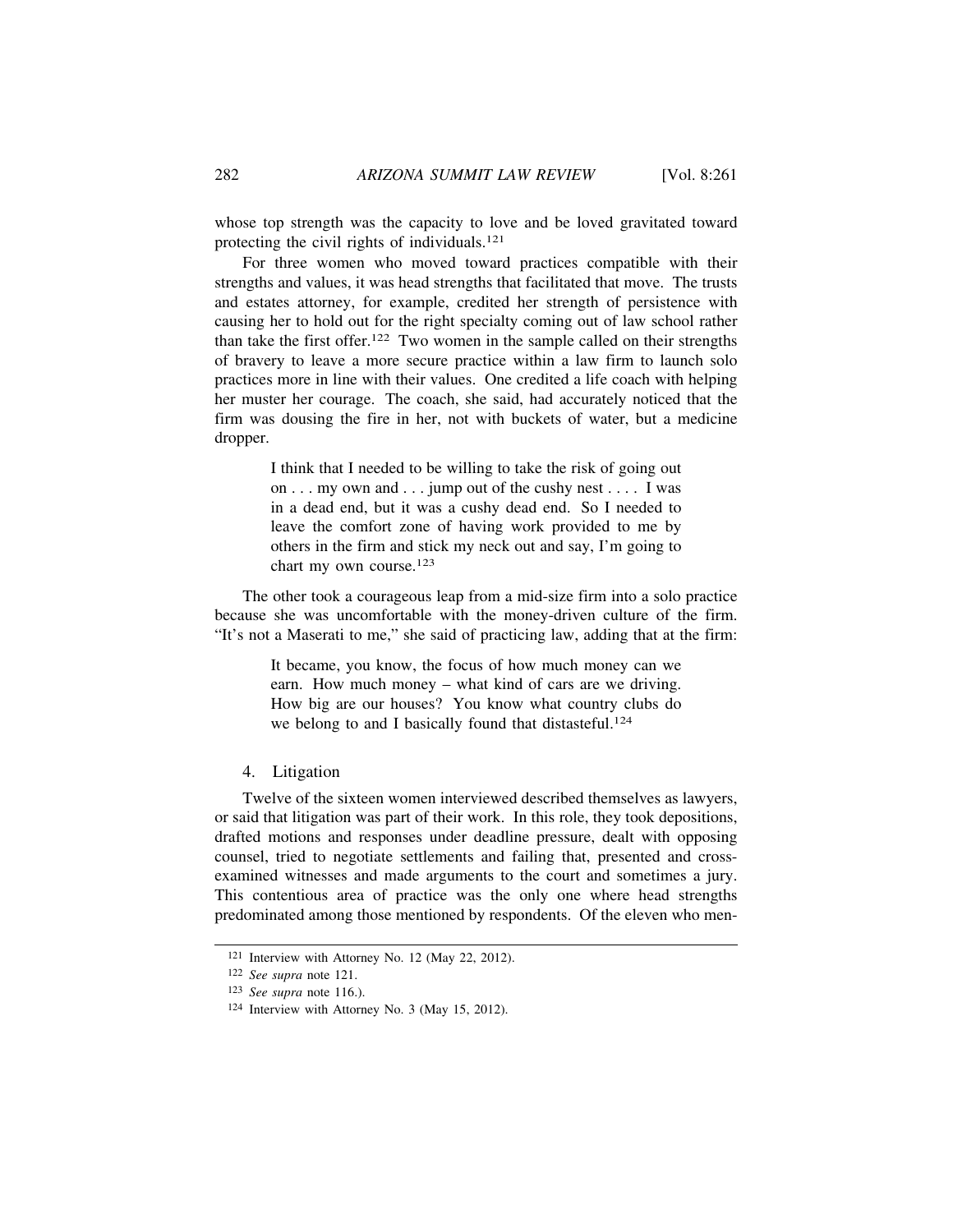tioned litigation as an area where they were able to use their top character strengths, six mentioned using only head strengths, while five used a combination of head and heart strengths. The head strengths they used were bravery, creativity, self-regulation, persistence, open-mindedness, and prudence. Those who said they also used heart strengths mentioned the strengths of teamwork, kindness, forgiveness, zest, optimism, and love.

Two who mentioned only the head strength of creativity said they used it to fashion client-pleasing resolutions to disputes. As one, an attorney who defends clients in personal injury cases, offered:

> Sometimes, it might be . . . a situation where you have a personal injury case at a construction site. If we know that we're liable, I mean, we just defend on the damages and we limit the cost, and cut down discovery to focus on the real issue. So, you try to use your creative problem-solving and litigation skills to . . . get the best result to the client. And the best result may be that you concede – you know, pick the battles that you're gonna win.125

The other found her strength of creativity applicable to family law, where varying financial situations and family dynamics call for specially crafted solutions to domestic disputes, such as divorce and custody issues.126

One cited avenue for bravery was having the courage to admit a mistake made in trial. A woman who supervises a number of other attorneys acknowledged that admitting a mistake or mix-up to a client was hard and a bit risky, but in her experience, ultimately strengthened the client relationship.<sup>127</sup>

When bravery came up as a character strength useful in litigation, one lawyer cautioned that it was best exercised in conjunction with another of her strengths, prudence. As she pointed out:

> Some people are extraordinarily brave, but they just take an untenable position, and those untenable positions tend to play out in unfortunate ways. I think you have to take a reasonable position and then stick to it. Everyone is better off if you do that.128

Related to bravery in trial work came self-regulation. The need for it went beyond the discipline to thoroughly prepare for trial and entered the courtroom itself. As one experienced lawyer put it:

<sup>125</sup> *See supra* note 112.

<sup>126</sup> *See supra* note 125.

<sup>127</sup> *See supra* note 114.

<sup>128</sup> *See supra* note 118.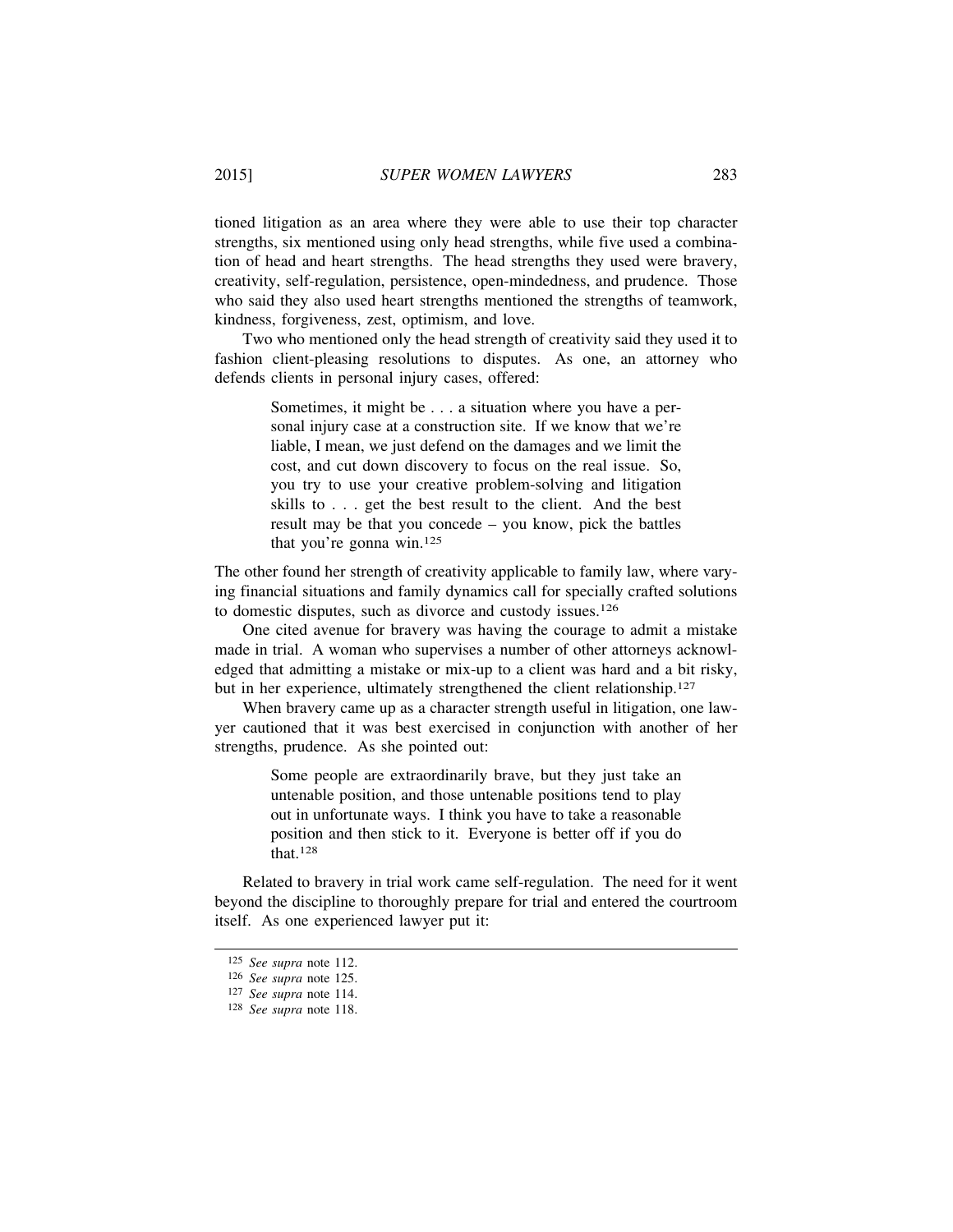[S]ometimes I have to hold things back and not ask the question too many [times] or play a hand that I shouldn't play. And sometimes I'm required to advocate for a position. I would never overstate a position. But I may not feel as connected to my client or be as sympathetic to my client. No one can ever know that but me. I think that takes some discipline and commitment to doing that.129

As heavily as head strengths played in litigation, so did the heart strengths of kindness and forgiveness. One woman, self-described as a lawyer who likes to fight the good fight, talked about the importance of using those strengths to overcome the destructive anger and zealousness that can come with litigation:

> People fail to kind of separate what's productive from what's vindictive in what they're doing with their cases . . . and I think I struggle with that as much as anybody else. But I'm very conscious of it and I really work to depersonalize the process, to maintain respectful, professional relationships with my adversaries. And I think that makes me a successful lawyer because I think all of that emotional kind of stuff that comes along with litigation can really detract from . . . one's effectiveness as a lawyer.130

Another lawyer balanced her heart strength of zest with the head strength of prudence in trial work "because once you decide on a course of action, whatever it might be, you got to go full-on and you got to be enthused and motivated."131 Another lawyer saw a place for kindness in her family law practice, but acknowledged that compared to her other top character strengths (zest, prudence, spirituality, and social intelligence), kindness was the most difficult to work into high conflict situations because it can be seen as a sign of weakness. Still, she said she tries to start from that place, and when kindness is accepted, the payoff is big because it benefits the clients.132

Still another trial lawyer believed that her strengths arsenal, which was almost evenly split between head strengths (humor and persistence), and heart strengths (gratitude, love, and social intelligence), was ideal for connecting with a jury, but discounted heart strengths "when you're more into a wonky area of law and it's just the metrics and regression analyses."133

<sup>129</sup> *See supra* note 111.

<sup>130</sup> Interview with Attorney No. 7 (May 21, 2012).

<sup>131</sup> Interview with Attorney No. 8 (May 21, 2012).

<sup>132</sup> *Id.*

<sup>133</sup> *See supra* 110.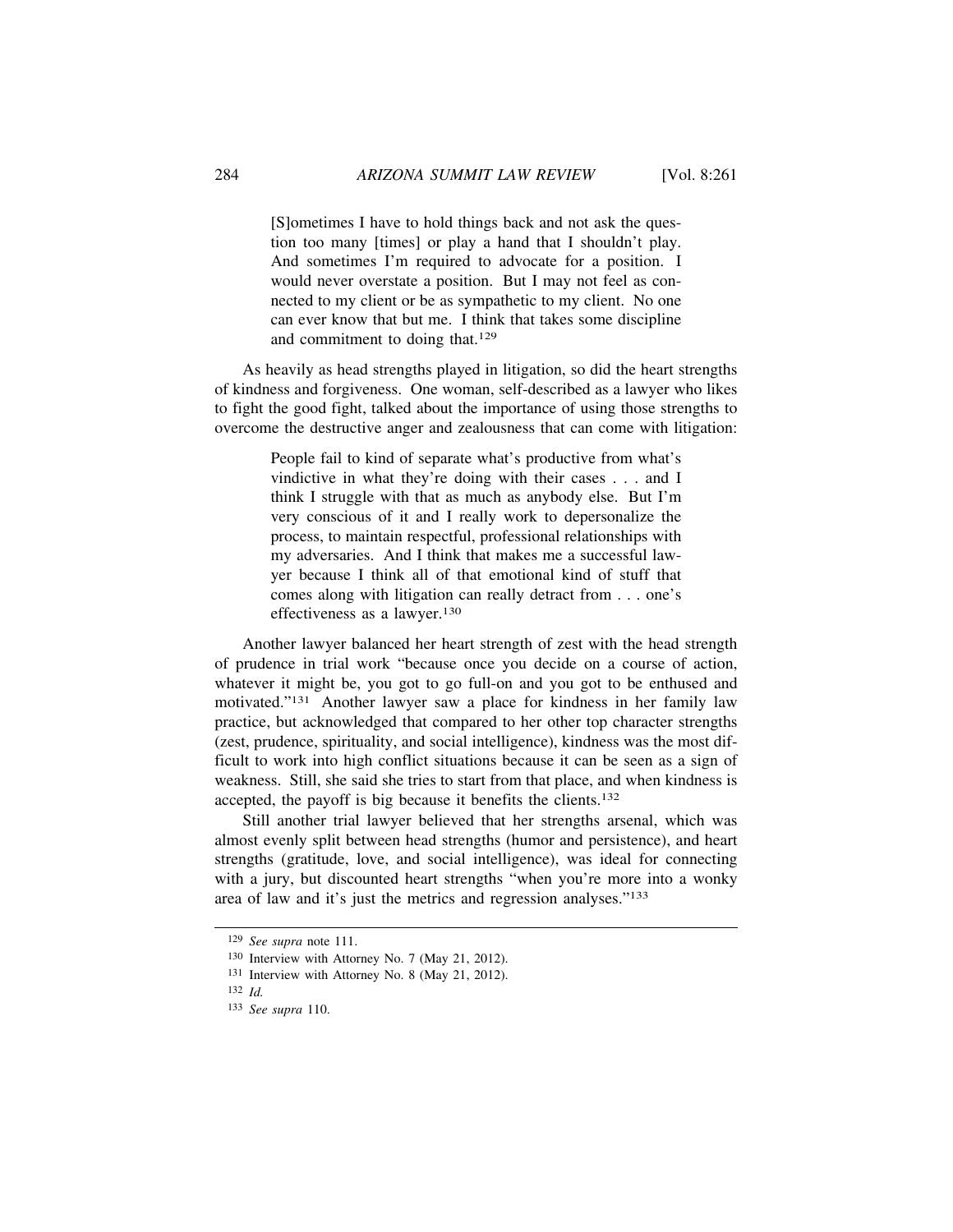## *F. Strengths Used To Meet Other Professional Challenges*

In addition to developing business, managing their firms, directing their careers, and litigating cases, these women said they called upon their top character strengths, both head and heart, to meet several other professional challenges.

# 1. The Only-Woman Challenge

One of the women, high on the head strength of self-regulation, talked about the need to manage herself when she was the only woman on a team or the only woman in litigation:

> I have to be able to control anger and hostility and keep things on a professional . . . level, and I think that there are circumstances where that's harder when you're the only woman in the room. I really think dealing with a team that's all women is very, very different from dealing with a team that's all men.134

# 2. The Micro-Management Challenge

Another woman, a partner, said that she had used her strengths of spirituality and prudence and held back on her strength of zest in the ongoing struggle to delegate more to associates as she advanced in the firm. She explained:

> I think that you've got to have some faith that things are going to work out all right and put that trust in someone else and know that there's something greater than us doing that . . . [The zest] kind of makes me want to keep it all, but I have to kind of step back and say that, no, this is the right thing to do. It is the prudent thing to do, too, because you can't do everything for everyone.135

She also credited her social intelligence with being able to read whether it was acceptable to a client to delegate the work to an associate and to know whether the associate was a good fit for a particular client and assignment.

# 3. The "Mistake" Challenge

Several women referenced the seriousness with which they viewed their work and their obligations to their clients, particularly with respect to some-

<sup>134</sup> *See supra* note 131.

<sup>135</sup> *See supra* 132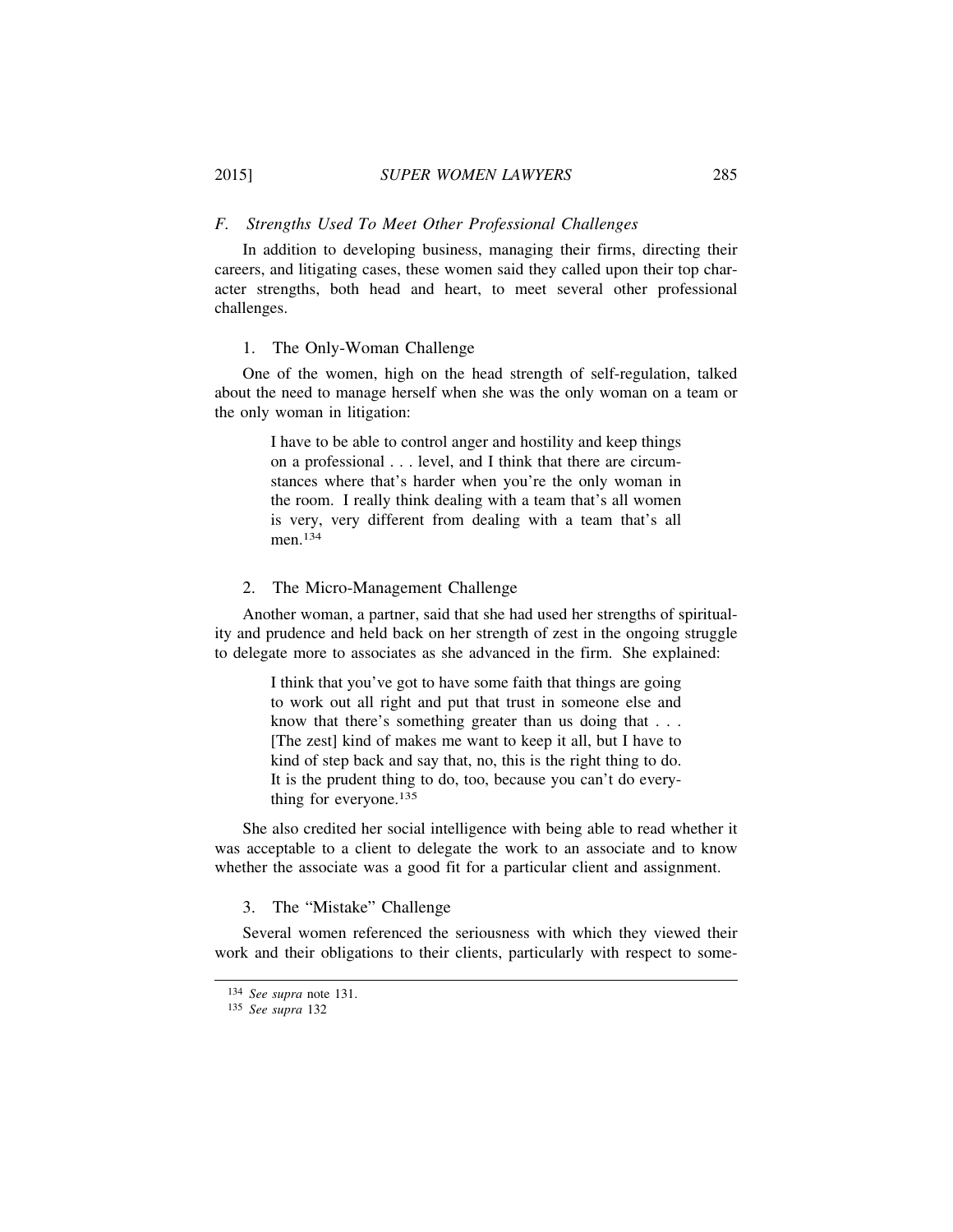times-worrisome responsibilities of litigation. No one put it better than this lawyer, whose top strengths were self-regulation and forgiveness:

> The pressure of having others dependent on you in very important matters, the ease with which one can make a mistake; there are lots of ways to screw up and ways to screw up that are not necessarily intuitive. So you have to be ever mindful.

Her conclusion was that perhaps both self-regulation in reviewing the work and self-forgiveness might need to work together to overcome this challenge. But she said she was still struggling with it.

# *G. Strengths To Meet The "Work-Life Balance" Challenge*

The key personal challenge mentioned by the women in the sample was the elusive quest for "work-life balance." Thirteen of sixteen women interviewed were currently raising children. Two had grown children, but had raised them while practicing. Of those fifteen, fourteen said they had relied or were relying on assistance from a husband or domestic partner for child rearing. Two of those were relying on stay-at-home dads. The at-home children ranged in age from one year to seventeen, but most were school age. Even those with husbands or partners who shared in child care, reported challenges making time for children and/or friends and for themselves while practicing law. Four also had some caregiving role with elderly parents.

In their struggle to find time and energy for both the professional and personal parts of their lives, these women voiced the same concerns that commentators have regarding the difficulty in navigating a demanding law career on top of child rearing responsibilities. That is, if they choose to do both, they may decide to reduce their hours, which could interfere with career advancement, but otherwise they could experience undue stress.136

Contrary to my predictions, negotiating work-life balance with employers did not prove to be a major source of strengths used in this sample. Most said they were already partners or subject to across-the-board firm policies on flexible arrangements. Several commented that they had the flexibility of working from home at times as long as their billable hours were adequate, but the challenge was long work hours required for billables and unpredictable schedules. Rather, the successful women in this study navigated their work-life balance challenges by using their strengths to create and maintain a good child care support system or, as one woman called it "a village" that at one time included

136 Taber et al., Gender, *Legal Education, and the Legal Profession: An Empirical Study of Stanford Law Students and Graduates,* 40 Stan. L. Rev. 1209, 1257-58 (1987-1988).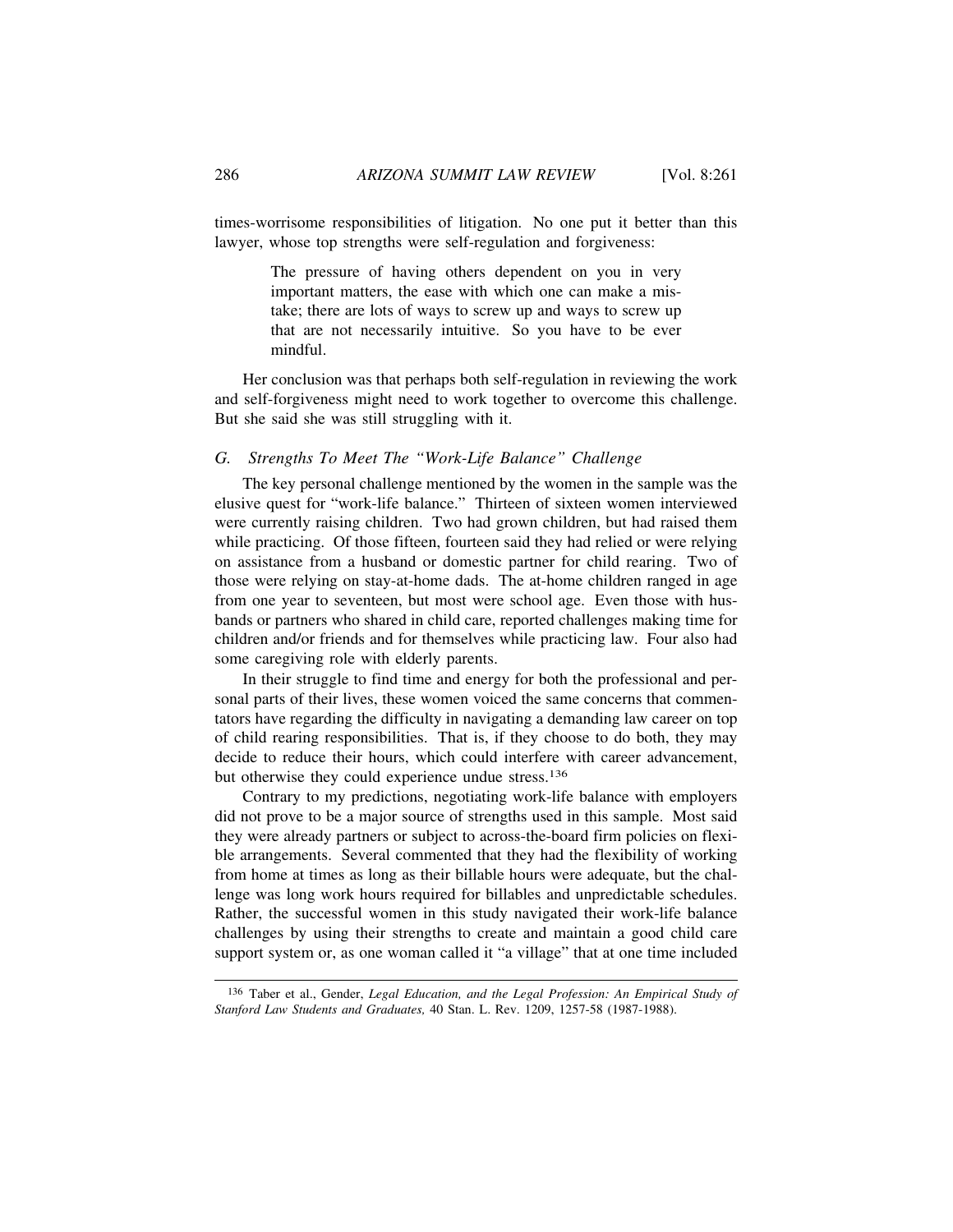a nanny, a mother, godmothers, aunts, and friends.137 While none of the women offered cure-alls for the work-life balance problem, twelve shared ways they had used their top strengths to navigate it. Four relied on heart strengths, three on head strengths, and five on a combination of both.

1. Heart Strengths

Gratitude, kindness, and social intelligence showed up as heart strengths that were pivotal to making flexible childcare arrangements with back-up plans, to care for school-age children while mom worked typically long and sometimes irregular hours.

A new mom with this cluster of strengths said she is using them as she calls on strong relationships, formed over the years, as a source of childcare when she and her husband are not available.

> You know, I have good friends, and good relationships with my family, and when I need to call in a favor, I don't feel as though I'm overstepping 'cause I feel as though I usually repay the favor. I've tried to line myself up that if anyone ever needs me, I'm there for them no matter what's going on in my life. And I don't feel bad when I have something that comes up, and I can call on a good friend, or my family.138

Another newcomer to the work-and-childcare scene said she relied heavily on her strength of gratitude as she negotiates sharing responsibilities for their toddler with her husband, who works full-time. The negotiation is tricky and ever changing. As a solo practitioner, she has experimented with reducing her hours and taking on more of a domestic role, which she describes as "a huge adjustment in terms of my identity and my marriage."139

In the same vein, another woman with two children, now grown, looked back on managing the work-life balance challenge as an exercise in love, gratitude, and teamwork, all heart strengths:

> In a long-term marriage with two children, and I have extended family and close friends . . . I think that love and teamwork are critical . . . . I show a lot of love for the people in my life and gratitude for what they do for me . . . . I don't know how you have relationships without working as a team. You know, I mean you help people, they help you.<sup>140</sup>

<sup>137</sup> *See supra* 120.

<sup>138</sup> *See supra* note 112.

<sup>139</sup> Interview with Attorney No. 10 (May 22, 2012).

<sup>140</sup> *See supra* note 115.).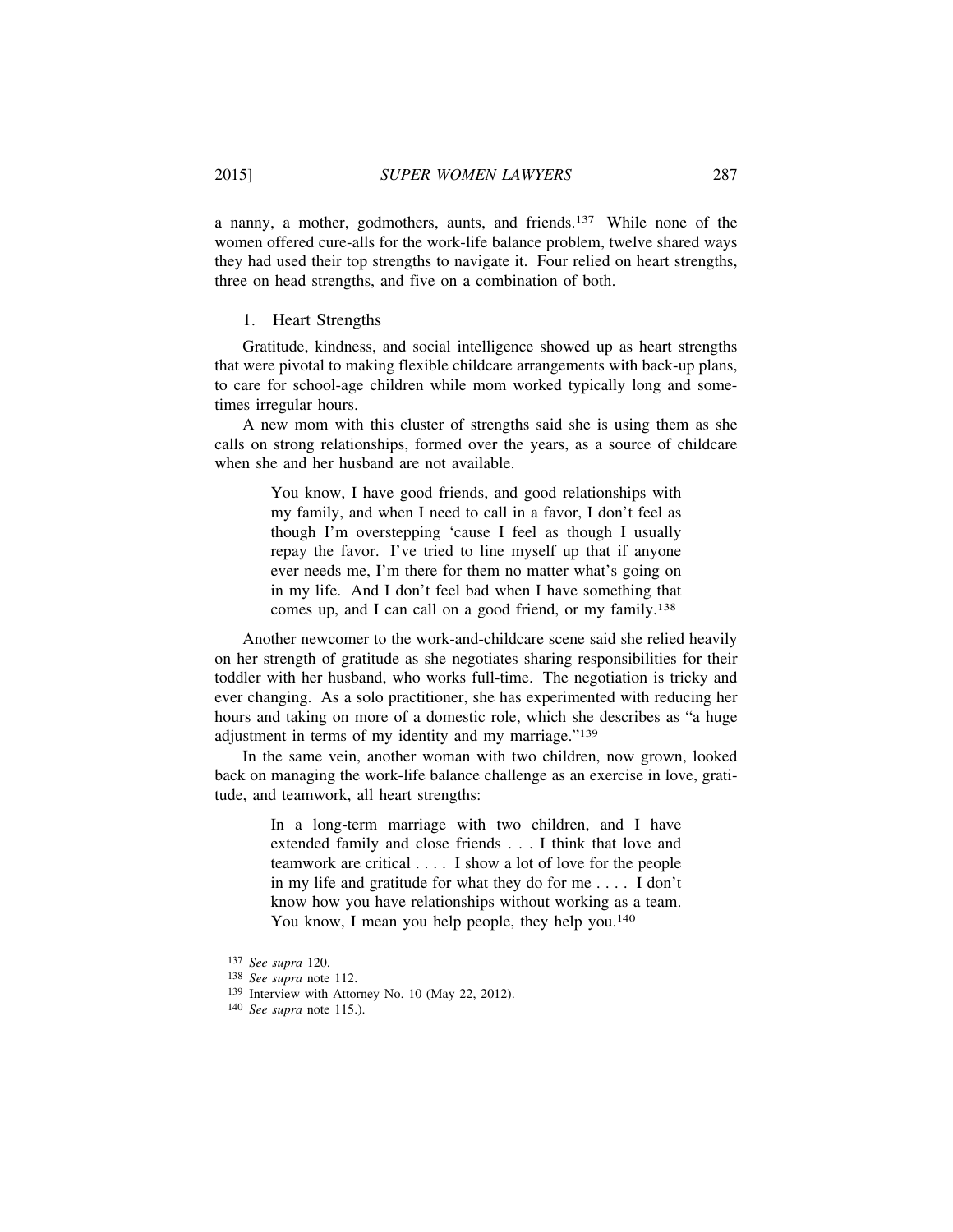This same woman was quick to point out that although exercising gratitude brings her positive results; she uses it instinctively, not as a strategy.

Still another lawyer credited her heart strengths of appreciation of beauty and excellence and teamwork with her domestic partner for bringing balance to their lives while raising a school-age child. "I watch the sunset pretty much every night if I can," she said, "and drag my son out onto the porch with me for it."<sup>141</sup>

# 2. Head Strengths

Self-regulation, persistence, and humility came up from three women who relied on head strengths to navigate work-life balance issues. One, whose husband takes responsibility for a teen-ager and elderly parent, credited her selfregulation strength and her husband's for keeping their lives organized and running smoothly while she works full-time.142

Another, whose domestic partner shares decision-making regarding their school-age child, cited humility as a strength that makes that process work:

> [S]ome are not decisions that I would have made, but they're none I couldn't live with. You have to have humility to embrace them. You have to step up, and make the decisions that you're in charge of making. You have to work cooperatively to make decisions together, particularly when you have a child. I think that's the biggest challenge. $143$

Finally, a woman whose husband left his profession to fill a full-time parenting role at home cited persistence as the strength she has had to engage to make the new arrangement work. "I have to bring the money in," she explained, "so it doubled my determination at work because I feel much more pressure as the sole breadwinner than I did as the co-breadwinner." At home, she relies on her strength of humor to help ease the pressure that comes from their new roles, and says she has to be careful not to treat her husband as a subordinate associate in his domestic role.<sup>144</sup>

Similarly, another woman commented that she had to be careful about bringing ultra analytical skills into her personal relationships:

> I'm a lawyer so I take depositions and I go to trial, and I crossexamine people, and sometimes I bring those same very hardcore analytical skills to bear in my personal relationships,

<sup>141</sup> *See supra* note 122.).

<sup>142</sup> *See supra* note 125.

<sup>143</sup> *See supra* note 118.

<sup>144</sup> *See supra* note 110.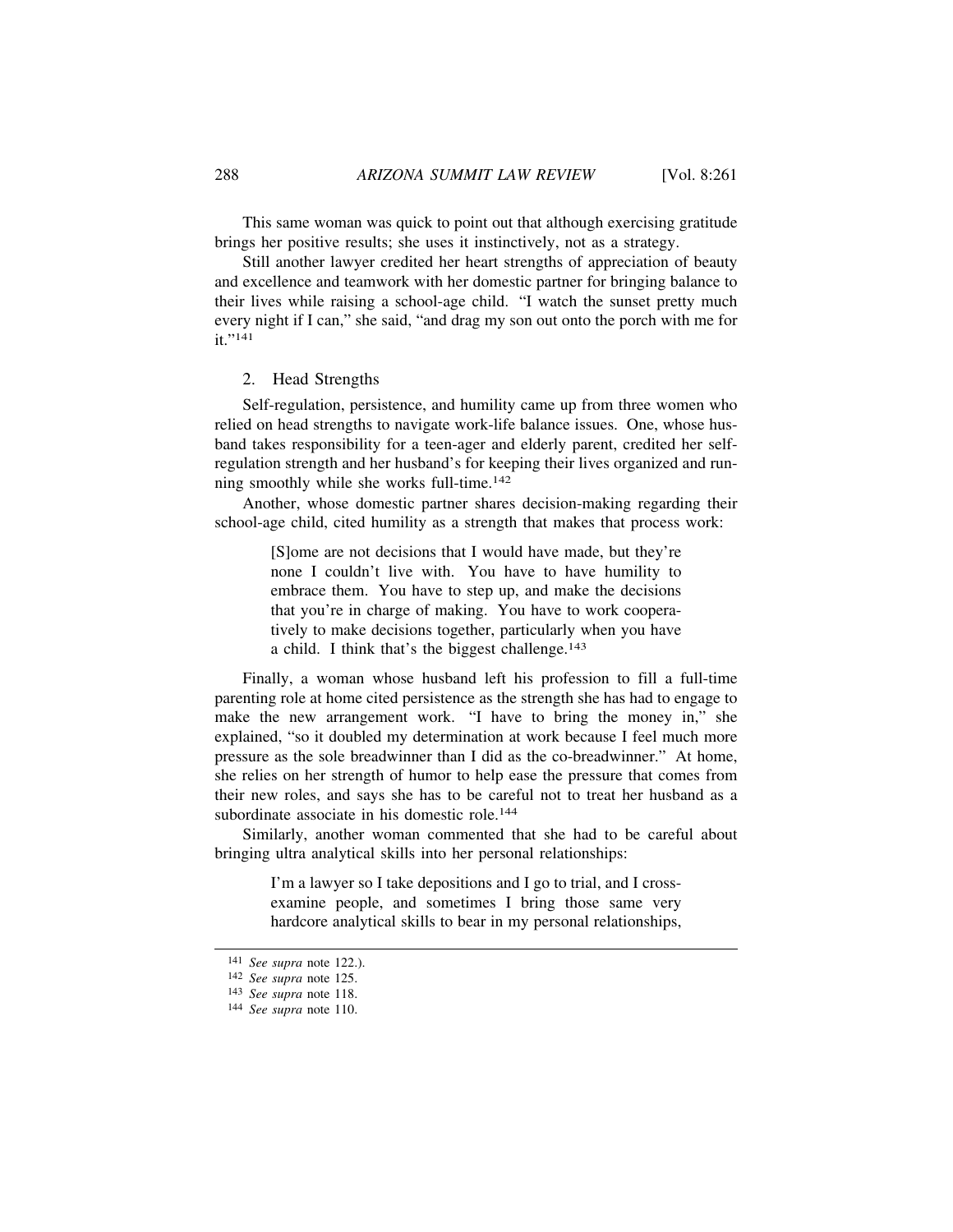and it's not a good idea to try to sort of drill down into somebody's else's thought process.145

# 3. Heart and Head Strengths

A common way of navigating work-life balance issues was to engage both head and heart strengths. For example, genuine expressions of gratitude is what another woman believes allowed her to rely on the same wonderful nanny for six years while her children were small and build a strong network of friends who are there for her and the children when they need them. She added that she is quick to help her friends with their child care challenges as well, an exercise of her strength of kindness. But she said her strength of persistence also figures into her success with the balance issue and is fueled by the fact that her children are her number one priority.146

Similarly, another woman said she paired her heart strength of bravery with her self-identified head strength of humor when mid-career she married a man with two children.

> I mean I know a lot of people said I was crazy, but I think I just really trusted my husband. I trusted my relationships and my judgment with what I could do. And it's borne out, which has been great. It's been a real positive part of my life.<sup>147</sup>

She commented that as the child rearing unfolded, her trust was borne out. Her husband stepped up and took over the bulk of responsibilities out of respect for the demands of her job.

Likewise, a woman with high teamwork and self-regulation strengths said she drew on those as she and her partner parented a twelve year old:

> We have to share and share alike and recognize that everybody's commitments are equally important. And if I have a deposition and my daughter has a dress rehearsal and my partner has a big meeting or something out of town, we have to figure out  $\ldots$  what's gonna give or how to make up for [it] – how to pull in outside resources.<sup>148</sup>

Even a woman whose husband has also taken on caregiving responsibilities as a stay-at-home dad and rated the arrangement highly ("maybe an 8.5 out of 10"), believed the arrangement was tough on the children, who are pre-teen and

<sup>145</sup> *See supra* note122.).

<sup>146</sup> *See supra* note 109.

<sup>147</sup> *See supra* note 114.

<sup>148</sup> *See supra* note 131.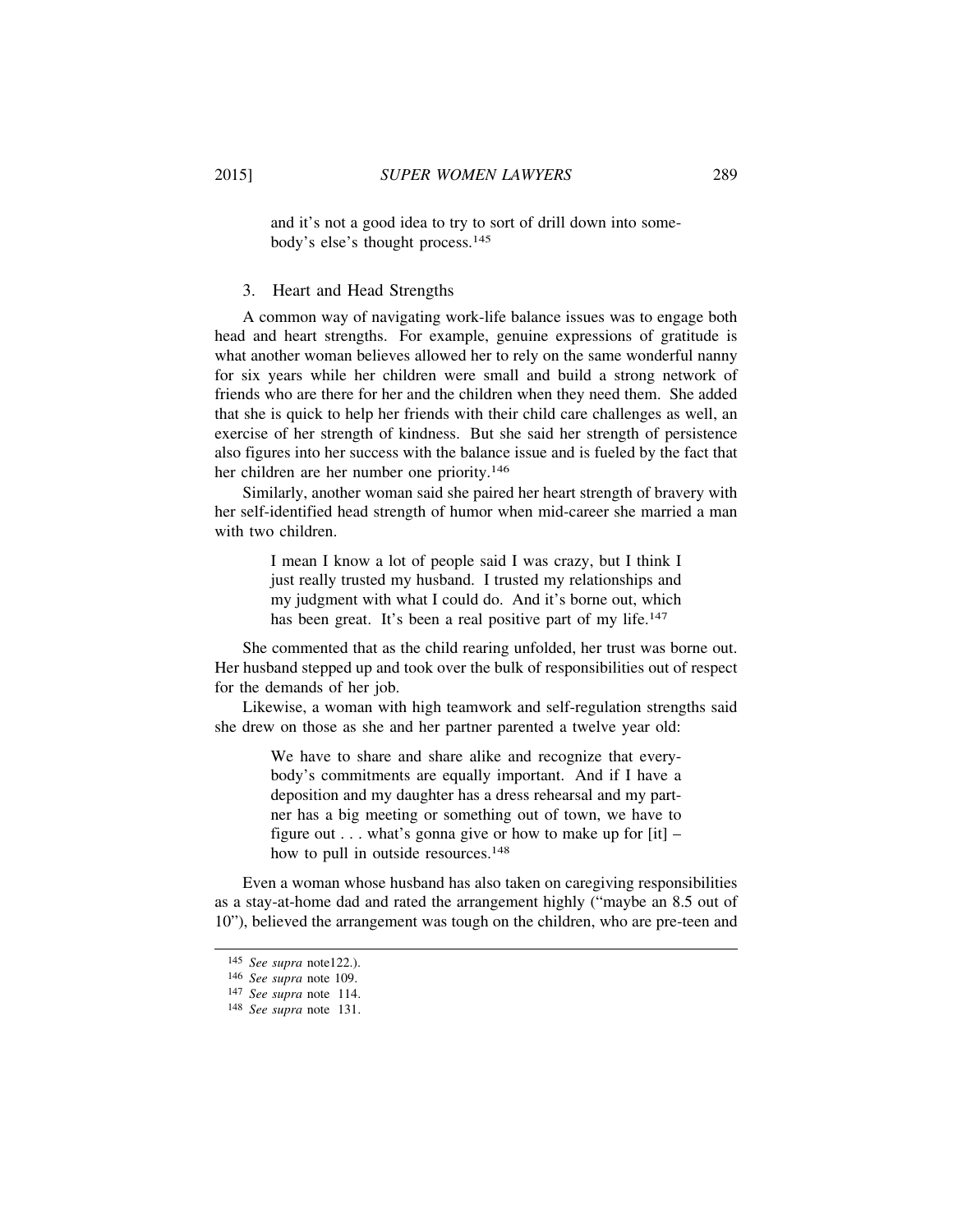early teen, because the affluent neighborhood where they live features mostly stay-at-home moms. "There's a whole host of gender issues that go along with that," she said. "That's  $\dots$  a whole other study you could do."<sup>149</sup>

Another woman with a stay-at-home-dad caregiver agreed that the arrangement has its challenges. She had called upon her head strength of prudence and heart strength of spirituality to rein in a tendency to micromanage. She and her husband have also hired a cleaning lady, and agreed that when the youngest is in kindergarten, he will be freed to launch a wished-for business.150

Finally, even though forgiveness did not show up as a top strength on her BST, one woman said it was a combination of self-regulation and self-forgiveness that most helped her:

> We had a sentence that we used when my daughter was growing up and it's, "These things happen." And we would just say that when things were sorta running amuck – you're late, you missed the bus, you forgot your shoes, the backpack is not in the car – whatever the problem happens to be. We'd say, "Well, you know, these things happen," and that was our way of just saying, "Oh, well, you know, we'll just move on. Let it go."151

# *H. Strengths and Mentoring*

Twelve of the sixteen women interviewed said they had benefitted from mentoring in their professional lives. Of the nine who said their strengths had helped them attract and/or retain mentors, most mentioned heart strengths such as social intelligence, gratitude, and zest as effective in drawing mentors. Two, though, mentioned the strength of humility, a head strength, as important to them in winning the attention of mentors. Finally, leadership, a strength Peterson considers both a head and heart strength, drew mixed reviews as one that might foster mentoring.152

A woman who credited her heart strengths of zest and social intelligence with attracting some influential female mentors, explained how that had worked:

> [Zest and social intelligence] helped because a lot of the mentors were sometimes even opposing counsels. They are bar association colleagues, and I get very enthusiastic about

<sup>149</sup> *See supra* note 119.

<sup>150</sup> *See supra* note 132.

<sup>151</sup> *See supra* note 120.

<sup>152</sup> C. PETERSON, A PRIMER IN POSITIVE PSYCHOLOGY (Oxford Univ. Press 2006).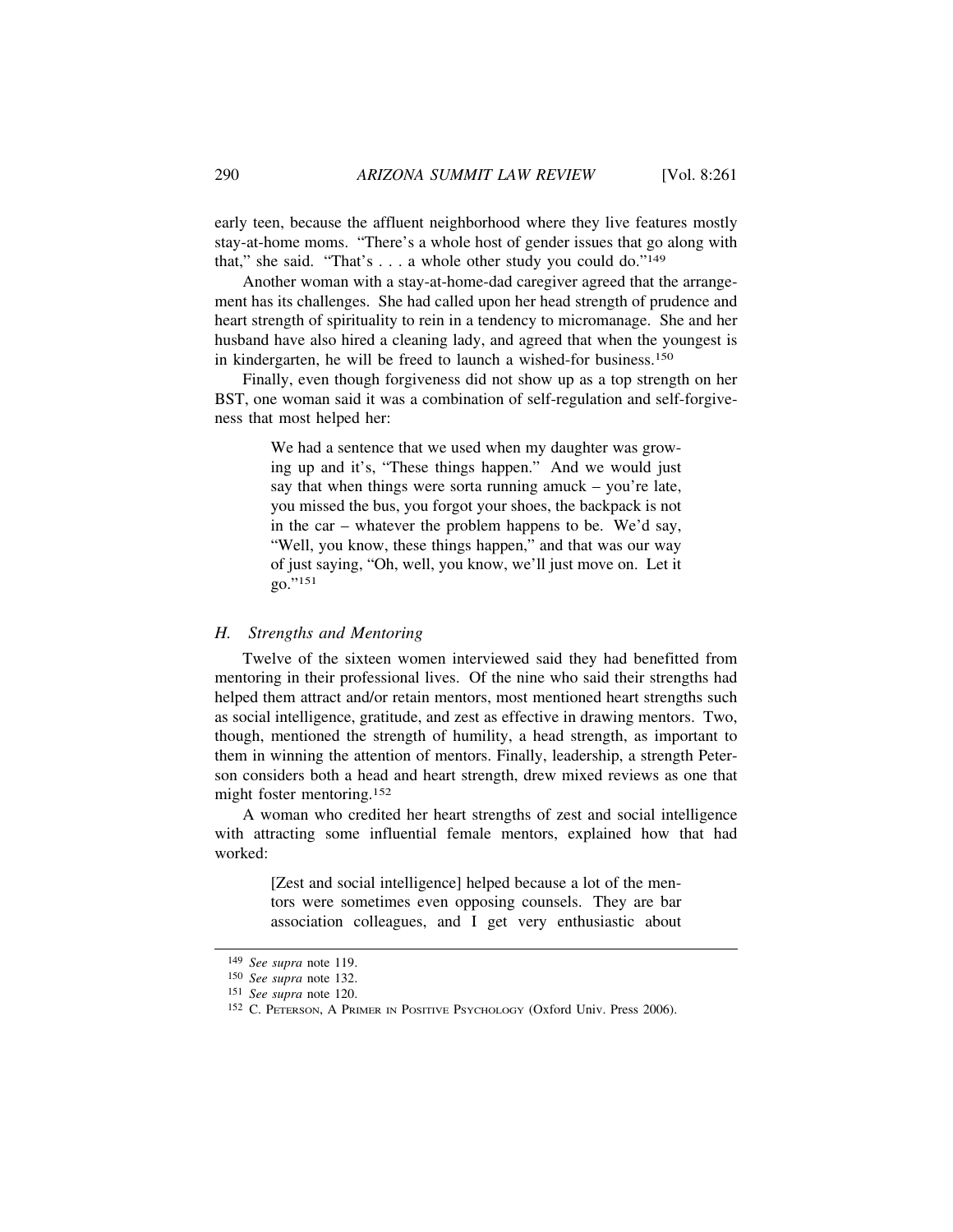things. And I work really hard and I think . . . a respect develops. So I think . . . that played into it, and then the social intelligence, I think just being . . . a people person, trying to bring out the best in other people, find out what's important to them. . .played into it too because I tend to develop friendships pretty quickly. I just like people, I guess, in general.<sup>153</sup>

Another, drawing on her strengths of kindness, gratitude, and social intelligence, was not shy about seeking out a successful lawyer/mom as a mentor when she had her first child because she noticed the woman was able to manage her time and did not "have baby puke on her shoulder." It was a helpful arrangement, she said:

> I do turn to her from time to time and say, "How do you do this?" or, "I'm losing my mind. What should –?" She's like, "Oh, you're fine," you know? And she just kinda helps me keep it in check.154

The head strength of humility – but not leadership – worked for two other women in attracting mentors. "Mentors don't like it when you try to take the leadership mantle away from them," she said.155 Echoing her view was a woman who said she was able to get mentors because she was not threatening to anyone. "I show adoration pretty readily when I think somebody's really great at something," she said. "I tell them how great I really think they are."156

Another, though, said that as a mentor herself, she is drawn to those who already show leadership potential:

> [I]f you meet with somebody who you feel like has a lot of impediments to success, you're not going to invest a lot of time because you feel like, okay, well I could give you some stuff but that's not getting you over the hurdle. Whereas if you feel like somebody has a lot in the package already and they just need some help with some things, in some ways you're more willing to invest.157

Just as head versus heart orientation revealed itself in the way these women navigated challenges, so, too, was it revealed in the sources of purpose and meaning they found in their law practices.

<sup>153</sup> *See supra* note 132.

<sup>154</sup> *See supra* note 112.

<sup>155</sup> *See supra* note 118.

<sup>156</sup> *See supra* note 125.

<sup>157</sup> *See supra* note 115.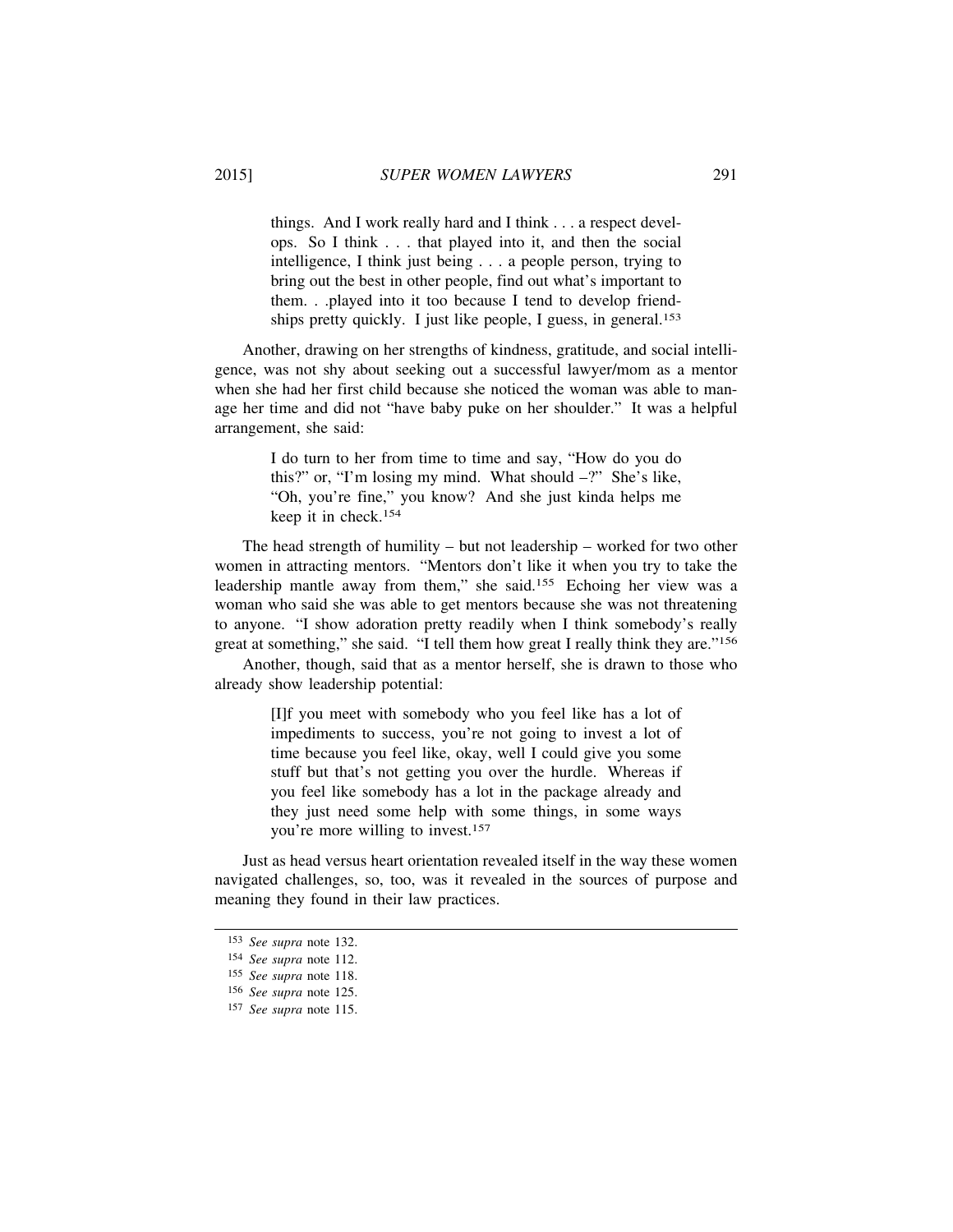# *I. Strengths and Meaning*

When asked about the key sources of meaning and purpose in their professional lives, the largest number – ten of sixteen women – mentioned clientcentered activities, such as helping clients and establishing good client relationships. Of those, one also found meaning through empowerment to navigate the legal system and another found meaning in winning. Three mentioned business or management activities, such as supervising employees and bringing in business. Of those, one also found meaning in the intellectual stimulation of her practice area. Two mentioned intellectual stimulation alone as their source of meaning, and another found meaning in her bar association activities.

Some of those who found meaning in client-centered activities offered anecdotal evidence in support. A domestic relations lawyer, who attempts to resolve disputes rather than push them to litigation, told how she used tough love, compassion, empathy, and sternness to persuade an alcoholic client to get sober and regain access to her children.

"Had she not been in a collaborative case and had I not approached her in the right way . . . I don't think she would have made it," said the lawyer, who has high strengths of both forgiveness and self-regulation.<sup>158</sup>

Another, who represents plaintiffs in employment actions and has a strong citizenship, or teamwork, strength, felt she was part of staving off poor working conditions in this country. Because the actions sometimes went on for years, she also enjoyed the relationships she maintained with her clients over time and learning about everyday work, such as, "what it's like for people who sell ads in the yellow pages, what people do when they work at a power plant."159

Another, also high in the strength of love, gravitated toward social justice work but also finds meaning in creating good office relationships at her firm and in the intellectual stimulation of her practice:

> I love a really complicated issue. I love writing a beautiful brief. Although at this point, I'm so senior and so expensive that I don't do it from the beginning to the end the way that I used to. I'm now more putting the finishing flourishes on other people's work, which is its own source of enjoyment.160

The personal connections with clients created meaning for another, a trusts and estates attorney with high gratitude and kindness strengths:

> I think it's more about working with the specific families and clients and becoming one of their trusted advisors, more than

<sup>158</sup> *See supra* note 125.

<sup>159</sup> *See supra* note 131.

<sup>160</sup> *See supra* note 110.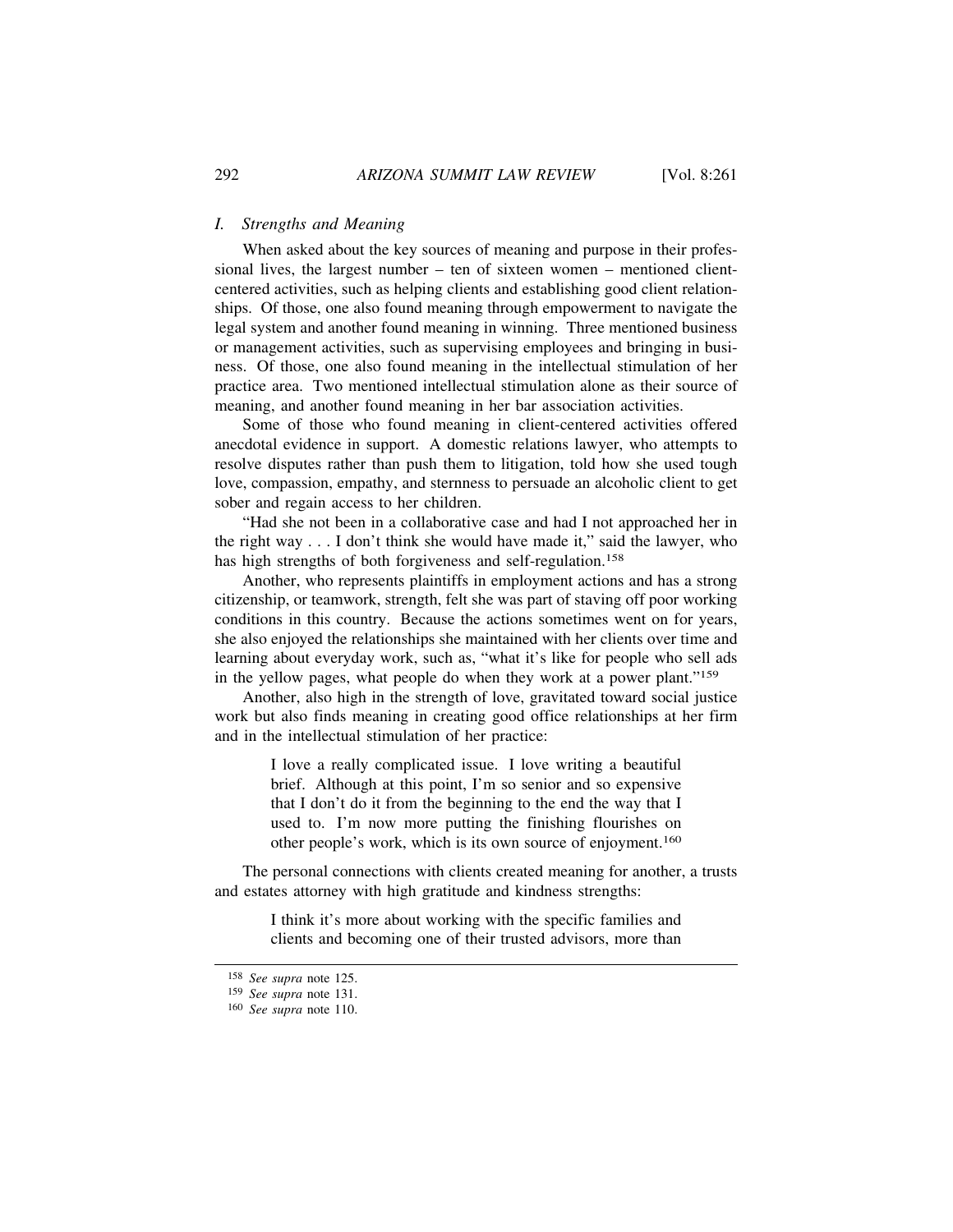it is the actual work. But it's one of the few areas of the law that you're still engrossed in someone's personal . . . needs, as opposed to their corporate needs or something like that.161

Similarly, a personal injury lawyer high in the strength of gratitude found meaning in "mak[ing] a difference in people's lives," developing close relationships with them and experiencing their gratitude.<sup>162</sup>

Making sure her employees had work also contributed to the meaning for a lawyer who found purpose in managing her own firm:

> I like to make sure . . . that everyone has got stuff to do and that the business keeps coming in. You take a certain amount of pride in what you're responsible for. You know, I can bring in a client that's keeping people employed and getting paychecks . . . . It makes me feel good that I can keep everyone busy and, hopefully, happy.163

Another participant, a tax lawyer high in leadership, found her work intellectually stimulating, but also found meaning in it through her belief that by making businesses more profitable, she was indirectly improving people's lives.<sup>164</sup>

Finding meaning in work also figured heavily into the advice these successful women said they would give to young women just entering the field.

# *J. Advice to Others*

Fifteen of the women offered wide-ranging advice to new women lawyers. Eight of them urged them either to "get help" to ease work-life balance challenges or to "follow your passion."

Some urged staying out of the firms and going solo, while others suggested being very aware of what firms expected, setting terms they could live with, and being professional or indispensible to buy flexibility. Some recommended getting a mentor. Some advice was particularly impassioned. One, who said she used her top strength of love in forming collaborative relationships within the firm, was no-nonsense when it came to setting terms of employment that allowed for family life:

> Oh, my God. I would say that it's really important to recognize that you should be coming up with the terms that are

<sup>161</sup> *See supra* note 121.

<sup>162</sup> *See supra* note 119.

<sup>163</sup> *See supra* note 112.

<sup>164</sup> *See supra* note 118.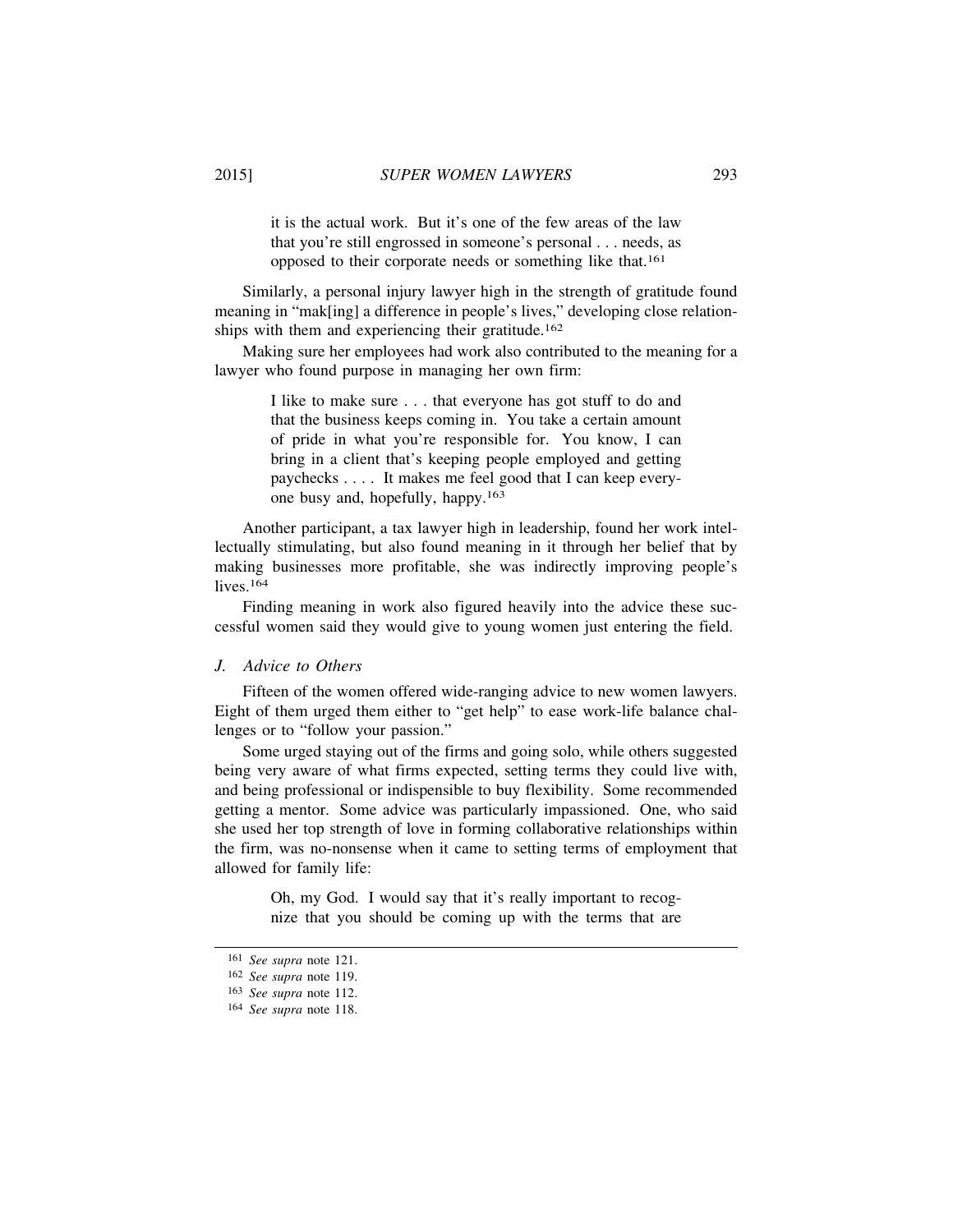important to you. And we work really hard as attorneys, and the payoff for that should be a lot more freedom, and if it isn't, it's not worth what you have to give to it. And that's for professionally and personally. I know there a lot of people who go to work for law firms . . . where they're sort of told what they're gonna do and how they're gonna do it. That's not something I've ever done, so I think women generally tend to be sort of too agreeable. And I don't think that is as important an asset. In fact I think it can really undermine you and I think that women shouldn't be so concerned about being nice and polite. Nice and polite don't get you power.165

Along that line, another said she practiced her strength of love at home, but not at her current firm because she felt that the personal friendships she made at another workplace had allowed her to be taken advantage of, particularly with respect to compensation. Her sense was that the firm did not believe she would risk friendships to push for more money.166

Being passionate about a niche in the law also came up as a way to make the demands of practice worth it. One woman, who had once considered leaving the law, said she had practiced happily after finding a niche in trust and estates work, which utilized her top strengths of kindness, gratitude, and love.167

Another, for whom both gratitude and love of learning were top strengths, described finding criminal defense work as her calling, and urged others to do the same:

> My advice is . . . to try to really find a piece of the law that you love and [is] sort of intrinsically interesting because I have just found so many lawyers are really not that happy. And they put up with so much drudgery in so many ways and maybe because it is well compensated generally. Or it's just the nature of people that go down this path . . . hard working and don't look up to ask the question, "Am I really enjoying this?" I feel lucky if I have a little slice of law that I find so compelling. I mean it really was like a calling when I started to do criminal defense. But . . . I feel like I'm in the minority. So if someone was starting out, I would say, "Try to find that piece that at least . . . you have a curiosity about."168

<sup>165</sup> *See supra* note 122.

<sup>166</sup> *See supra* note 114.

<sup>167</sup> *See supra* note 109.

<sup>168</sup> Interview with Attorney No. 10 (May 22, 2012 ).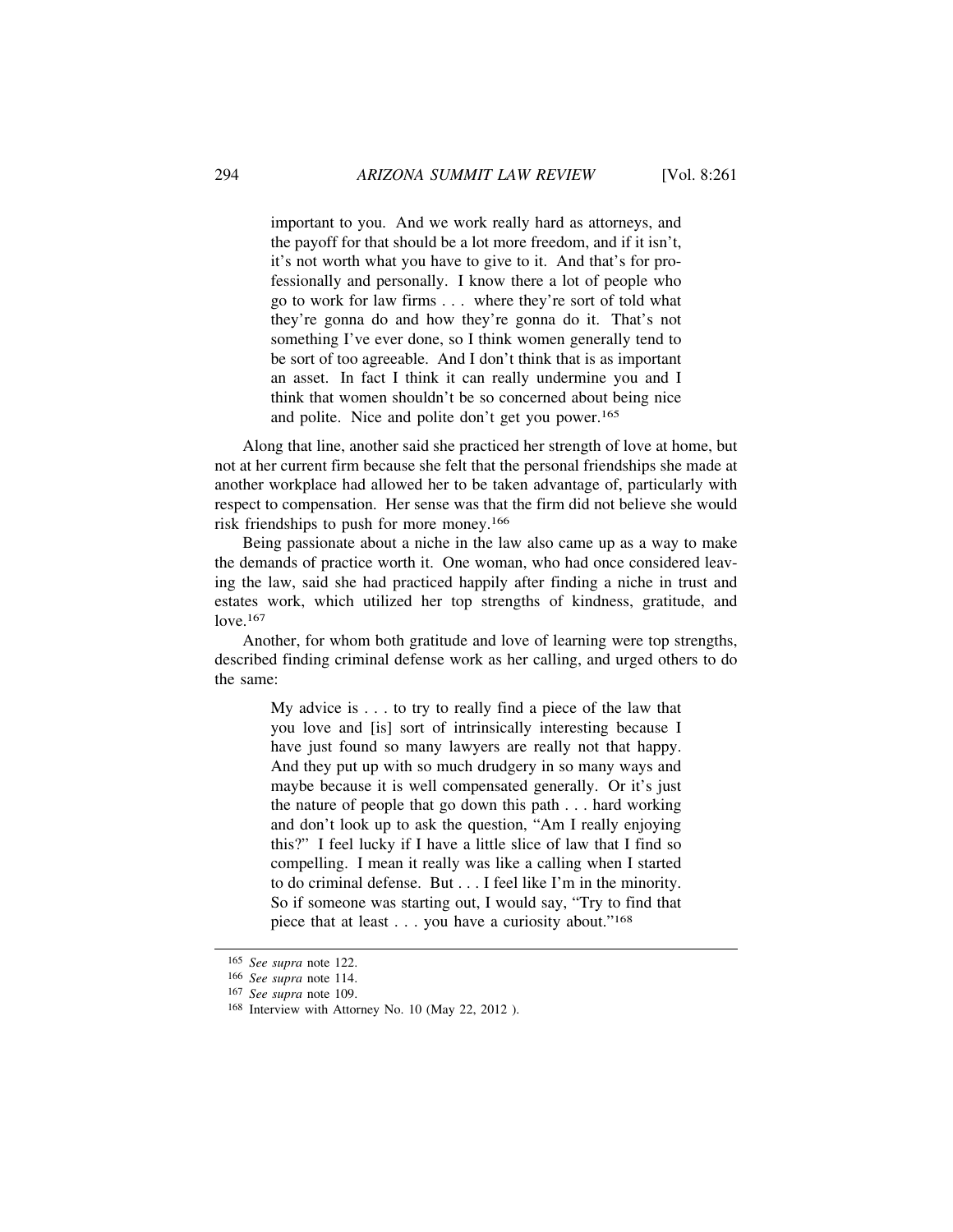#### V. DISCUSSION

The results of the study demonstrate that as predicted, high-achieving women lawyers regularly, if not daily, exercise their top characters strengths to navigate the practice of law and overcome the challenges typically associated with women lawyers. However, contrary to predictions, their top character strengths were predominantly heart strengths, and they used them to navigate relationships in both their personal and professional lives. Their strengths used, though, were nuanced, and in many cases, especially in the workplace, these exemplars paired heart and head strengths to navigate challenges in a balanced manner.

# *A. Regular Character Strengths Use*

All the high achievers in the sample said they used their top character strengths regularly, and most said they used them daily. Moreover, they were able to present convincing examples of how they used them in both their personal and professional lives. For that reason, I conclude that their responses were genuine and not simply to confirm with some perceived expectation.

This predicted result is not surprising. It is consistent with positive psychology research showing that the regular use of character strengths works to  $i$  increase our positive emotion<sup>169</sup> and that positive emotions build social, intellectual, and physical resources.170 Positive emotions also are often associated with success-oriented resources and characteristics, such as sociability, optimism, energy, originality, and altruism.171

However, given the "lawyer personality" model suggested by Daicoff and Richard's research showing even women lawyers are thinkers instead of feelers, the types of character strengths these women exercised were not predicted.

## *B. Preponderance Of Heart Strengths*

Of the ten top character strengths identified by these women on the BST, seven were what Peterson and Park have identified as *heart strengths*, which are emotional and interpersonal, as opposed to *head strengths*, which are intellectual and self-oriented. I did not predict this result, but in retrospect see a number of possible explanations including (1) the study design; (2) the fact that other studies of successful practitioners, using different testing instruments, have yielded results that support this finding; and (3) the evolving nature of the practice of law.

<sup>169</sup> Seligman et al., *supra* note 47, at 415, 419.

<sup>170</sup> Barbara L. Fredrickson, *What Good Are Positive Emotions,* 2 REV. GEN. PSYCHOL. 300 (1998).

<sup>171</sup> Lyubomirsky et al., *supra* note 59, at 844.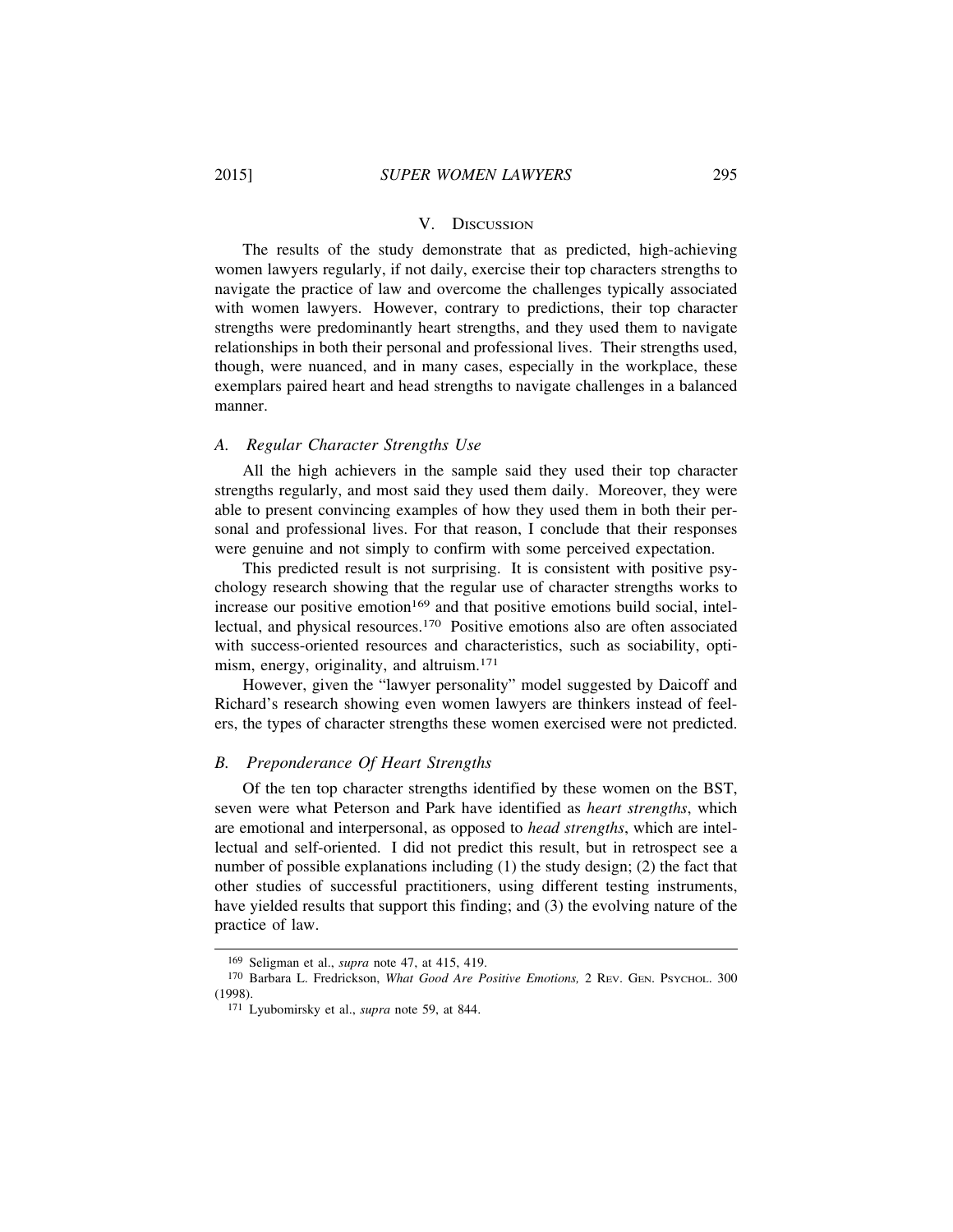In any case, the fact remains that the seventeen successful women who participated in the study possessed a predominance of heart strengths and the sixteen who were interviewed could demonstrate that specific ways in which they used those strengths to become successful. In other words, even if they are not representative of all lawyers, they have much to say about success. Below are possible explanations for the high finding of heart strengths among the women in this sample.

# 1. Impact of Study Design

This was an exemplar study based on a small sample of high-achieving women attorneys. As such, I did not intend to generalize it to the entire population of women lawyers. In fact, the high percentile rankings of each of the women in the study (Table C-1, Appendix C) suggest that they have scored far above other lawyers in heart strengths. It is possible that the women in the sample are higher in heart strengths than other women named to the Super Lawyer lists. It could be argued that the seventeen women who agreed to take the BST from an initial pool of 140 who were invited to do so, were motivated by the same kindness and gratitude that the BST showed them to have.

Another reason that the sample in this study may have demonstrated a preponderance of heart strengths is that strengths such as kindness and gratitude may enhance relationship skills. Having relationship skills may increase the likelihood that peers, who like them, would nominate these individuals for recognition. Also, the rating service bases selection in part on criteria that are relationship-based, e.g., maintaining a solid clientele, achieving prestigious positions within their firms, engaging in bar or other professional activities, and performing community service.

#### 2. Other Exemplar Studies

The particular heart strengths identified in the survey, i.e., gratitude, kindness, social intelligence, zest, forgiveness, hope, and love, include three of the five character strengths (gratitude, hope, and love) most closely associated with well-being<sup>172</sup> and Peterson has found a positive correlation between gratitude and zest, or enthusiasm, at work. It may be that given the connections described above between positive emotion, well-being, and success factors,173 the regular use of character strengths associated with well-being would simply increase predicted success. If that is the case, it is not surprising that women with high well-being strengths might appear on a list of high achievers.

<sup>172</sup> Park et al., *supra* note 38, at 617.

<sup>173</sup> Lyubomirsky et al., *supra* note 59, at 844; Seligman et al., *supra* note 47, at 415; Fredrickson, *supra* note 171, at 300.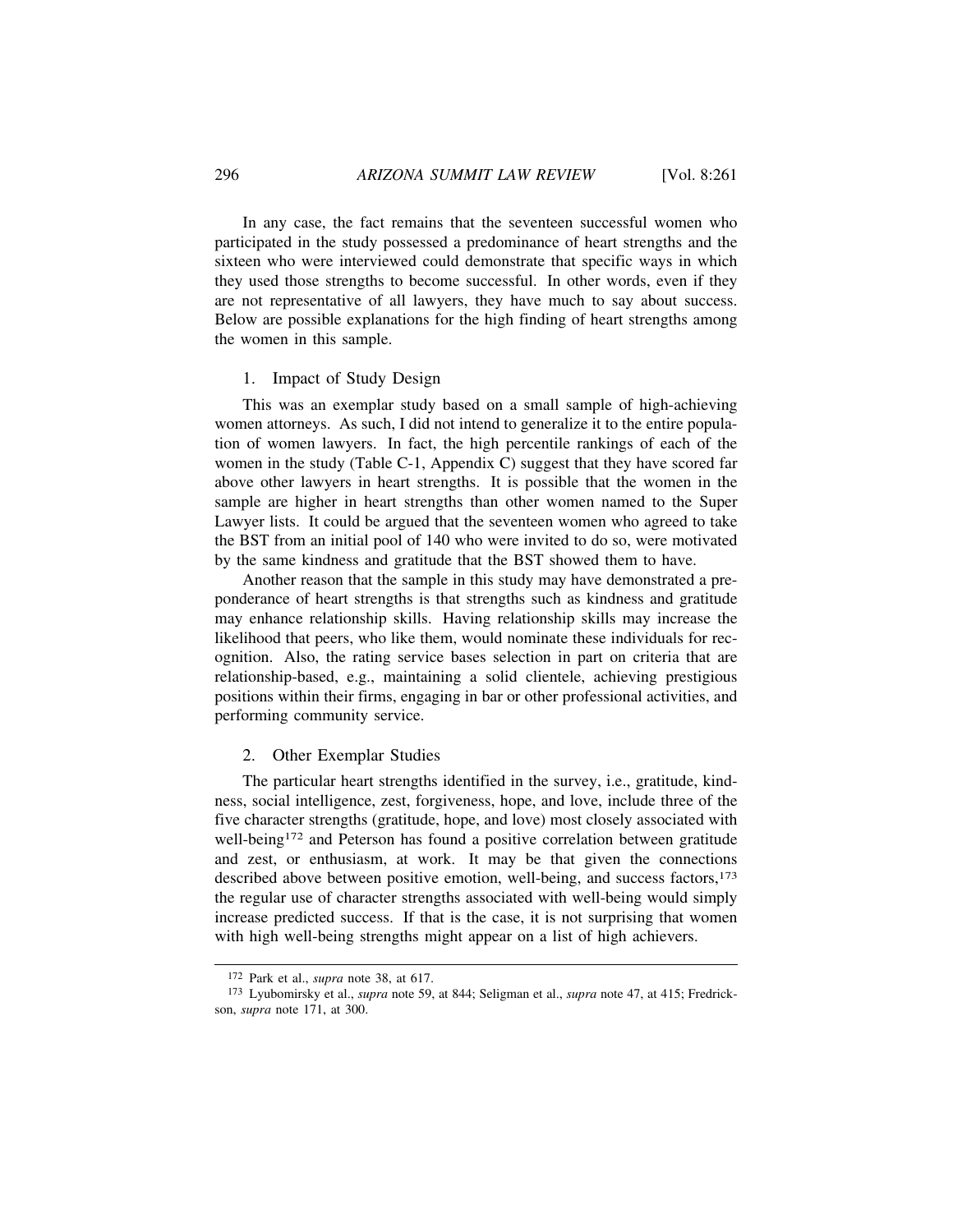In addition, despite their divergence from Daicoff's more analytical lawyer personality and Richard's predominantly "thinker" lawyers, this exemplar sample may be more similar to the rainmakers that Richard found to test higher in the trait of "sociability" on the Caliper Profile than other lawyers who had excellent skills but were less apt to bring in new business.

Contacted for this paper, Richard, who has consulted extensively with law firms, opined that the lawyer personality has not changed since his early research, despite changes in the practice of law. However, although he is not aware of good gender data on women rainmakers, he suspects that women with high interpersonal skills would shine there. His own observations are that sophisticated women lawyers with high emotional intelligence bring their tendencies toward empathy and nurturing to the practice, but use them strategically within a large firm culture, so as not to appear soft. Within a firm, he said, they might use these strengths to "read" what topics are sensitive for a mentor and time conversations about them with that in mind. Outside the firm, with clients, they might use strengths like kindness and gratitude more freely.

As Richard put it, "If one of your strengths is having the perspective of when to use particular strengths, then choosing not to use them at times becomes a strength itself."174

I also shared the results of this study with Ellen Ostrow, a licensed psychologist and certified coach, who founded Lawyer Life Coach, LLC in 1998 to meet the needs of high-achieving women lawyers. She was not surprised at the heart strengths exhibited in this sample. Although she has not formally tallied results, she believes they mirror the VIA scores of many of her clients. She cautioned, though, that a large firm environment does not generally reward kindness and collaboration, and some clients seek other work environments when they become aware of their strengths. She said the one area where firms may indirectly reward lawyers for using the softer strengths is when they lead to increased business.

"Business development is all about relationships," she said, "and many women find this to be a great outlet for their 'heart' skills." Ostrow holds a PhD in psychology from the University of Rochester.<sup>175</sup>

Although women in this sample possessed a predominance of heart strengths, so, to a lesser degree, did successful male lawyers followed in the Terman longitudinal study<sup>176</sup> possess a number of heart strengths. Their peers described them as "contented, fair-minded, sincere, ambitious, competitive, confident, outgoing, sophisticated, intelligent, capable, reasonable, and self-

<sup>174</sup> Interview with L. Richard, Psychologist (June 27, 2012).

<sup>175</sup> Interview with E. Ostrow, Psychologist (July 6, 2012).

<sup>176</sup> DAICOFF, *supra* note 1.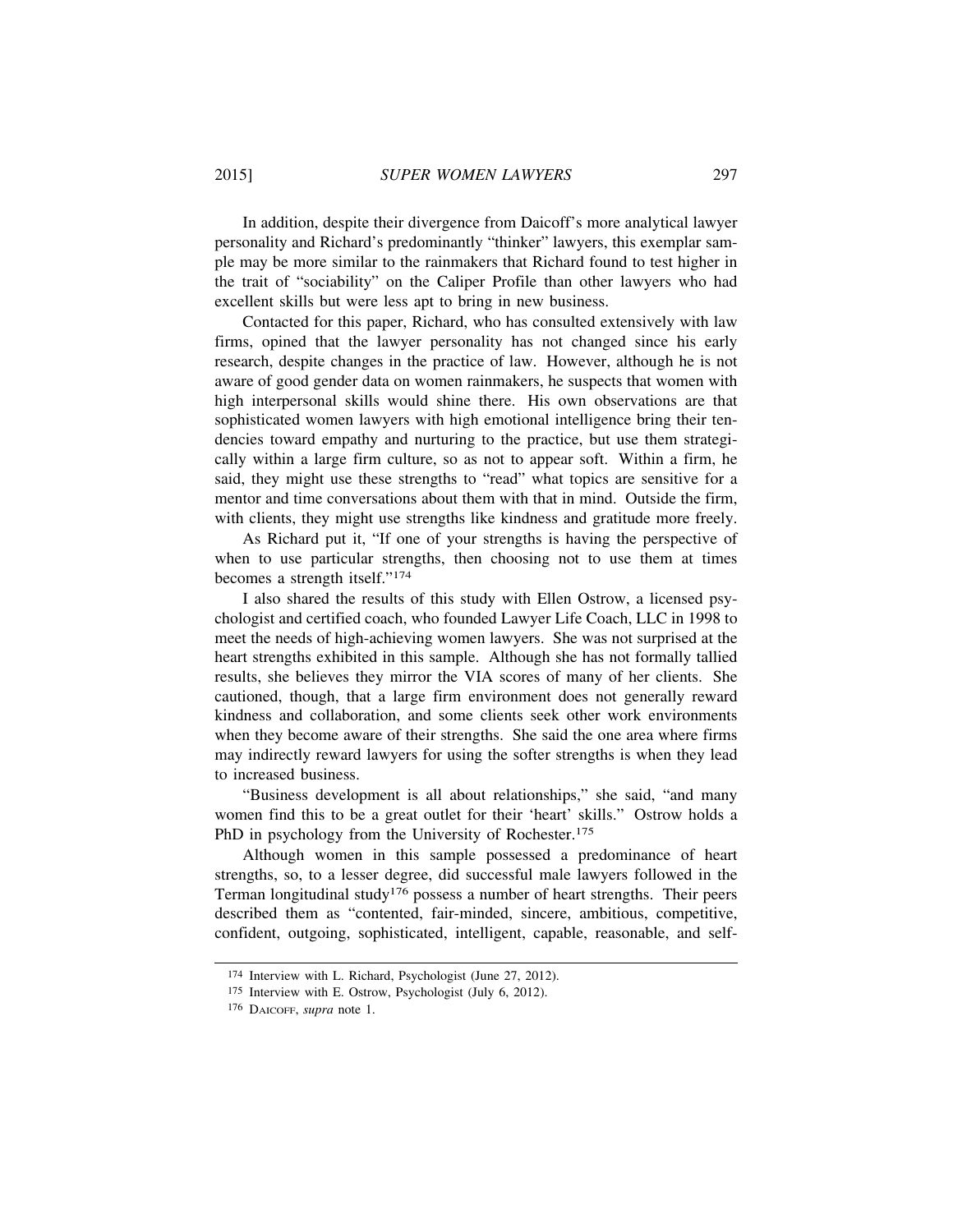controlled." A study of character strengths exhibited by male lawyers named to the Super Lawyers list would be an interesting subject for future research.

Likewise, studies of top Canadian lawyers, which included a study of Canada's top twenty-five women lawyers, found them to be higher in certain aspects of emotional intelligence than the general population or other lawyers. The study, conducted by Irene Taylor and Stephanie Willson, legal organizational development specialists from Toronto, employed the BarOn EQ-i(r). However, the highest emotional intelligence scores of their women exemplars were in the areas of independence, stress tolerance, and assertiveness. They also scored high on optimism. Empathy and interpersonal relationships were their lowest-scoring areas for the Canadian high achievers. Although they outdistanced other lawyers (but not the general population) in empathy, they fell below both groups in interpersonal relationship skills, and the authors targeted this as an area for professional development.

Interestingly, the women in the Canadian study were asked for their advice in managing work-life balance issues, and they urged other women to love what they do, but not to expect that they could do it all. Rather, they redefined success as including success on multiple fronts, including career, home, and family, and recommended, as did women in this study, that a supportive spouse or partner was the key to success.177

Similarly, Shultz and Zedick, reviewing testing instruments to determine which most likely predicted success in the practice of law, found a positive correlation between lawyer success and dispositional optimism as measured on the Revised Life Orientation Test ("LOT-R"), which measures the degree to which an individual has an overall optimistic outlook on life.<sup>178</sup> Specifically, their research examined twenty-six effectiveness factors for lawyers, and dispositional optimism correlated with ten of these, but most highly with speaking, networking, passion, stress management, and community service. However, they did not find positive correlations between lawyer effectiveness factors and the Emotional Recognition ("ER") test, which measures emotional intelligence using visual recognition of emotions that appear on slides of faces. They reported no significant differences in their test results based on gender or race/ ethnicity.

In the study at hand, social intelligence ranked as one of the four top strengths of the high-achieving women in the sample. It should be noted that the character strength of social intelligence is different from the concept of emotional intelligence. Emotional intelligence involves using emotional infor-

<sup>177</sup> Irene Taylor & Stephanie Willson, *Carpe Diem! Canada's Top 25 Women Lawyers*, LEXPERT, Sep. 2003, at 68.

<sup>178</sup> Marjorie M. Shultz & Sheldon Zedick, *Predicting Lawyer Effectiveness: Broadening the Basis for Law School Admission Decisions*, 36 J. Am. B. Found. 635 (2011).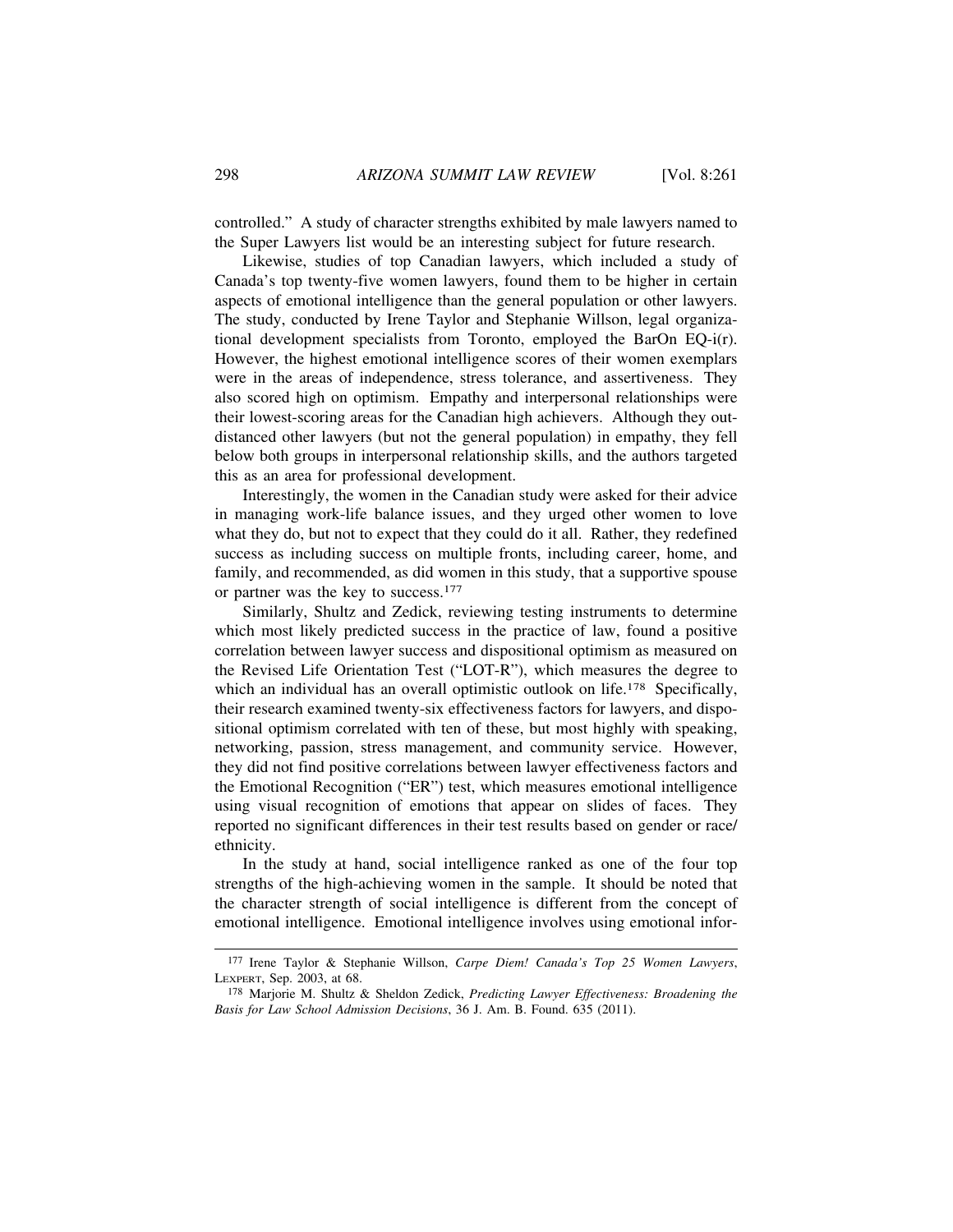mation in reasoning, or cognitive processes, while social intelligence has to do with the ability to relate to other people through intimacy, trust, persuasion, and group work. There has been more research on the impact of emotional intelligence on daily life, including business settings, than on social intelligence, where the focus has been to distinguish it from cognitive intelligence.<sup>179</sup> Given the high levels of social intelligence exhibited by the women in this study, an area for further study might be to examine the link between social intelligence and client relationships and leadership abilities.

#### 3. Evolving Nature of the Practice

Daicoff, also contacted for this paper, commented that the demographics of lawyers had changed since the 1990s, when she had determined, after reviewing forty years of empirical research on lawyers, that certain traits were typical of a "lawyer personality." Women particularly, she said, now have had the benefit of other women as role models, and are better able to use more of their softer strengths in the practice of law.180

Daicoff, reviewing the changing face of the post-2000 legal profession, has observed a shift away from an adversarial model and toward the non-adversarial comprehensive law movement, which "requires the lawyer to be sensitive to the client's greater good, including psychological needs, resources, goals, relationships, wellbeing, morals and values." She attributes the rise of the comprehensive law movement to a number of factors, including an increasing number of clients who cannot afford legal services, an increase in unemployment among lawyers, and backed-up court systems, but also to the increasing number of women and minority lawyers, who desire work that is consistent with their values and concerns with relationships. Certain skills she forecasts as important in the comprehensive law movement (intrapersonal, interpersonal and dispute resolution) are consistent with the heart strengths possessed by the women in this study, and underscore the importance of heart strengths in the evolving practice of law.

# *C. Is Strength Use Strategic?*

The women in the sample used heart strengths to navigate relationships in three primary areas: (1) building and maintaining relationships with their clients; (2) managing employees; and (3) attracting and sustaining a network of caregivers, including family, friends, partners, and spouses, who could work with them to meet family responsibilities. Kindness, gratitude and social intel-

<sup>179</sup> Peterson & Seligman, *supra* note 34.

<sup>180</sup> Interview with Susan Daicoff, Professor, Florida Coastal School of Law (July 20, 2012).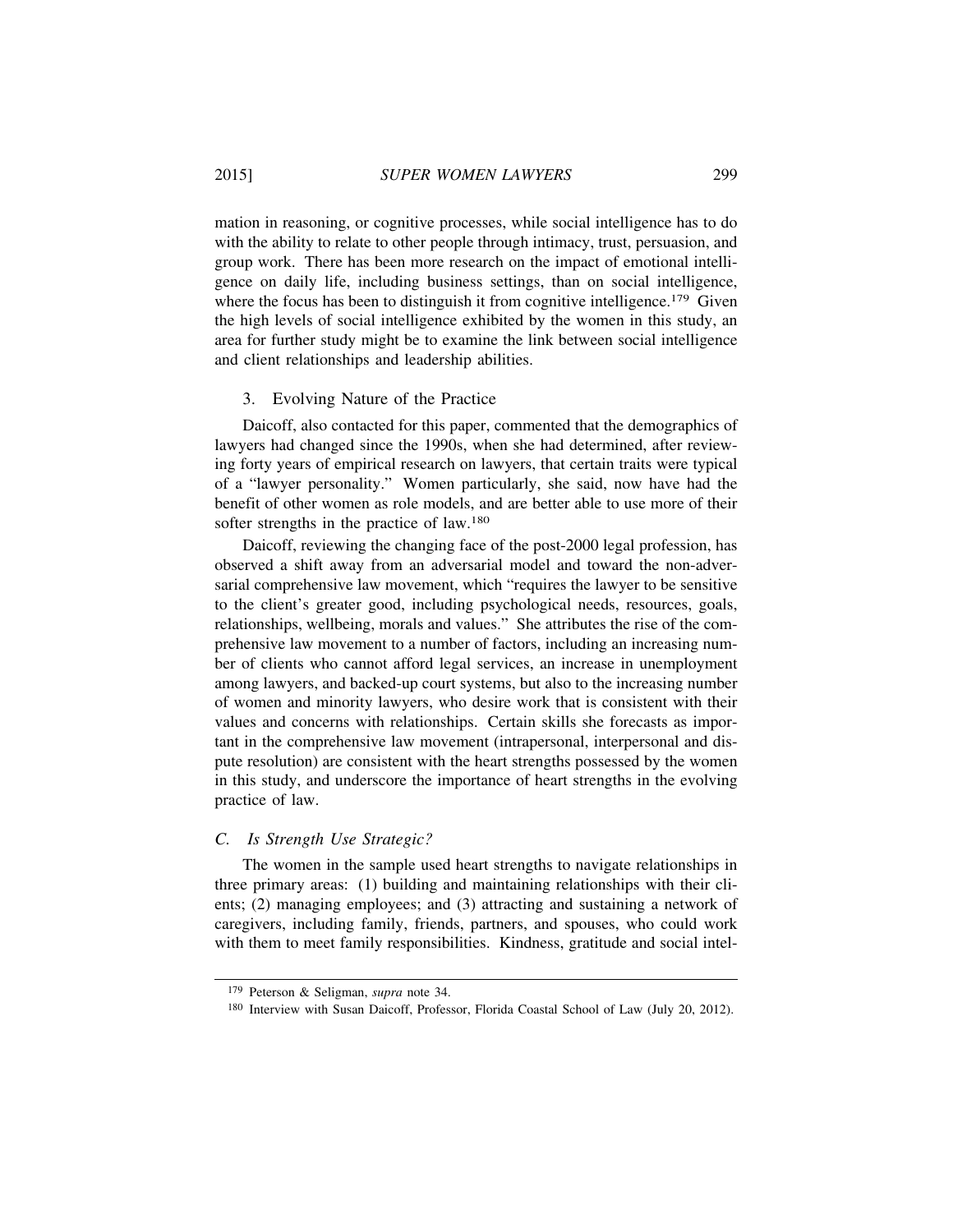ligence proved particularly useful in these areas, though zest also figured into attracting clients and mentors.

Nonetheless, they demonstrated sensitivity to when heart strengths used was appropriate. In the high-conflict, highly analytical area of litigation, they relied more on head than heart strengths, though nearly half who applied their top strengths to litigation used head strengths in conjunction with heart strengths. Inside the firm particularly, there was some concern that being perceived as "nice and polite" or too anxious to be liked could undercut power, so heart strengths use was controlled. Also, in the area of client collections the women mentioned a need to counterbalance kindness with persistence. The ability to shift between more analytical head strengths and heart strengths came up also as women worked to shift communication styles between lawyerly cross-examination skills at work to a more conciliatory style at home. In this regard, they appeared to have mastered or at least recognized a challenge that Seligman describes when lawyers bring a pessimistic thinking style home with them.

The counterbalancing of heart and head strengths raises the interesting question of whether successful women lawyers use their strengths strategically or simply use whatever strengths they have because they cannot help but use them. Each, asked whether their strengths resonated as being so natural they could not help but use them, answered in the affirmative. One lawyer volunteered that she did not use her strength of gratitude strategically, to achieve a particular result. I did not directly ask the question of whether strength use was strategic, and that point might be an issue for further study. However, the interviews demonstrated an awareness of the impact heart strength use could have within the firm and a need to modulate strength use to reach a desired result. My conclusion from the interviews is that while the women found their strengths easy and natural to use, they were able to self-regulate their use when they did not achieve the desired results.

# *D. The Role of Optimism*

This study did not directly address the role of an optimistic explanatory style in the practice of law. However, interviews with several women achievers affirmed Seligman's belief that adaptive pessimism, or prudence, has a useful role to play in the practice. Several women in the study cited the strength of prudence as a strength they used to temper zest or bravery in order to head off overzealous litigation and micromanagement. Seligman, Verkuil and Kang have noted that the caution and skepticism encompassed by prudence may be a virtue in the practice of law.181

<sup>181</sup> Seligman, Verkuil & Kang, *supra* note 26.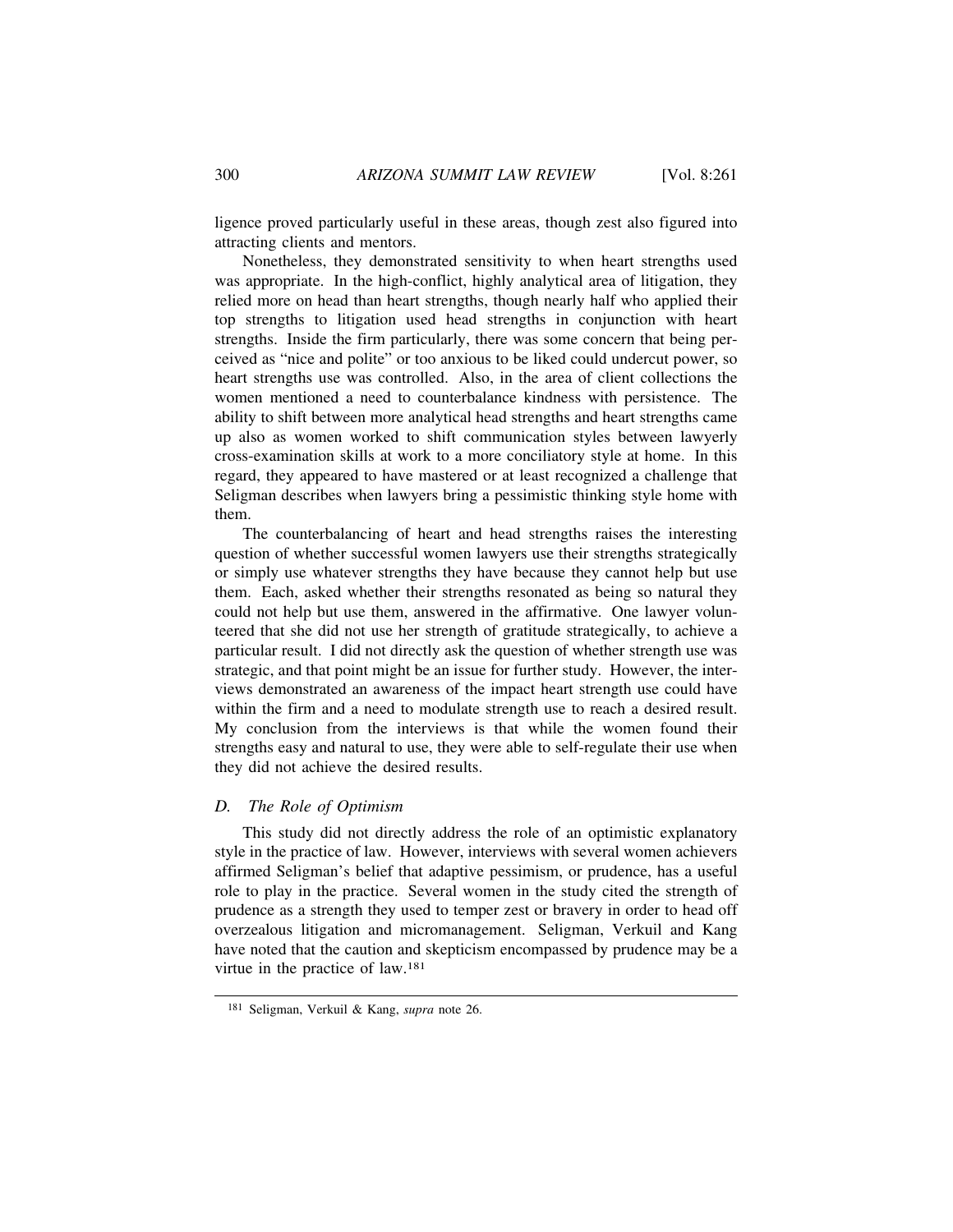At the same time, others, consistent with O'Grady's recommendations, showed a tendency to externalize rather than internalize interpersonal problems, using with a more positive explanatory style. One lawyer, for example, described her efforts to "depersonalize" the process and maintain respectful relationships with her adversaries.182

Likewise, the solution of "self-forgiveness" offered by another lawyer as the antidote to the inevitable mistakes one makes, seems consistent with an optimistic explanatory style.183 So, too, was the mantra ("These things happen") that another attorney used with her daughter to distance herself from the inevitable at-home mishaps.184

In sum, the anecdotal evidence produced by this study confirms the need cited by Seligman, Verkuil and Kang for a positive explanatory style in some interpersonal aspects of the practice of law as well as in a lawyer's personal life.185 It also confirms the value of balancing certain heart strengths with head strengths, such as prudence.

Seligman, Verkuil, and Kang recommended studying the effects of flexible optimism on lawyer productivity by setting up two groups of lawyers within a firm – one taught flexible optimism and the other, not.<sup>186</sup> That proposed experiment, not yet conducted at this writing, is still a worthy suggestion, particularly in light of the link found by Shultz and Zedick between lawyer success factors and dispositional optimism.187 Additionally, it would seem worthwhile to query women lawyer exemplars further on the practical ways they employ flexible optimism in their practices and to test high-achieving women lawyers to detect explanatory style, using the Seligman Attributional Style Questionnaire.188

#### *E. The Role of Well-Being*

It appears both from their strengths testing and interviews that the women in the sample are likely to possess the five pillars that constitute Seligman's research-based PERMA theory of well-being. Under the PERMA theory, human flourishing rests not only on those elements that make us happy (positive emotion, meaning and engagement) but also on positive relationships and achievement for its own sake. Each element contributes to well-being, is often

<sup>182</sup> *See supra* note 131.

<sup>183</sup> *See supra* note 111.

<sup>184</sup> *See supra* note 120.

<sup>185</sup> Seligman, Verkuil & Kang, *supra* note 26, at 43.

<sup>186</sup> *Id.*

<sup>187</sup> *See* Shultz & Zedick, *supra* note 179 at 620-661.

<sup>188</sup> C. Peterson et al., *The Attributional Style Questionnaire*, 6 COGNITIVE THERAPY & RES. 287 (1982).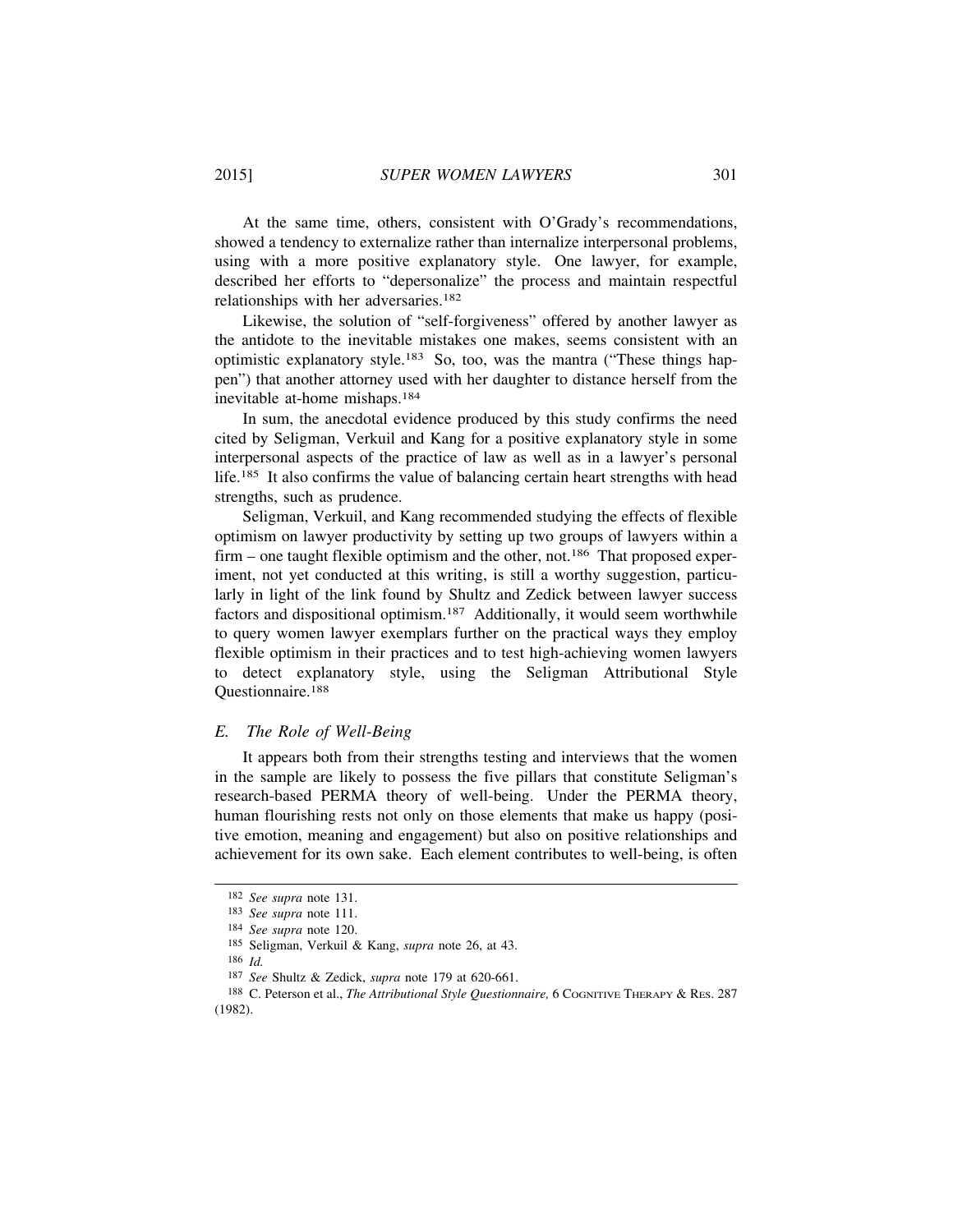pursued for its own sake, and can be defined and measured independently.189 These women possess a preponderance of strengths that correlate to high wellbeing and that tend to produce the PERMA element of positive emotion. Anecdotally, they described engagement in their practices, as well as positive relationships particularly with clients and spouses, partners, friends, and other family members. All were able to point to some source of meaning in their practices, and their inclusion in the pool chosen for the Super Lawyer directories is evidence of achievement.

However, in an effort to make participation in the study less time-consuming and therefore encourage wider participation, I did not require that participants also take the Satisfaction With Life Scale ("SWLS"), which would have further confirmed the bi-directional nature of well-being and success described by Lyubormirsky, King, and Diener.190 I recommend that further study of women exemplar lawyers include this testing.

# *F. Recommendations for the Profession*

What does this study tell us about a productive path for women attorneys in the law? It provides compelling evidence that heart strengths, as well as head strengths, can have an important place in the practice of law and may predict success. It also demonstrates that achieving women lawyers with high heart strengths can use them to their advantage both personally and professionally, to build key relationships and to navigate challenges. Increasing strengths used has not only been empirically validated as a good mental health practice, but it is also a good business strategy for potentially avoiding costs such as workplace turnover or malpractice caused by alcoholism or depression and for increasing revenues through client development and retention. Based on the findings of this study, I recommend the following:

#### 1. Identify and Develop Strengths

We know that the regular use of our top character strengths increases wellbeing and contributes to resilience.<sup>191</sup> In a profession where many are plagued by depression, anxiety, alcoholism, and ill health, it makes sense for lawyers to take the VIA-IS to determine their character strengths. Armed with those results, they should grant themselves permission, and their firms should encourage them, to use the strengths that can help become more resilient and successful, whatever those strengths may be.

<sup>189</sup> Martin E. P. Seligman, *Building Resilience*, HARV. BUS. REV., Apr. 2011.

<sup>190</sup> Lyubormirsky et al., *supra* note 59.

<sup>191</sup> Karen Reivich et al., *Master Resilience Training in the U.S. Army*, 66 Am. Psychol. 25, 27 (2011).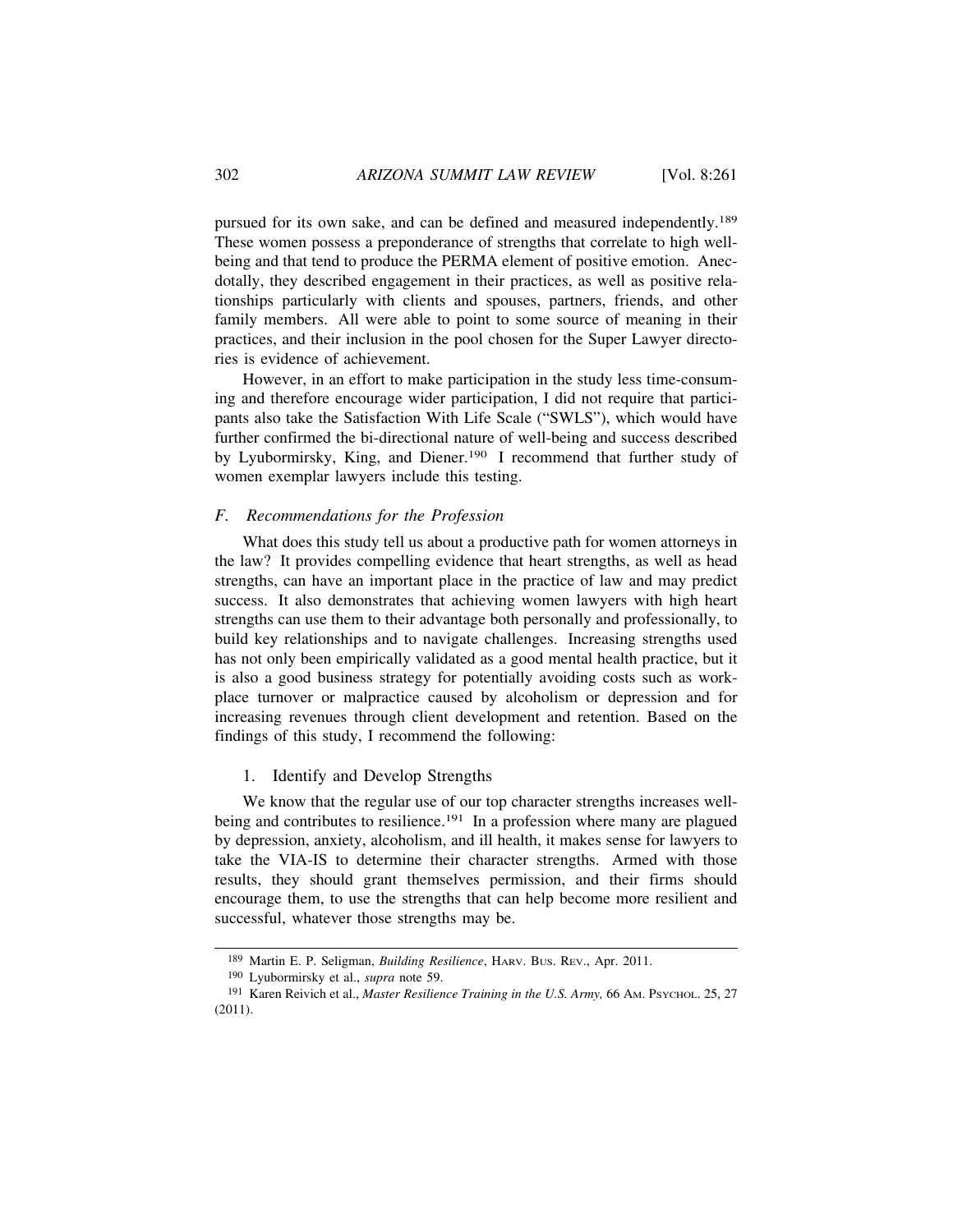In recommending the development of personal strengths, I am aware of Peterson and Park's observation that heart strengths such as gratitude and love tend not to co-exist with head strengths, such as perseverance and self-regulation, and that individually focused strengths, such as creativity and curiosity, tend not to co-exist with other-focused strengths like teamwork and fairness.192 They caution that organizations need to target those strengths they want to develop in deliberate interventions for fear of creating unintended effects on other strengths.193 One might conclude from this that in an analytically based profession, heart strengths and other-focused strengths must be sacrificed wholesale in order to develop head strengths or individually focused ones. And yet, the practice of law is intrinsically diverse, with both analytical and relationship aspects. For that reason, the successful women in this sample have demonstrated that it is both possible and advantageous to use both heart and head. It makes sense to develop heart strengths where they serve us, in identifying practice areas that benefit from them, in providing leadership within the firm, and in attracting and maintaining clients. In some cases, strengths awareness may prompt a lawyer to seek a more compatible work environment. The connection between character strengths use and goal progress found by Linley makes these workplace applications especially appropriate and worthy of further study.194 Particularly important for firms, lawyers, law school, and law students would be additional research that reveals the configurations of character strengths possessed by outstanding practitioners of both genders by practice area, as well as character strength configurations of rainmakers and outstanding leaders within firms.

Apart from applying strengths directly to their work, lawyers would benefit from using empirically validated character strengths exercises to increase their well-being. For example, writing down three things that went well each day and why, every night for one week has been shown to increase positive mood for six months. Using a top character strength in a different way each day for one week has been shown to have the same effect, and writing a letter of gratitude to someone who has been kind, but not properly thanked, and delivering it, has boosted positive mood for a month.195 Imagining a *best possible self* and

<sup>192</sup> *See* Christopher Peterson & Nansook Park, *Character Strengths in Organizations,* 27 J. ORGANIZ. BEHAV. 1149 (2006).

<sup>193</sup> *Id.*

<sup>194</sup> *See* Linley et al., *supra* note 62.

<sup>195</sup> Martin Seligman et al., *Positive Psychology Progress: Empirical Validation of Interventions,* 60 AM. PSYCHOL. 410, 415 (2005).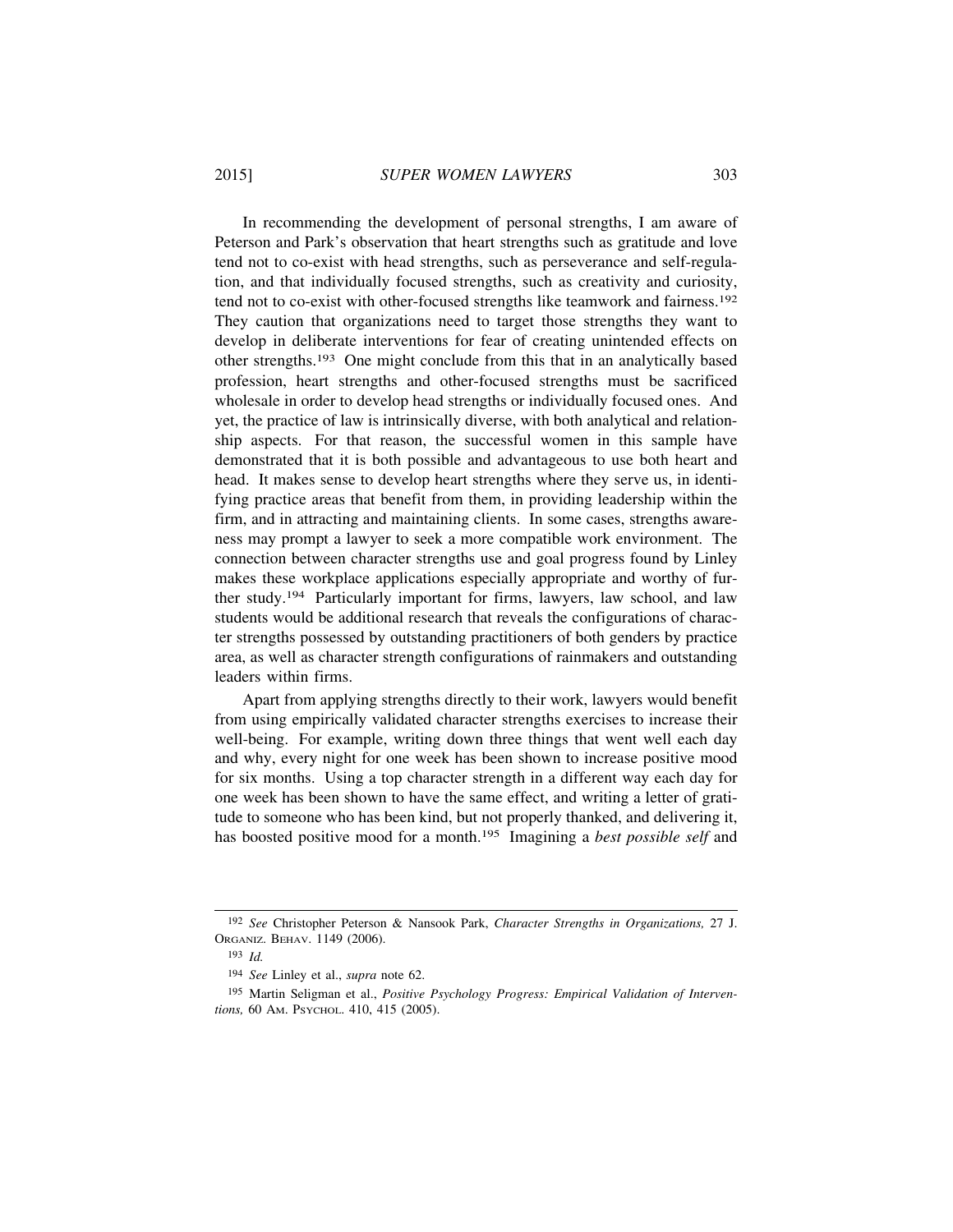writing down that vision has also been associated with increased positive emotion.196

In recommending these exercises, I am aware of challenges that exist, particularly in a large law firm environment. Peterson and Park have observed that organizations can enable – or not – the development of particular strengths, and many lawyers work in environments where heart strengths are not encouraged.197 In fact, some firm environments may openly ridicule the development of heart strengths. Individuals in such environments especially may benefit from working with a coach. A coach can encourage strengths testing, help identify aspects of personal and professional lives that might benefit from strengths development, tailor the exercises to the client's interests, and provide accountability. Sheldon and Lyubomirsky concluded that long-term benefits from positive interventions are more likely when participants put in persistent effort and the exercises are a good fit for their personality, interests, and goals.198 In my own experience coaching lawyers, for example, they most embrace the "three things that went well" exercise when the client sees a clear tie between the exercise and improved performance.199 That is, when it is described not simply as a mood-lifting exercise, but as one that will help identify what is working well and why, so as to applaud – and replicate – excellence.

# 2. Build Resilience, MRT-Style

Not only did the women in the study report success in using their character strengths, but also positive psychologists are employing increased use of character strengths as one of four modules to build resilience in the U.S. Army's Master Resilience Training ("MRT") program.200 Seligman has recommended that MRT can also have value in business organizations and has indicated that he "can think of no profession" that would benefit more from resilience training" than the legal profession.201

Women in this study possessed a number of the resilience qualities being built by MRT. Other lawyers would benefit from MRT's resilience-building tools that help examine cognitive thinking styles, manage emotions, and build

<sup>196</sup> Kennon M. Sheldon & Sonja Lyubomirsky, *How to Increase and Sustain Positive Emotion: The Effects of Expressing Gratitude and Visualizing Best Possible Selves*, 1(2) J. POSITIVE PSYCHOL. 75 (2006).

<sup>197</sup> Peterson & Park*, supra* note 193, at 1152-1153.

<sup>198</sup> Sheldon & Lyubomirsky, *supra* note 197, at 73-82.

<sup>199</sup> *Id.* at 80.

<sup>200</sup> Karen Reivich et al., *Master Resilience Training in the U.S. Army,* 66 AM. PSYCHOL. 25, 27 (2011).

<sup>201</sup> Seligman, *supra* note 190.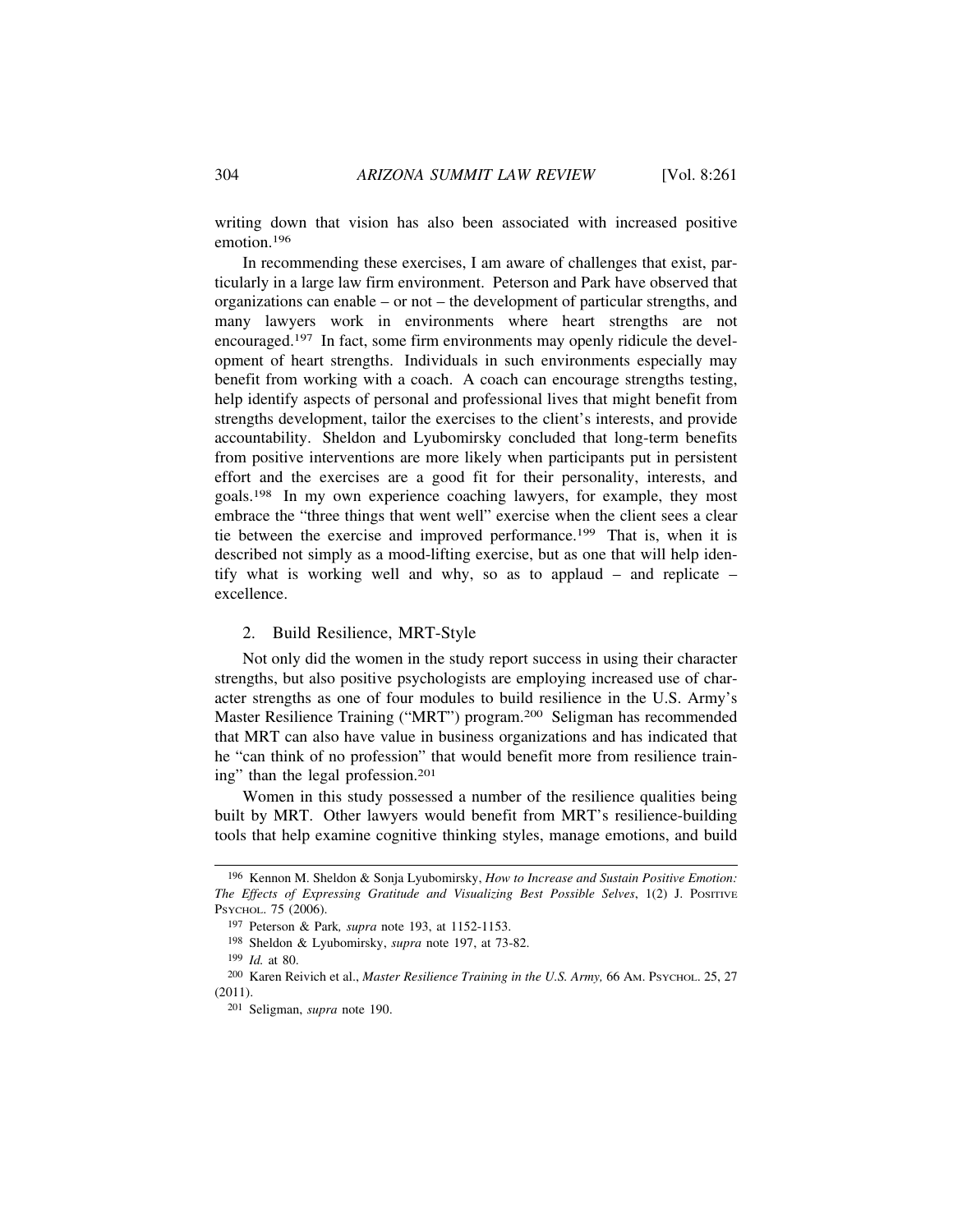positive relationships. As recommended by Seligman, Verkui, and Kang, attorneys would especially benefit from training to determine where positive and negative thinking styles would best serve them in their professional and personal lives, or learning how to use flexible optimism and adaptive pessimism.202 MRT uses Reivich and Shatte's *ABC Model* of examining activating events, beliefs about those events, and consequences (emotional and behavioral) to identify thinking traps and unhelpful deep iceberg beliefs.203 Learning to become self-aware and to self-regulate and manage emotions are also valuable parts of MRT that can be applied to lawyers.<sup>204</sup> Women in this study demonstrated the importance of self-regulation in many areas, e.g., litigation, dealing with clients and male attorneys, and negotiating tricky relationships with spouses, partners, and children.

Finally, the women in this study have also demonstrated the effectiveness of relationship skills in the practice of law. Relationship training much like that offered in the MRT would also likely benefit other attorneys, especially those with more thinking than feeling tendencies, to navigate relationships with clients, co-workers, family, and friends more effectively. Such training ideally would include in its curriculum the MRT components of active constructive responding based on the work of Gable, Reis, Impett, and Asher, effective ways to deliver praise, based on the work of Kamins and Dweck, and a familiarity with passive, aggressive, and assertive communication styles.<sup>205</sup> In addition, attorneys could emulate the relationship-building skills demonstrated by attorneys in this sample by learning to build high-quality connections at work based on respectful engagement, task enabling, and trust, and by learning to heal the corrosive connections present in some law firms. An entry point for training in high-quality connections might be in the context of client development, in which the firm might see a more direct connection between the training and potential revenue than in workplace relationships.

In recommending that attorneys high in head strengths might also benefit from training that would involve an increased use of heart strengths, such as social intelligence, gratitude, and kindness, I am encouraged by a preliminary study by Rust, Diessner, and Reade that suggests that focusing on relative char-

<sup>202</sup> Seligman, Verkuil & Kang, *supra* note 26, at 44.

<sup>203</sup> KAREN REIVICH AND ANDREW SHATTE, THE RESILIENCE FACTOR: 7 KEYS TO FINDING YOUR INNER STRENGTH AND OVERCOMING LIFE'S HURDLES (Broadway Books 2002).

<sup>204</sup> Bowling, *supra* note 65.

<sup>&</sup>lt;sup>205</sup> Karen Reivich et al., *Master Resilience Training in the U.S. Army*, 66 Am. Psychol. 25, 27 (2011).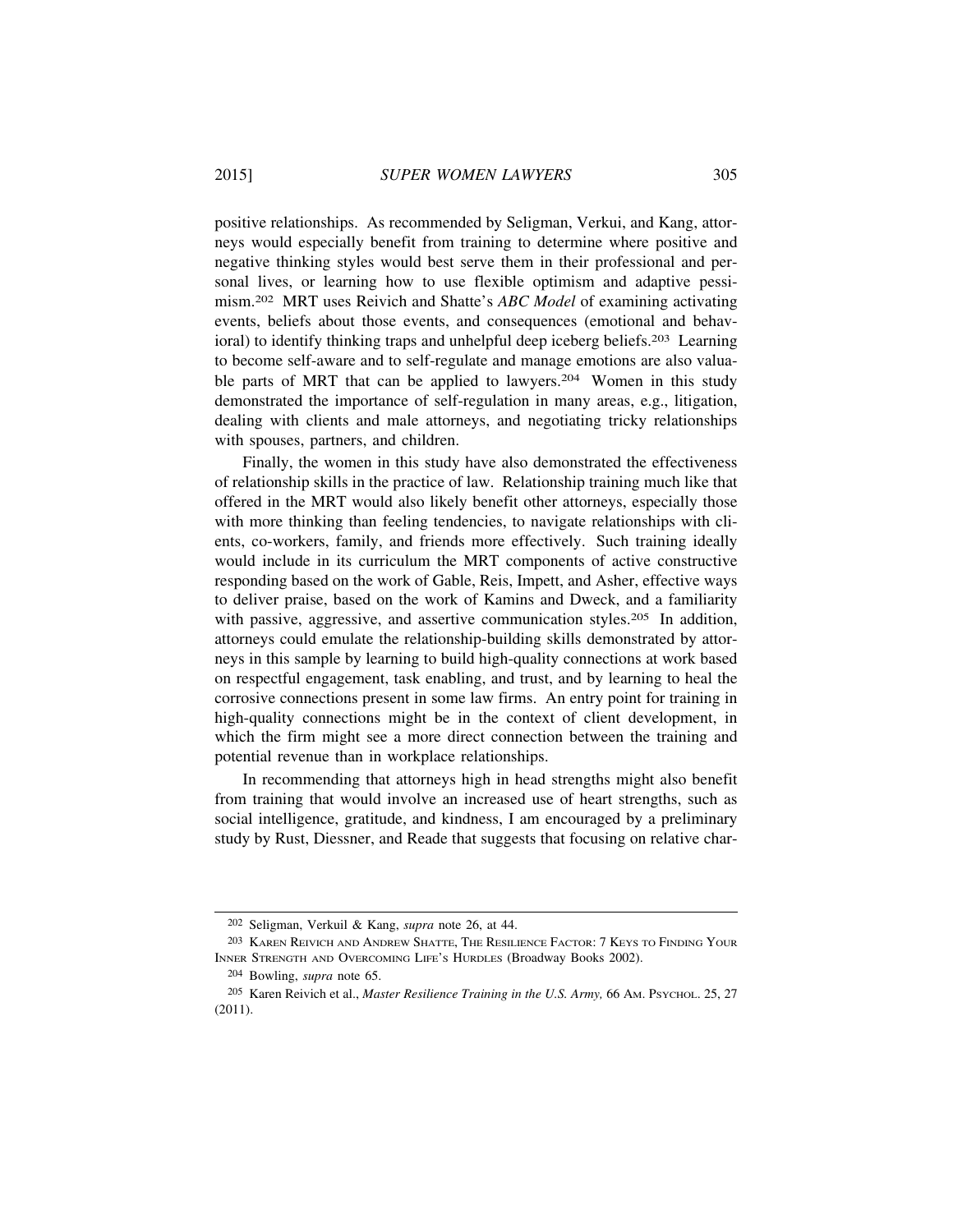acter weaknesses as well as strengths does not decrease and might improve life satisfaction.<sup>206</sup>

Hopefully, relationship training would enhance the ability of all attorneys in a firm to attract and maintain clients. However, attorneys with a preponderance of heart strengths are in an especially strong position to use the strategies shown by women in the sample to attract and maintain clients. For that reason, firms would be well served by including them in meetings with clients early on, encouraging them to network, develop best practices for rainmaking, and serve as mentors to other attorneys in the firm as they also engage in business development.

# 3. Incorporate Positive Psychology Coaching

The successful women attorneys I studied also universally found meaning in their practices, which motivated them to stay in a challenging profession. Reivich and Shatte recognized finding a larger meaning as an important *reaching out* application of resilience.<sup>207</sup> For attorneys struggling to find meaning, a coach trained in positive psychology principles may also be valuable to help identify intrinsic rewards beyond the ultimately less satisfying extrinsic rewards of financial success, image, and popularity that may have brought them to – or been developed in – law school. One woman in the study credited a coach with supporting her through a leap to a more intrinsically rewarding environment.

Specific to law, Tim Kasser has identified three sources of intrinsic motivation: *personal growth goals*, which reflect a personal quest for self-understanding; *affiliation goals*, reflecting connection with family and friends; and *community feeling goals*, such as social activism.208 He notes that lawyers searching for meaning have a special opportunity to influence legislative agendas that enhance intrinsic motivators, such as legislation promoting time affluence or limiting marketing that undercuts well-being. On a broader scale, lawyers can serve on community boards whose missions they are aligned with or work to influence legislation of any kind that holds special meaning for them. These are all opportunities a coach might help them identify.

Biswas-Diener and Dean also suggest that a coach trained in positive psychology can help clients explore ways to engage in the new technique of *job crafting,* in which employees re-shape their job tasks, attitudes, or relationships

<sup>206</sup> Teri Rust et al., *Strengths Only or Strengths and Relative Weaknesses? A Preliminary Study,* 143 J. PSYCHOL. 465 (2009).

<sup>207</sup> REIVICH & SHATTE, *supra* note 204.

<sup>208</sup> TIM KASSER, PSYCHOLOGY AND CONSUMER CULTURE: THE STRUGGLE FOR A GOOD LIFE IN A MATERIALISTIC WORLD (Am. Psychological Ass'n. 2005)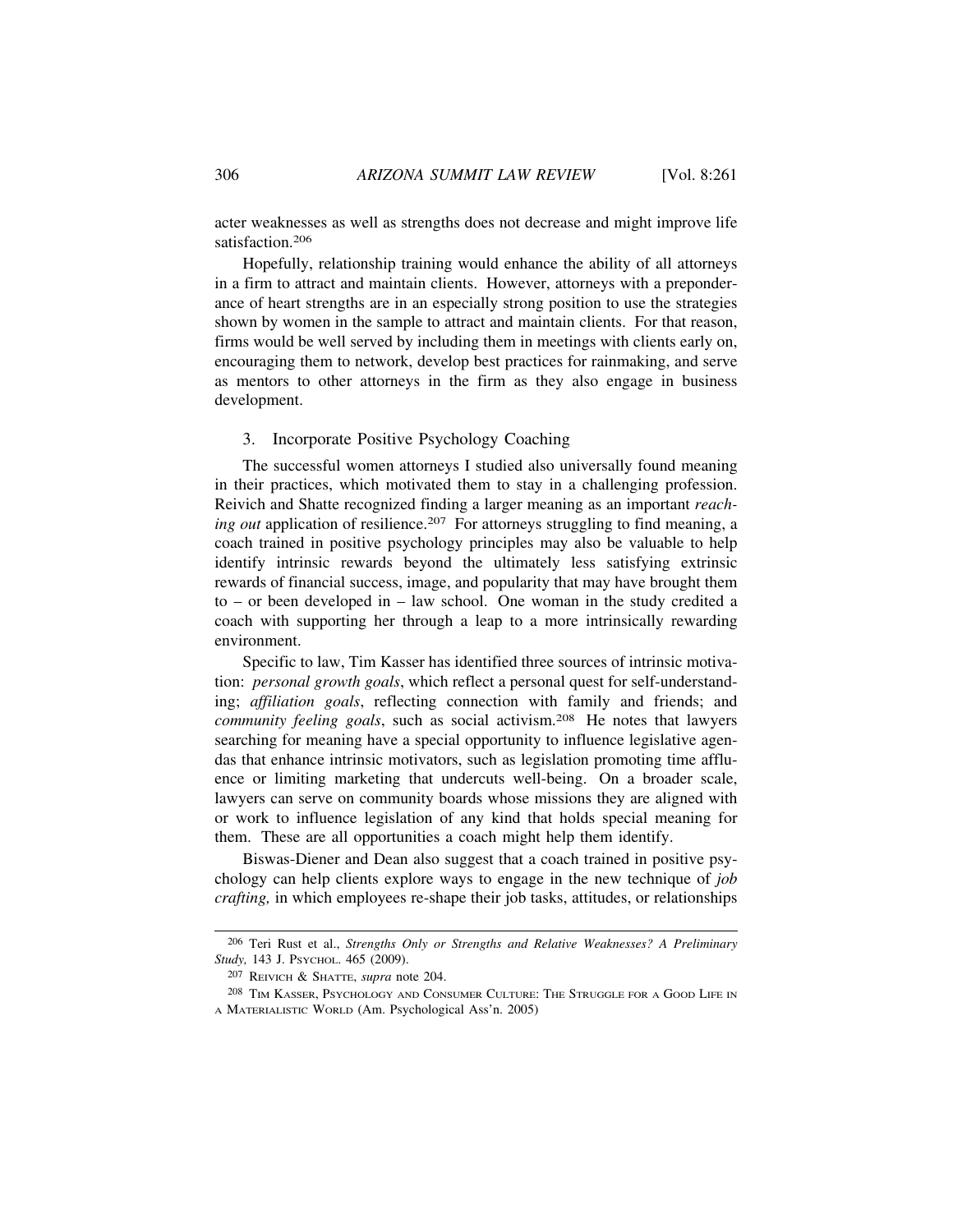in order to make them more meaningful.209 I recognize that *task crafting,* which involves redesigning a job based on an employee's motives, strengths, and passions, might draw resistance from firms accustomed to more rigid, traditional work processes. Amy Wrzesnieski indicated after her course lecture to the MAPP class at the University of Pennsylvania that she was aware of no law firm that had attempted that process.<sup>210</sup> Other job crafting approaches include *relational crafting*, or changing the way employees collaborate with each other, and *cognitive crafting,* or changing the way employees think about their jobs or relationships with co-workers. Relational crafting and cognitive crafting might be particularly effective in meaning-making in law firms since the employee is in control to some extent of creating collaborative relationships with others and certainly in control of her own perceptions.

One might argue that the stereotypical lawyer personality would be skeptical of, and therefore resistant to, coaching. That certainly may be true for some; however, coaching based on research-based positive psychology principles may provide an effective counter to lawyer skepticism, particularly for lawyers seeking more satisfaction and success in the practice.

# VI. CONCLUSION

This study suggests that contrary to previous studies showing that women lawyers as a whole are thinkers instead of feelers; successful women lawyers use a predominance of heart strengths strategically, either alone or in conjunction with more analytical head strengths to flourish in the practice of law. In this study, high achievers used heart strengths especially to navigate personal and professional relationships. At work, they used them in management roles, to foster positive relationships with clients, and at times to find meaning in particular practice areas. At home, they used their heart strengths to cultivate networks of friends, family, and nannies to care for family members. For lawyers and firms open to using a full panoply of strengths, there can be rich dividends in terms of increased professional success and personal well-being.

Based on this study, including anecdotal evidence provided by the successful women interviewed, I recommend that lawyers: (1) identify and develop their character strengths; (2) participate in resilience training, including training in cognitive thinking styles and relationship-building; and (3) receive coaching based on empirically validated positive psychology principles. I also recommend that women high in heart strengths serve as in-firm mentors in the area of business development.

<sup>209</sup> ROBERT BISWAS-DIENER & BEN DEAN, POSITIVE PSYCHOLOGY COACHING: PUTTING THE SCIENCE OF HAPPINESS TO WORK FOR YOUR CLIENTS (John Wiley & Sons 2007).

<sup>210</sup> Interview with A. Wrzesnieski (February 4, 2012).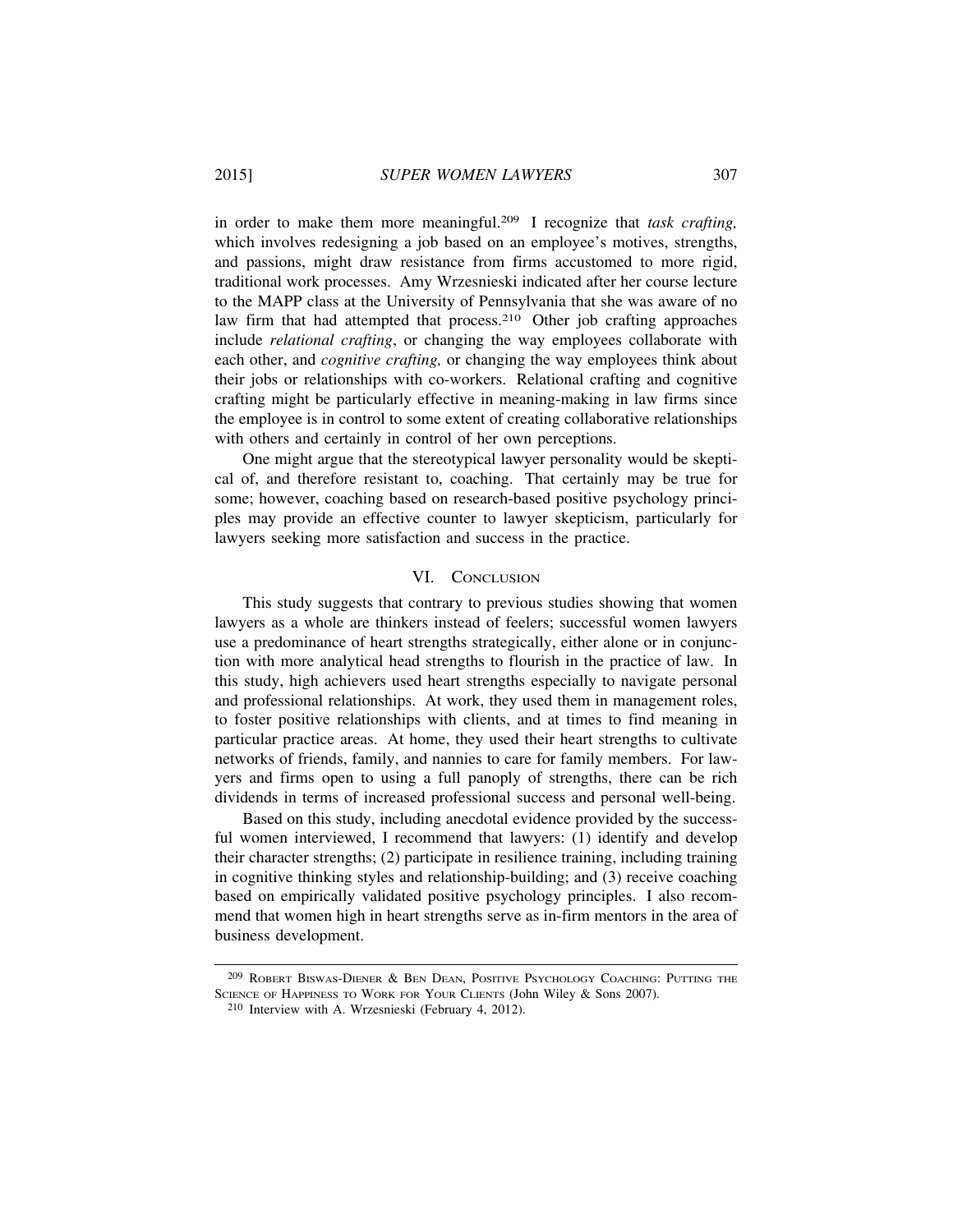Also based on this study, I recommend further research in the following areas: (1) character strengths used by successful male lawyers; (2) a possible correlation between character strengths and success in particular practice areas; (3) a possible correlation between professional success as determined by the Super Lawyers rating service and the designee's Satisfaction With Life Scale (SWLS) score; and (4) a possible correlation between the character strength of social intelligence and law firm leadership and business development.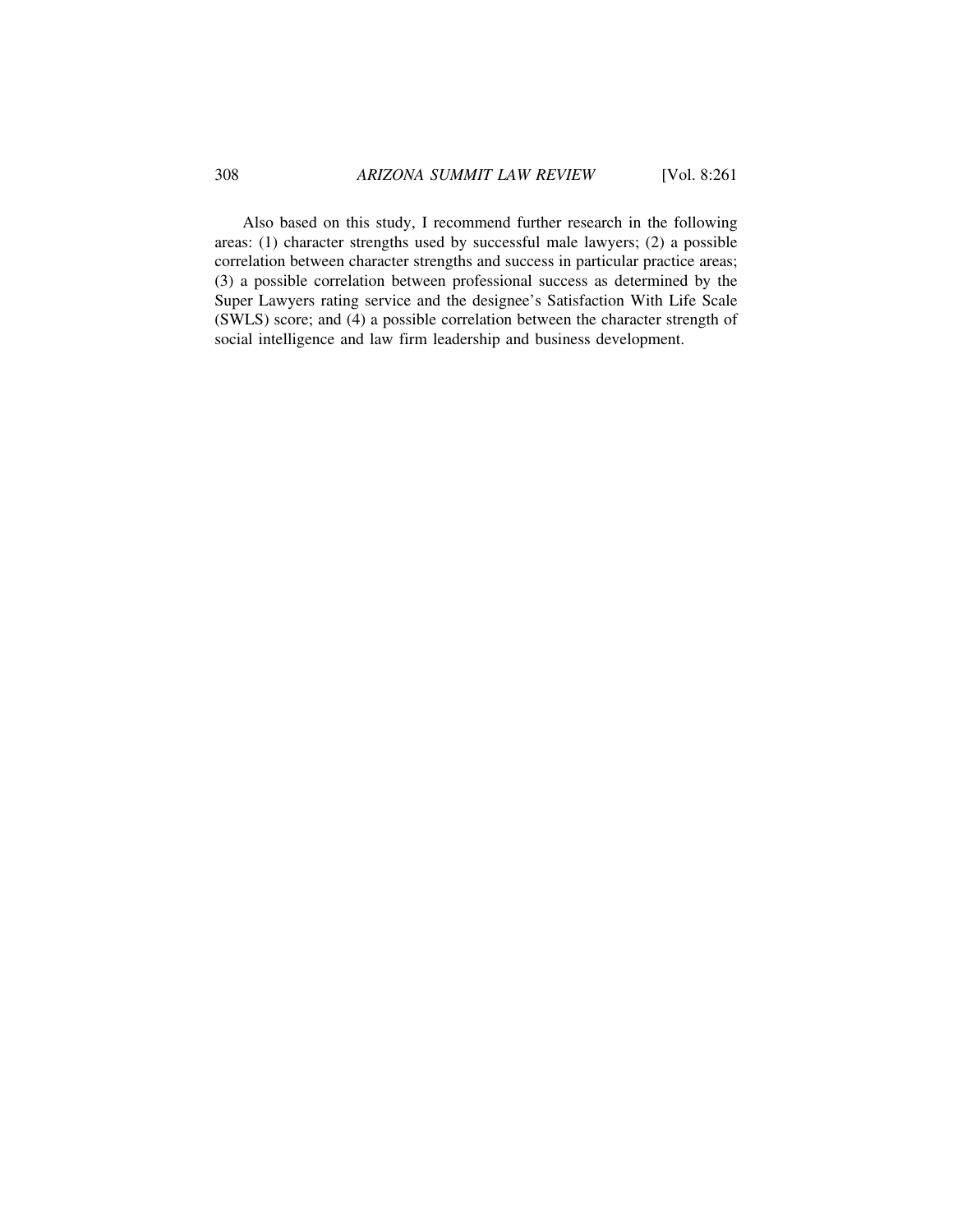# 2015] *SUPER WOMEN LAWYERS* 309

# APPENDIX A

| VIRTUES              | <b>CHARACTER STRENGTHS</b>                                                         |
|----------------------|------------------------------------------------------------------------------------|
| Wisdom and Knowledge | Creativity, Curiosity, Open-<br>mindedness, Love of Learning,<br>Perspective       |
| Courage              | Bravery, Persistence, Integrity,<br>Vitality                                       |
| Humanity             | Love, Kindness, Social Integrity                                                   |
| Justice              | Citizenship, Fairness, Leadership                                                  |
| Temperance           | Forgiveness and Mercy, Humility/<br>Modesty, Prudence, Self-Regulation             |
| Transcendence        | Appreciation for beauty and<br>excellence, Gratitude, Hope, Humor,<br>Spirituality |

Table A-1: Character Strengths and Virtues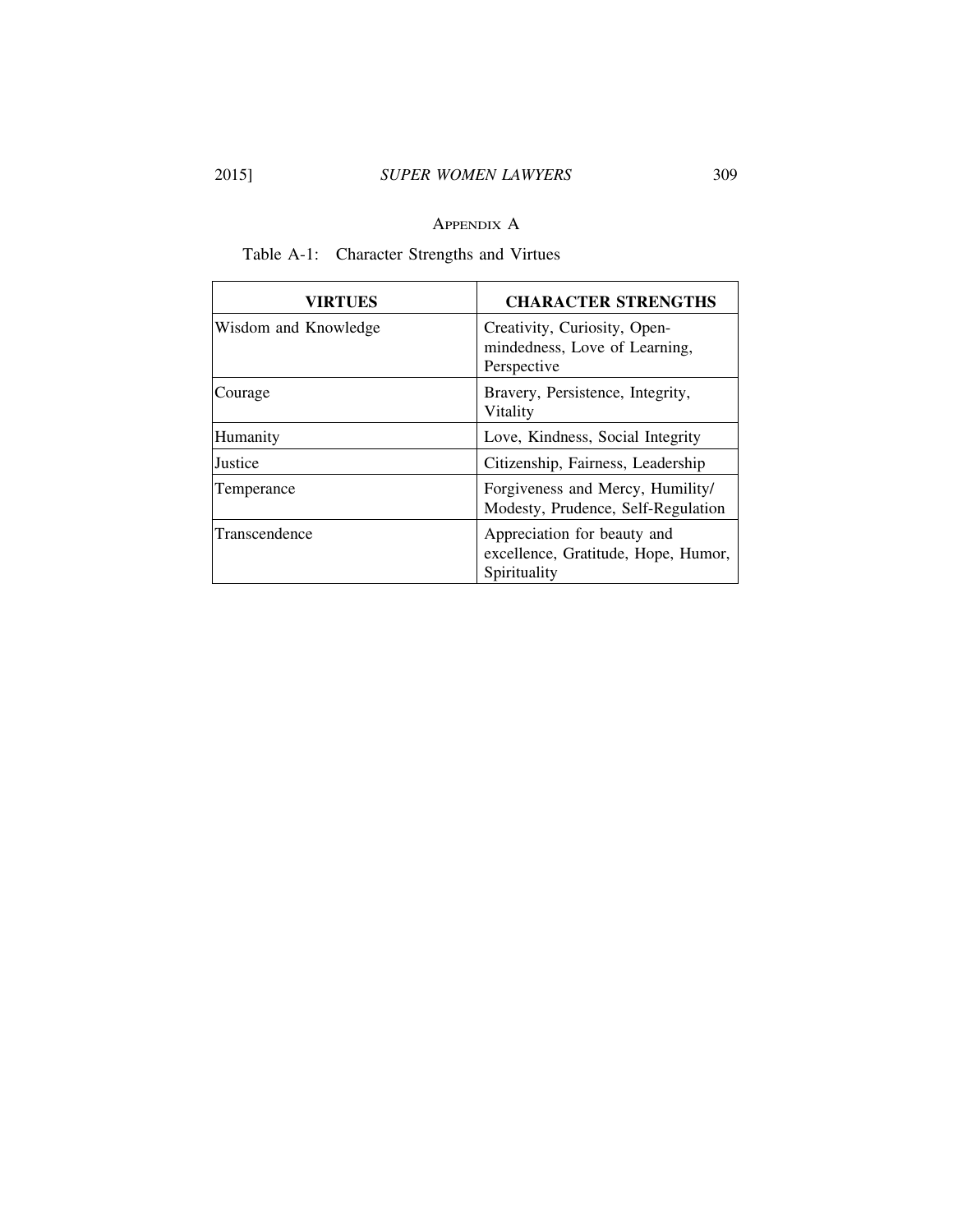# APPENDIX B

Peterson's (2006, p. 158) Representation of Tradeoffs Among Character Strengths

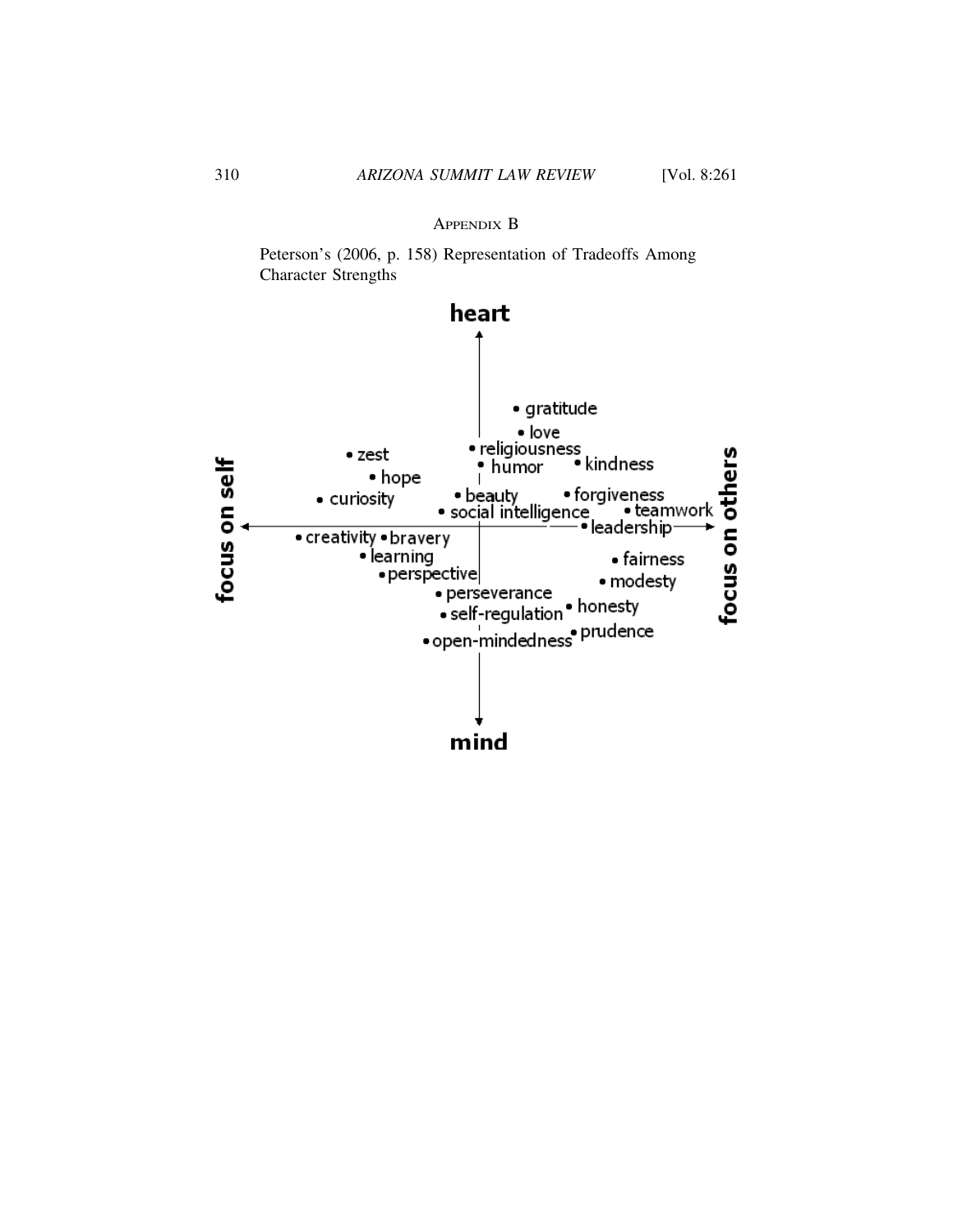# APPENDIX C

# Table C-1: Attorney Strengths, Rankings, Frequency

| <b>DESIGNATION</b> | <b>STRENGTHS</b>    | <b>PERCENTILE</b><br><b>RANK BY OCCU-</b><br><b>PATION GROUP</b> | <b>FREQUENCY OF</b><br>USE PER TEST <sup>211</sup> |
|--------------------|---------------------|------------------------------------------------------------------|----------------------------------------------------|
| Attorney No. 1     | Kindness            | 100                                                              | Always                                             |
|                    | Gratitude           | 100                                                              | Always                                             |
|                    | Social Intelligence | 99                                                               | Always                                             |
|                    | Creativity          | 97                                                               | Always                                             |
|                    | Fairness            | 94                                                               | Always                                             |
| Attorney No. 2     | Zest                | 100                                                              | Always                                             |
|                    | Kindness            | 100                                                              | Always                                             |
|                    | Gratitude           | 100                                                              | Always                                             |
|                    | Humor               | 100                                                              | Always                                             |
|                    | Humility            | 99                                                               | Always                                             |
|                    | Self-Regulation     | 99                                                               | Always                                             |
|                    | Social Intelligence | 99                                                               | Always                                             |
|                    | Hope                | 99                                                               | Always                                             |
| Attorney No. 3     | Self-Regulation     | 91                                                               | Usually                                            |
|                    | Forgiveness         | 87                                                               | Usually                                            |
|                    | Prudence            | 85                                                               | Usually                                            |
|                    | Humility            | 83                                                               | Usually                                            |
|                    | <b>Bravery</b>      | 83                                                               | Usually                                            |
| Attorney No. 4     | Gratitude‡          | 100                                                              | Always                                             |
|                    | Leadership          | 97                                                               | Always                                             |
|                    | Zest                | 85                                                               | Always                                             |
|                    | Prudence            | 85                                                               | Always                                             |
|                    | <b>Bravery</b>      | 83                                                               | Always                                             |
| Attorney No. 5     | Love of learning    | 100                                                              | Always                                             |
|                    | Gratitude           | 100                                                              | Always                                             |
|                    | Curiosity           | 99                                                               | Always                                             |
|                    | Open-Mindedness     | 99                                                               | Always                                             |
|                    | Hope                | 99                                                               | Always                                             |
| Attorney No. 6     | Gratitude           | 100                                                              | Always                                             |
|                    | Kindness            | 100                                                              | Always                                             |
|                    | Self-Regulation     | 99                                                               | Always                                             |
|                    | Social Intelligence | 99                                                               | Always                                             |
|                    | Persistence         | 99                                                               | Always                                             |
|                    | Perspective         | 99                                                               | Always                                             |
|                    | Open-Mindedness     | 99                                                               | Always                                             |

<sup>211</sup> Test-takers are asked to rate their use of a described strength as Not applicable, Never/ rarely Occasionally, Half the time, Usually, or Always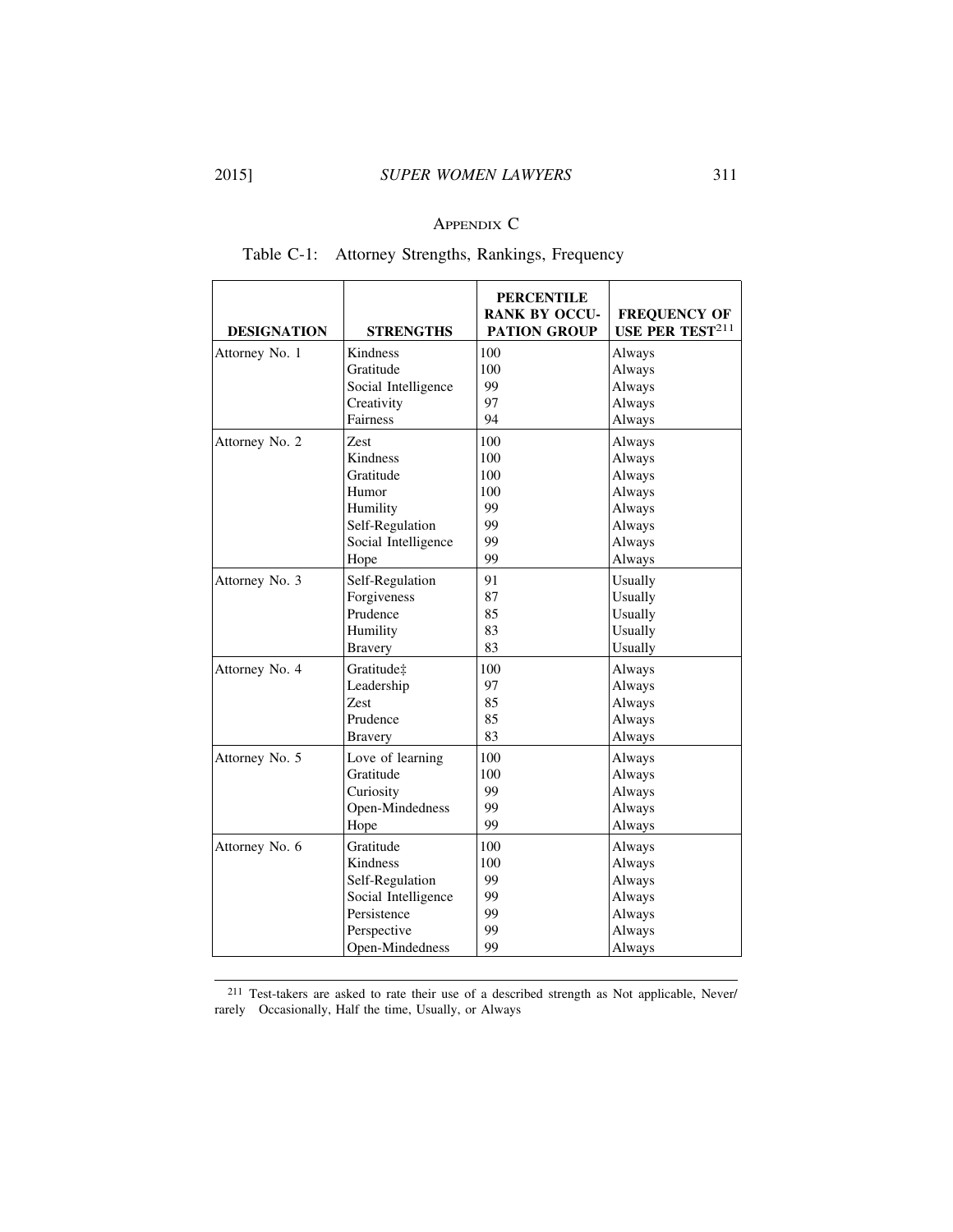| <b>DESIGNATION</b> | <b>STRENGTHS</b>                                                | <b>PERCENTILE</b><br><b>RANK BY OCCU-</b><br><b>PATION GROUP</b> | <b>FREQUENCY OF</b><br><b>USE PER TEST</b> |
|--------------------|-----------------------------------------------------------------|------------------------------------------------------------------|--------------------------------------------|
| Attorney No. 7     | Gratitude                                                       | 100                                                              | Always                                     |
|                    | Integrity                                                       | 98                                                               | Always                                     |
|                    | Citizenship                                                     | 97                                                               | Always                                     |
|                    | Self-Regulation                                                 | 91                                                               | Usually                                    |
|                    | Forgiveness                                                     | 87                                                               | Usually                                    |
| Attorney No. 8     | Zest                                                            | 85                                                               | Usually                                    |
|                    | Prudence                                                        | 85                                                               | Usually                                    |
|                    | Spirituality                                                    | 85                                                               | Usually                                    |
|                    | Kindness                                                        | 82                                                               | Usually                                    |
|                    | Social Intelligence                                             | 82                                                               | Usually                                    |
| Attorney No. 9     | Self-Regulation                                                 | 91                                                               | Usually                                    |
|                    | Forgiveness                                                     | 87                                                               | Usually                                    |
|                    | Hope                                                            | 86                                                               | Usually                                    |
|                    | Zest                                                            | 85                                                               | Usually                                    |
|                    | Prudence                                                        | 85                                                               | Usually                                    |
| Attorney No. 10    | Gratitude<br>Learning<br>Open-Minded<br>Persistence<br>Humility | 100<br>100<br>99<br>99<br>99                                     | Always<br>Always<br>Always<br>Always       |
| Attorney No. 11    | Integrity                                                       | 98                                                               | Always                                     |
|                    | Hope                                                            | 86                                                               | Usually                                    |
|                    | Zest                                                            | 85                                                               | Usually                                    |
|                    | <b>Bravery</b>                                                  | 83                                                               | Usually                                    |
|                    | Humility                                                        | 83                                                               | Usually                                    |
| Attorney No. 12    | Love                                                            | 100                                                              | Always                                     |
|                    | Beauty/Excellence                                               | 99                                                               | Always                                     |
|                    | Social Intelligence                                             | 99                                                               | Always                                     |
|                    | Citizenship                                                     | 97                                                               | Always                                     |
|                    | <b>Bravery</b>                                                  | 93                                                               | Always                                     |
| Attorney No. 13    | Love                                                            | 100                                                              | Always                                     |
|                    | Gratitude                                                       | 100                                                              | Always                                     |
|                    | Humor                                                           | 100                                                              | Always                                     |
|                    | Social Intelligence                                             | 99                                                               | Always                                     |
|                    | Persistence                                                     | 99                                                               | Always                                     |
|                    | Perspective                                                     | 99                                                               | Always                                     |

| Table C-1: Attorney Strengths, Rankings, Frequency (continued) |  |  |  |
|----------------------------------------------------------------|--|--|--|
|                                                                |  |  |  |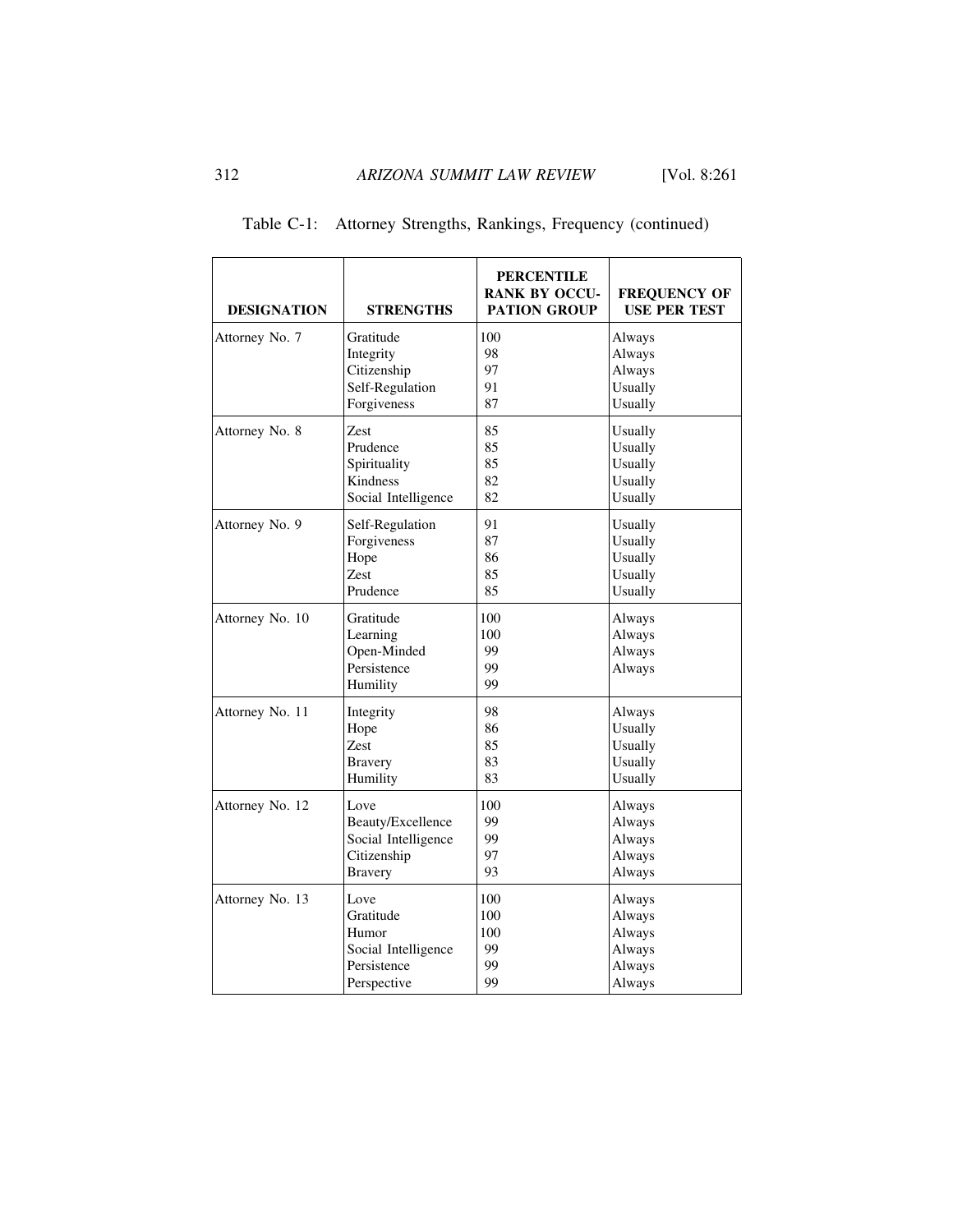| <b>DESIGNATION</b> | <b>STRENGTHS</b>    | <b>PERCENTILE</b><br><b>RANK BY OCCU-</b><br><b>PATION GROUP</b> | <b>FREQUENCY OF</b><br><b>USE PER TEST</b> |
|--------------------|---------------------|------------------------------------------------------------------|--------------------------------------------|
| Attorney No. 14    | Forgiveness         | 87                                                               | Usually                                    |
|                    | Hope                | 86                                                               | Usually                                    |
|                    | <b>Bravery</b>      | 83                                                               | Usually                                    |
|                    | Kindness            | 82                                                               | Usually                                    |
|                    | Social Intelligence | 82                                                               | Usually                                    |
| Attorney No. 15    | Love                | 100                                                              | Always                                     |
|                    | Kindness            | 100                                                              | Always                                     |
|                    | Gratitude           | 100                                                              | Always                                     |
|                    | Persistence         | 99                                                               | Always                                     |
|                    | Beauty/Excellence   | 99                                                               | Always                                     |
| Attorney No. 16    | Love                | 100                                                              | Always                                     |
|                    | Kindness            | 100                                                              | Always                                     |
|                    | Gratitude           | 100                                                              | Always                                     |
|                    | Beauty/Excellence   | 99                                                               | Always                                     |
|                    | Open-Minded         | 99                                                               | Always                                     |
| Attorney No. 17    | Integrity           | 98                                                               | Always                                     |
|                    | Zest                | 85                                                               | Usually                                    |
|                    | Prudence            | 85                                                               | Usually                                    |
|                    | Love                | 79                                                               | Usually                                    |
|                    | Creativity          | 78                                                               | Usually                                    |

Table C-1: Attorney Strengths, Rankings, Frequency (continued)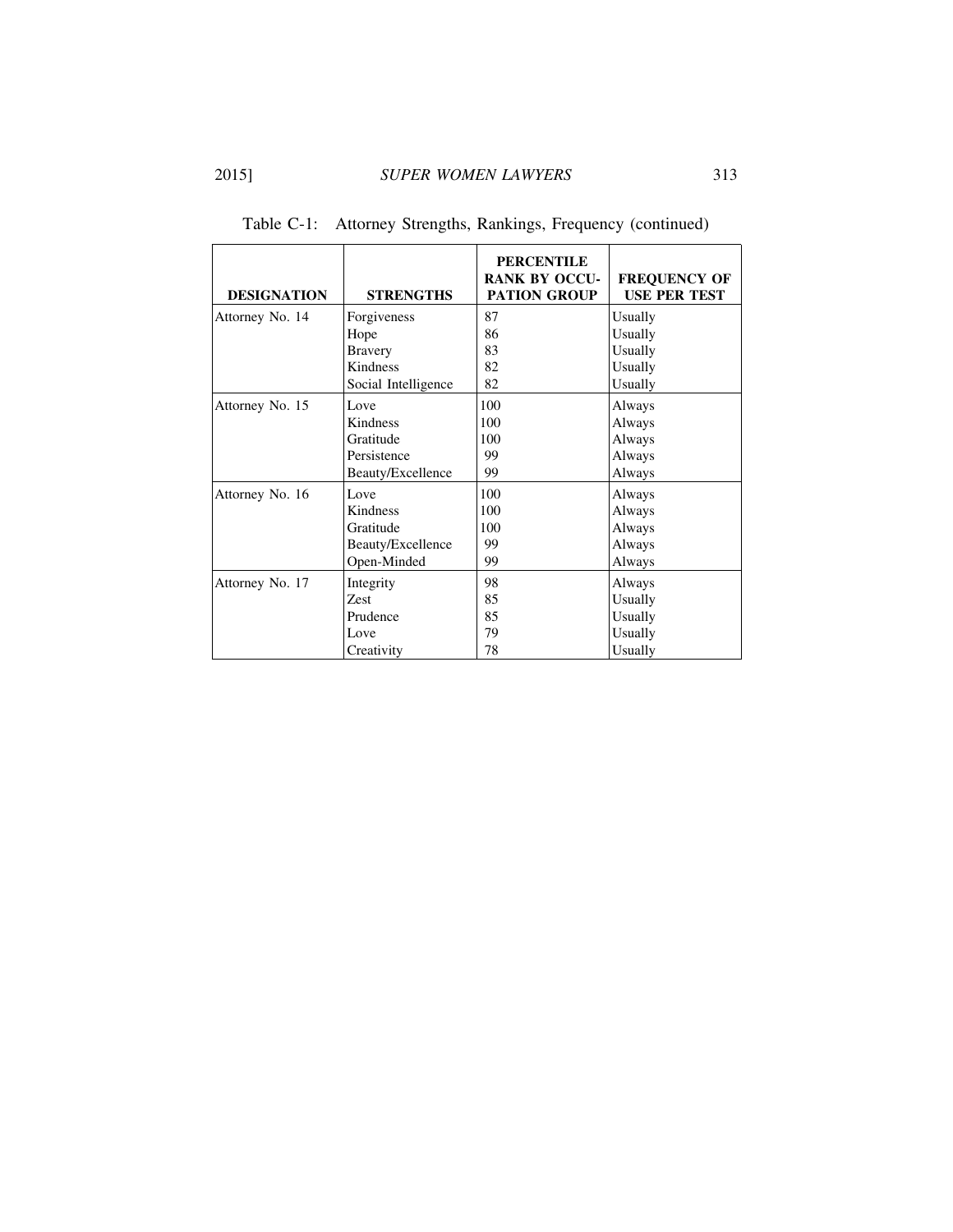| <b>Character</b><br><b>Strength</b> | Heart  | Head   | Top Cluster <sup>212</sup> | <b>Attorney Source</b>      | <b>Nature</b>        |
|-------------------------------------|--------|--------|----------------------------|-----------------------------|----------------------|
| Gratitude                           | others |        | 10                         | 1,2,4,5,6,7,10,13,<br>15,16 | Heart other          |
| Kindness                            | others |        | 8                          | 1,2,5,6,8,14,15,<br>16      | Heart others         |
| Social Intelligence                 | self   |        | 7                          | 1,2,6,8,12,13,14            | Heart self           |
| Zest                                | self   |        | 6                          | 2,4,6,9,11,17               | Heart self           |
| <b>Bravery</b>                      |        | self   | 5                          | 3,8,11,12,14                | Head self            |
| Forgiveness                         | others |        | 5                          | 1,3,7,9,14                  | Heart other          |
| Hope                                | self   |        | 5                          | 2,5,9,11,14                 | Heart self           |
| Love                                | others |        | 5                          | 12, 13, 15, 16, 17          | Heart others         |
| Prudence                            |        | others | 5                          | 3,4,8,9,17                  | Head others          |
| Self-control                        |        | self   | 5                          | 2,3,6,7,9                   | Head self            |
| Open-mindedness                     |        | self   | $\overline{4}$             | 5.6.10,16                   | Head self            |
| Beauty/Excell                       | self   |        | 3                          | 12,15,16                    | Heart self           |
| Humility                            |        | others | 3                          | 2,4,11                      | Head others          |
| Integrity                           |        | others | 3                          | 7,11,17                     | Head others          |
| Persistence                         |        | self   | 3                          | 6.13,15                     | Head self            |
| Citizenship                         | others |        | $\overline{c}$             | 7,12                        | Heart others         |
| Creativity                          |        | self   | $\overline{2}$             | 1,17                        | Head self            |
| Humor                               | others |        | $\overline{2}$             | 2,13                        | Heart others         |
| Love of learning                    |        | self   | $\overline{2}$             | 5, 10                       | Head self            |
| Perspective                         |        | self   | $\overline{c}$             | 6,13                        | Head self            |
| Curiosity                           | self   |        | 1                          | 5                           | Heart self           |
| Fairness                            |        | others | 1                          | 1                           | Head others          |
| Leadership                          | others | others | 1                          | $\overline{4}$              | Head/heart<br>others |
| Spirituality                        | self   |        | 1                          | 8                           | Heart self           |

Table C-2: Attorney Top Strengths

<sup>&</sup>lt;sup>212</sup> This represents the number of times each strength appeared among attorneys' top strengths, based on percentile rankings of their top five strengths. When several strengths shared the same percentile ranking, more than five strengths (up to seven) were considered to be in the top cluster of an attorney's strengths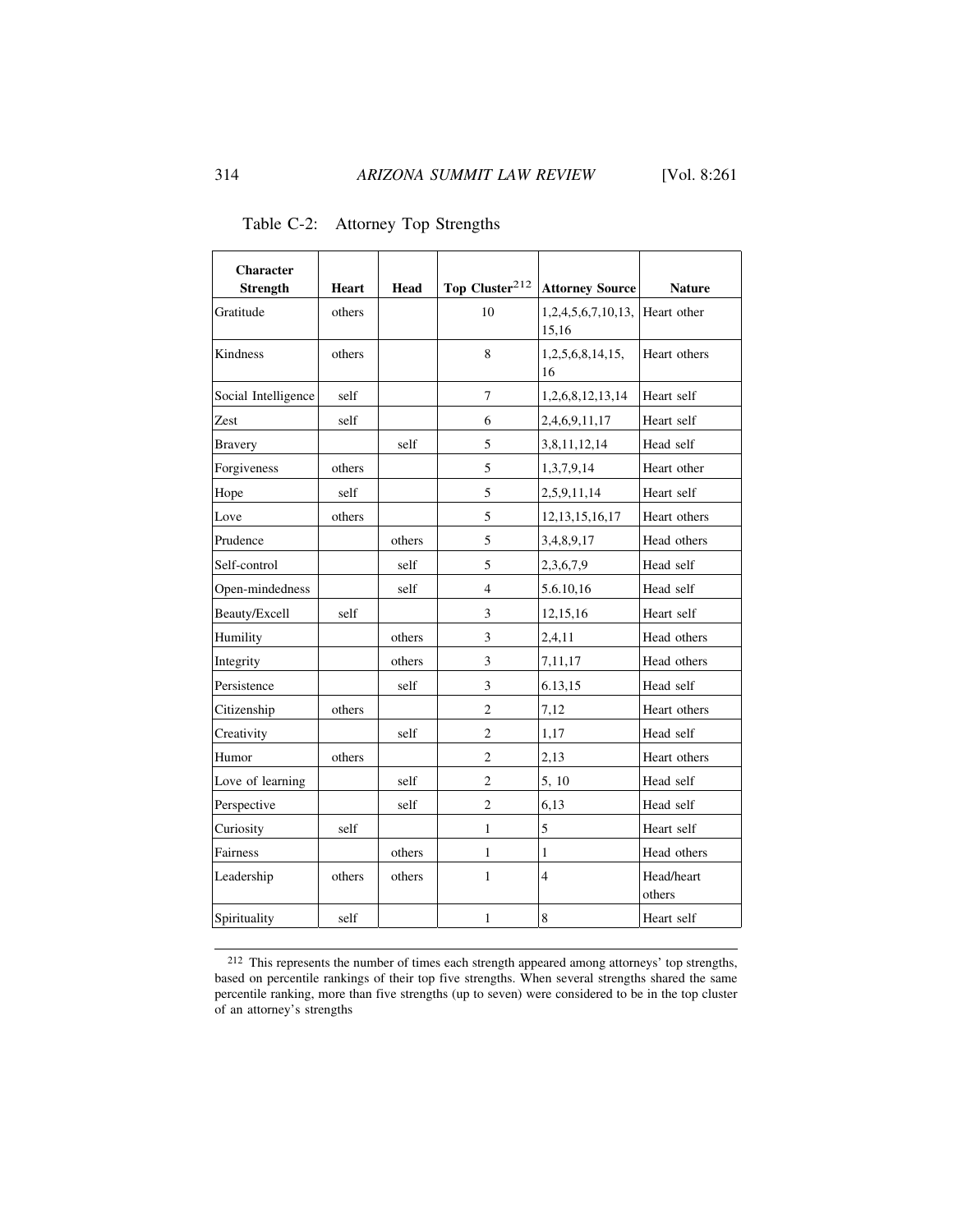# APPENDIX D

# Table D-1: Descriptions and Related BST Questions for Top Character Strengths

| <b>Character Strength Description</b> |                                                                                                                                                                                                      | <b>Brief Strengths Test Question</b>                                                                                                                                                                                |
|---------------------------------------|------------------------------------------------------------------------------------------------------------------------------------------------------------------------------------------------------|---------------------------------------------------------------------------------------------------------------------------------------------------------------------------------------------------------------------|
| Gratitude                             | Thankfulness in response to receiv-<br>ing a gift from another person or<br>higher power. Characterized by joy,<br>goodwill and an inclination to act<br>accordingly (Peterson & Seligman,<br>2004). | Think of actual situations in which<br>someone else helped or benefited<br>you. How frequently did you show<br><b>GRATITUDE or THANKFUL-</b><br>NESS?                                                               |
| Kindness                              | Associated terms showing an orien-<br>tation toward others, are generosity,<br>nurturance, care, compassion, and<br>altruistic love (Peterson & Selig-<br>man, 2004).                                | Think of your everyday life. How<br>frequently did you show KIND-<br>NESS or GENEROSITY to others<br>when it was possible to do so?                                                                                 |
| Social intelligence                   | Refers to the ability to relate emo-<br>tionally to others and understand<br>the meanings of those emotions<br>(Peterson & Seligman, 2004).                                                          | Think of actual situations in which<br>the motives of other people needed<br>to be understood and responded to.<br>How frequently did you show<br>SOCIAL INTELLIGENCE or<br>SOCIAL SKILLS in these situa-<br>tions? |
| <b>Zest</b>                           | A state of vitality, characterized by<br>positive energy, enthusiasm, and<br>vigor, both physically and psycho-<br>logically (Peterson & Seligman,<br>2004).                                         | Think of your everyday life. How<br>frequently did you show ZEST or<br>ENTHUSIASM when it was possi-<br>ble to do so?                                                                                               |
| <b>Bravery</b>                        | Also described as <i>courage</i> and<br>valor, this strength suggests under-<br>taking danger for a good end after<br>reasonably assessing risks (Peterson<br>& Seligman, 2004).                     | Think of actual situations in which<br>you experienced fear or threat. How<br>frequently did you show BRAV-<br>ERY or COURAGE in these situa-<br>tions?                                                             |
| Forgiveness                           | Involves change toward positive<br>emotion that occurs when mercy is<br>shown to someone who has dam-<br>aged a relationship (Peterson &<br>Seligman, 2004).                                         | Think of actual situations in which<br>you had been hurt by someone else.<br>How frequently did you show FOR-<br>GIVENESS or MERCY in these<br>situations?                                                          |